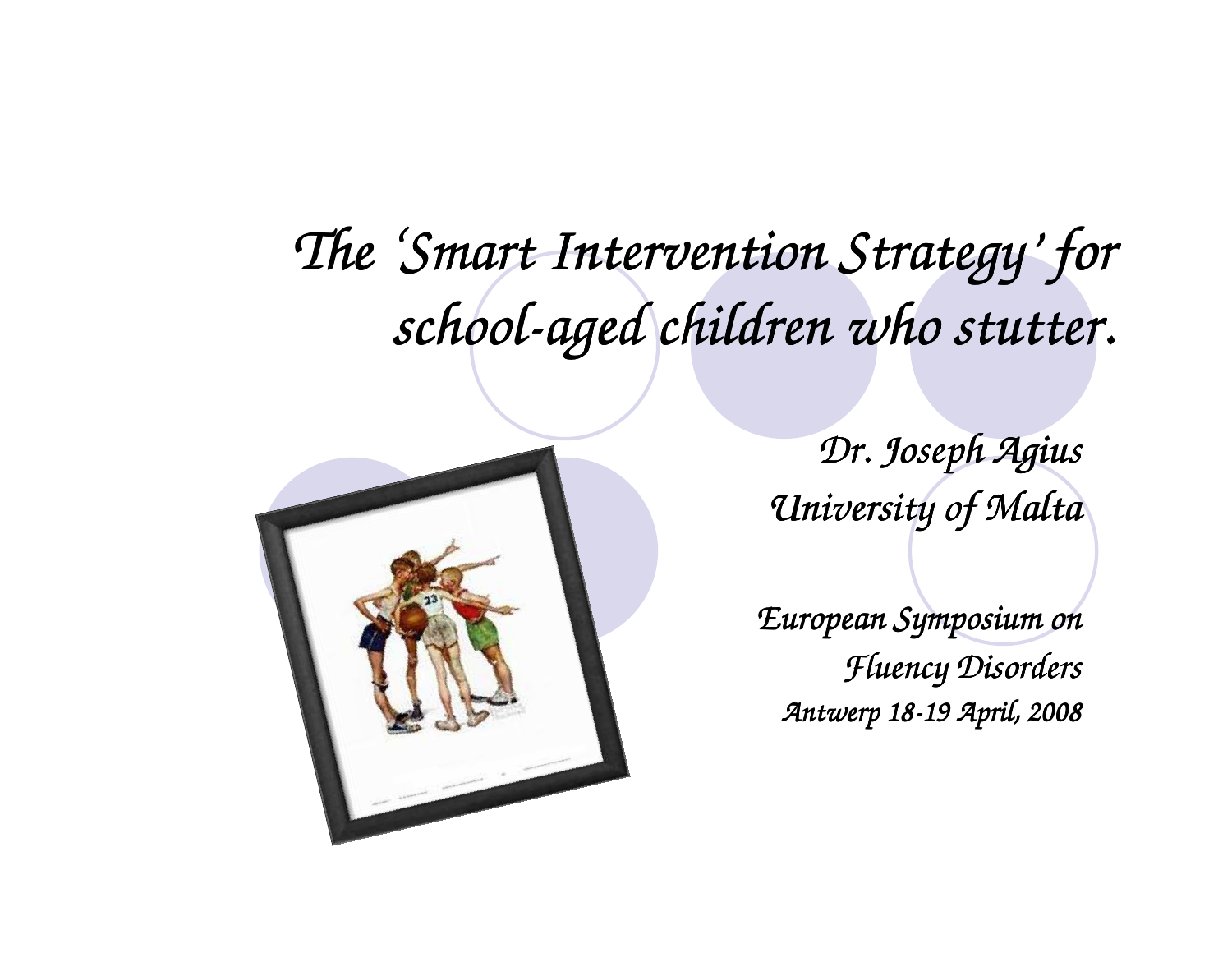# *Agenda*

- *1.Introduction*
- *2.My Position in the World of Stuttering*
- *3.Relationship between attitudes, thinking and stuttering*
- *4.'Think Smart, Feel Smart 'Think Smart, Feel Think Smart, Smart' Programme*
- *5.Research Questions*
- *6.Procedure*
- *7.Results and Discussion*
- *8.The 'Smart Intervention Strategy'*
- *9.Questions and Conclusion*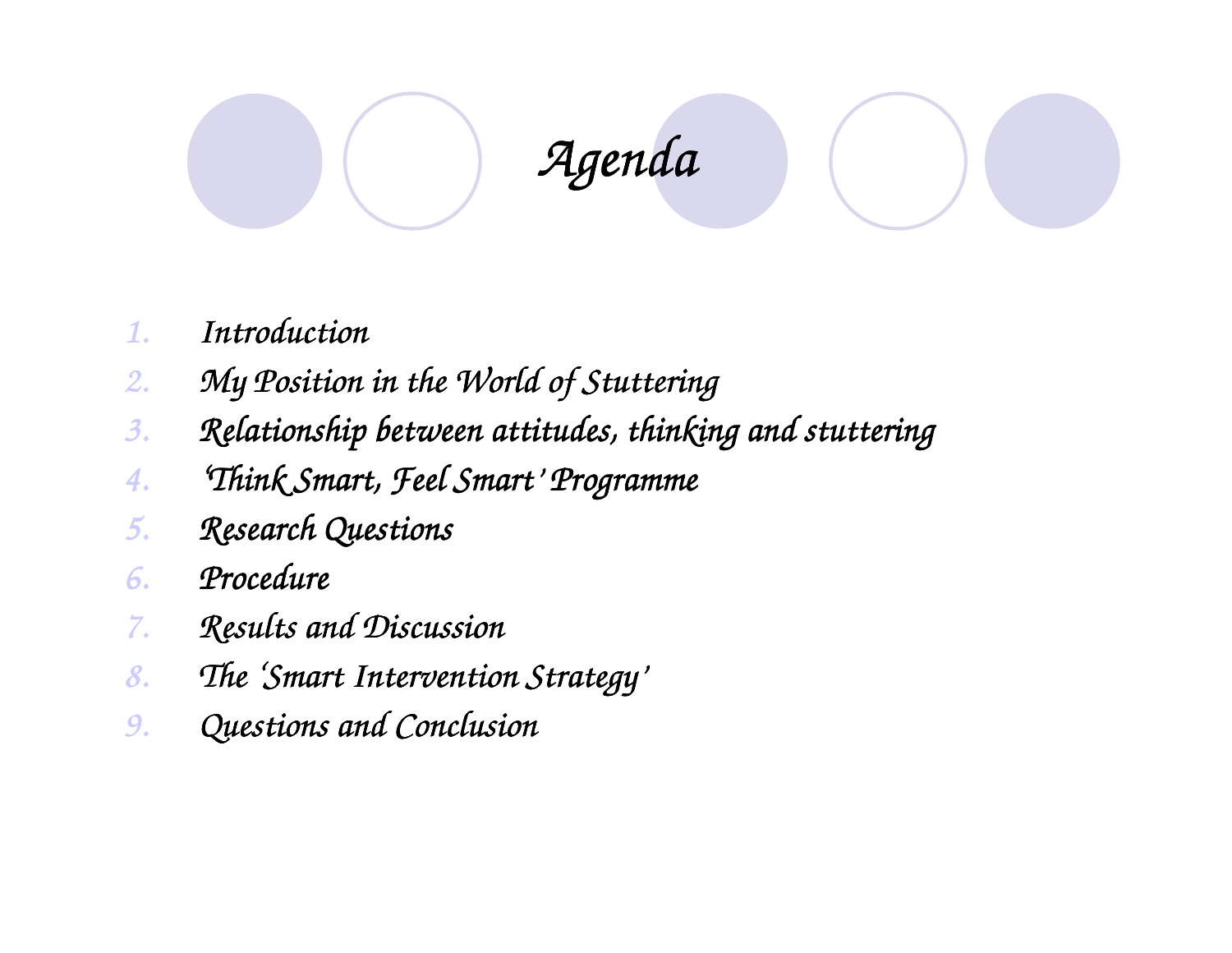#### My position in the world of stuttering:

*I have been practicing as a speech language pathologist since 1981. My highest ambition in my*  profession has always been to 'make a difference'. *Shapiro (1999) notes that 'lightning does not strike twice' however 'magic in fluency intervention strikes at least three times'.*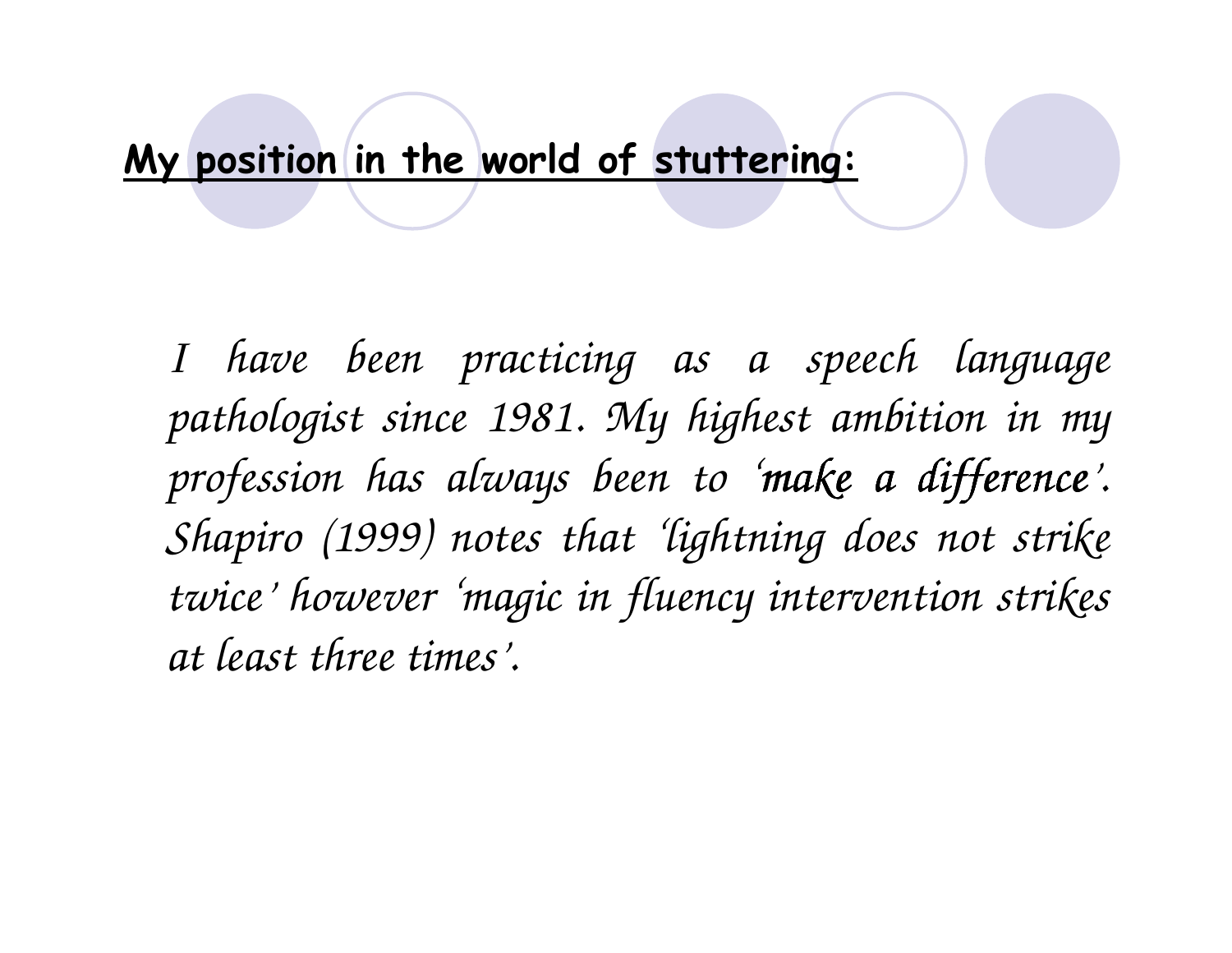# <u>1st magic!</u>

*The first time magic struck, just as in David Shapiro's case, was when I stopped focusing on myself as a clinician and shifted my attention on my clients. This made sessions more rewarding and satisfying.*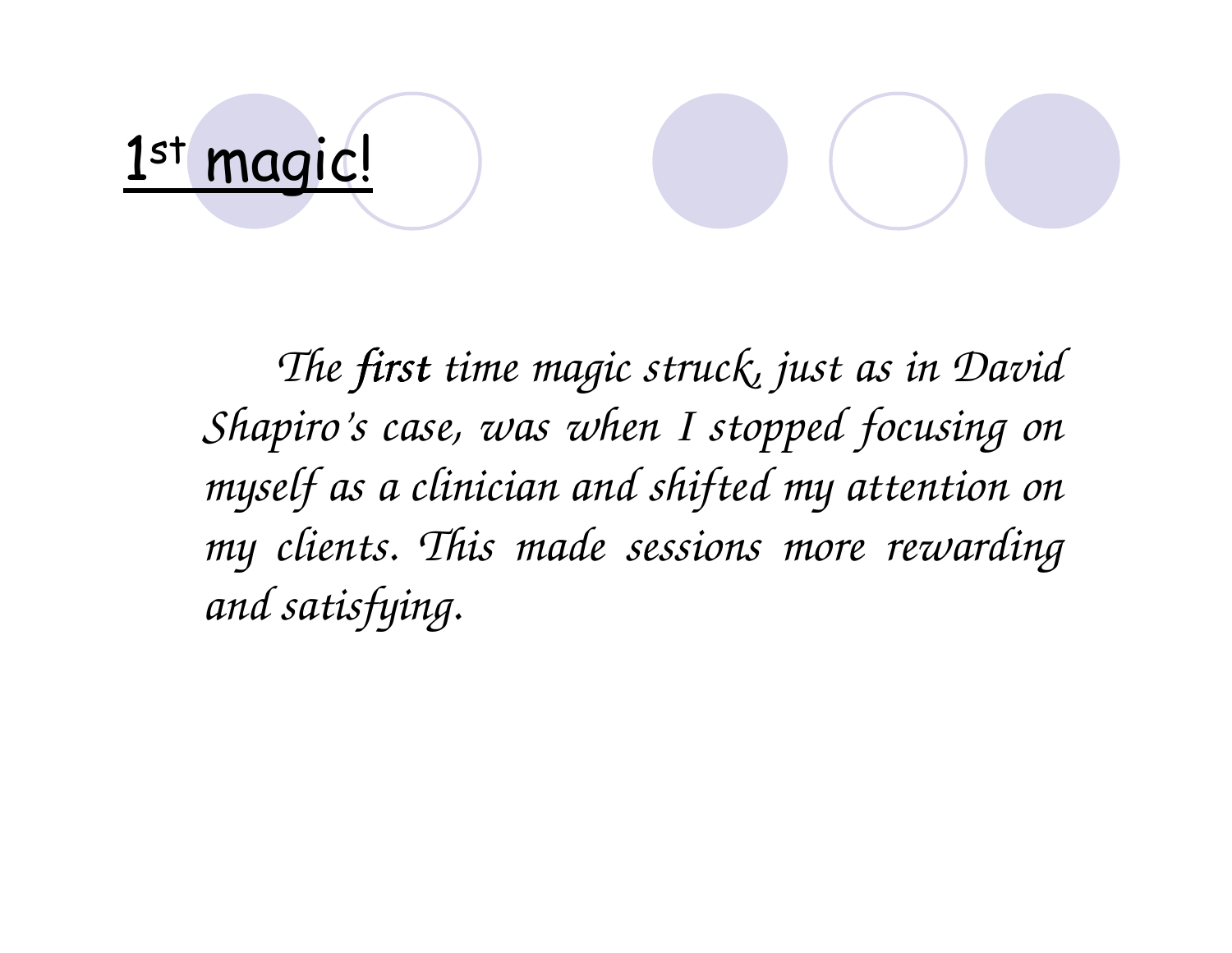# 2<sup>nd</sup> magic!

*Magic strikes the second time when clients start experiencing the freedom to use fluent speech. I*  remember clearly the spark in their eyes as they *expressed themselves fluently.*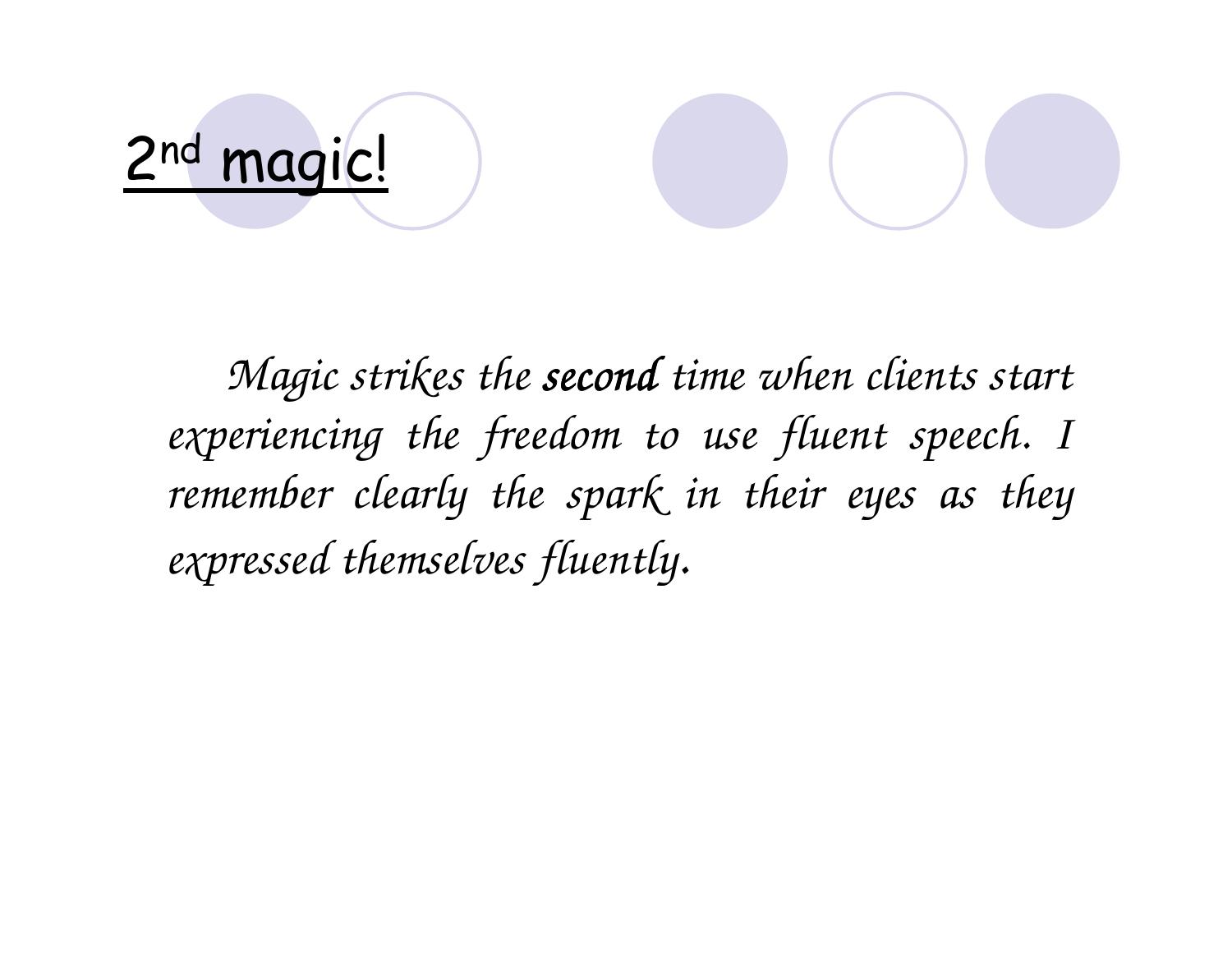# 3rd magic!

*The third time magic struck was when I received a letter of thanks from a sixteen-year-old client who stuttered. She had been given a copy of 'A Way through the Forest: One Boy's Story with a Happy Ending' Ending', by D. A. Shapiro (1995) and was inspired to reflect on her feelings.*

*She motivated me to continue my studies and specialize on fluency. Her letter was another breakthrough in my educational journey:*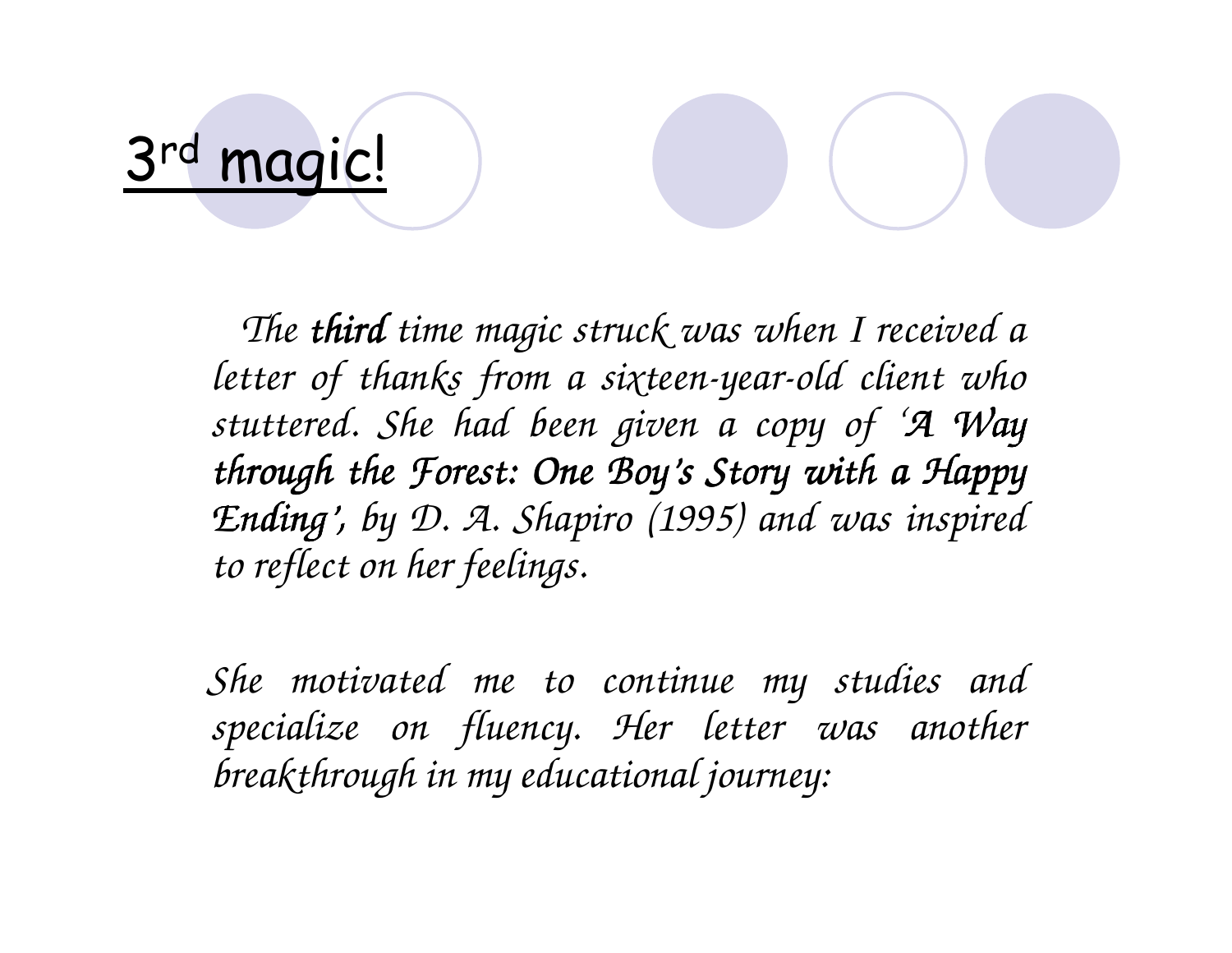#### Un-Cemented Words

*Thank you for listening while I was struggling through my un- ugh uncemented words.*

*Thank you for understanding me when bad things happened to my good sentences.*

*Thank you for giving me the opportunity to share my feelings rather than demanding that I follow a program that sucks. Thank you for talking to me in words that I understood, rather than sounding professional and pompous… and pompous…and speaking and crap.*

*Thank you for not being angry when I did my best, but couldn't succeed.*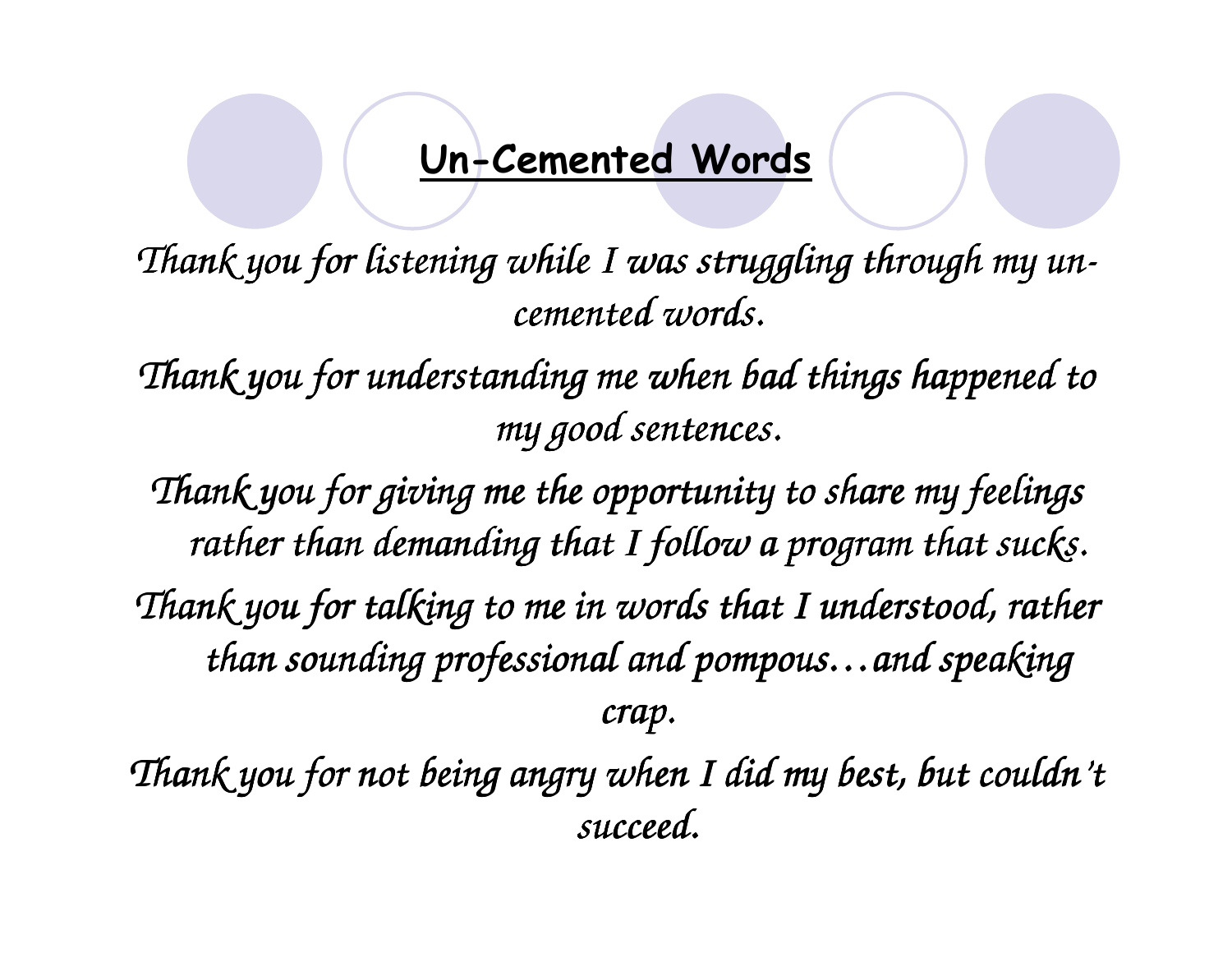#### Un- Cemented Words – (cont.)

*Thank you for being so interested in my views and for reminding me of all the things that you thought I could do so well. Thank you for not reminding me of what I already knew I could not do.*

*Thank you for knowing that I always did my best. Thank you for helping my parents and teachers understand stuttering.*

*Thank you for helping my brother realize that teasing can be frustrating to me. Thank you for changing my life. I am proud of who I am.*

**(From a client's letter following therapy)**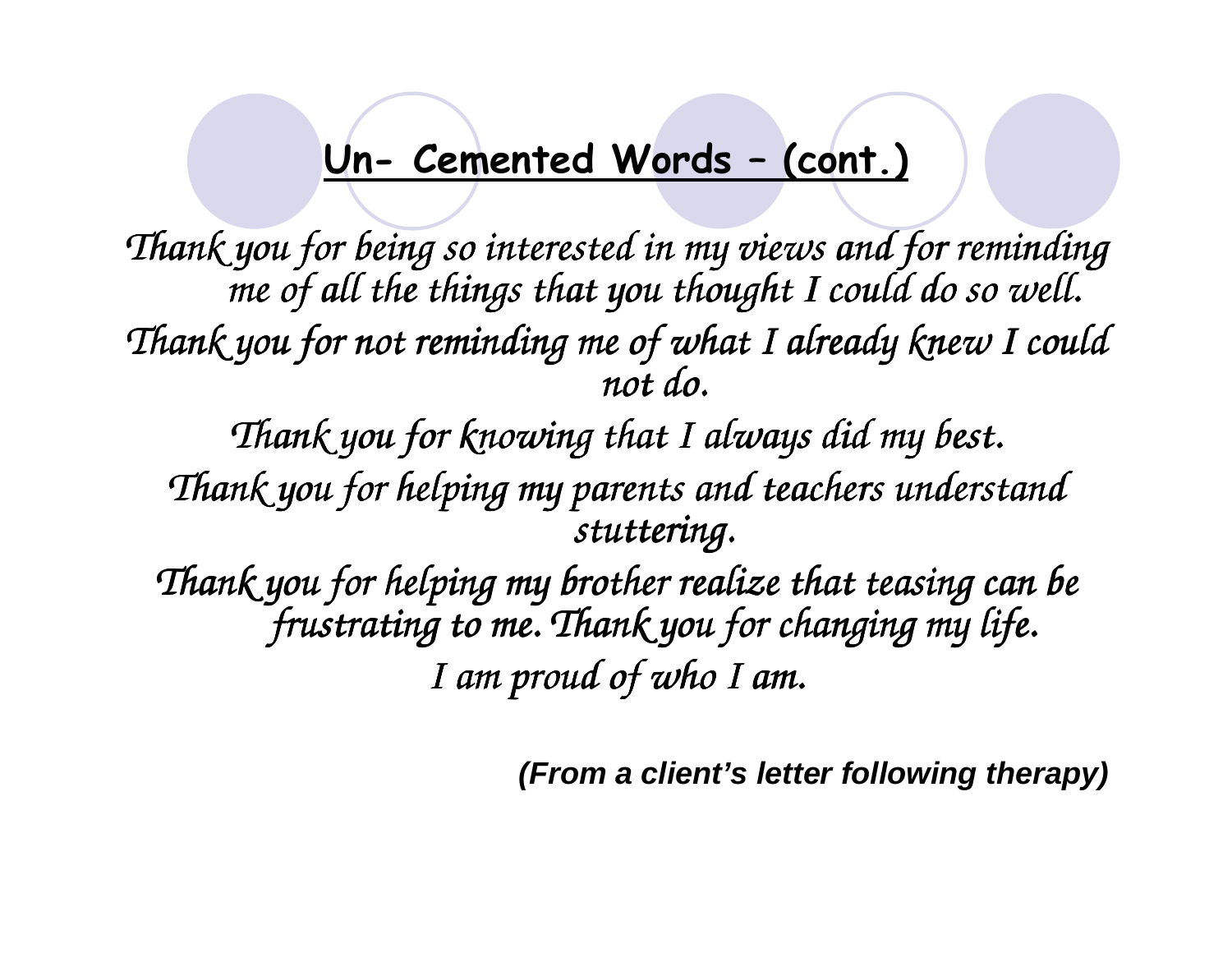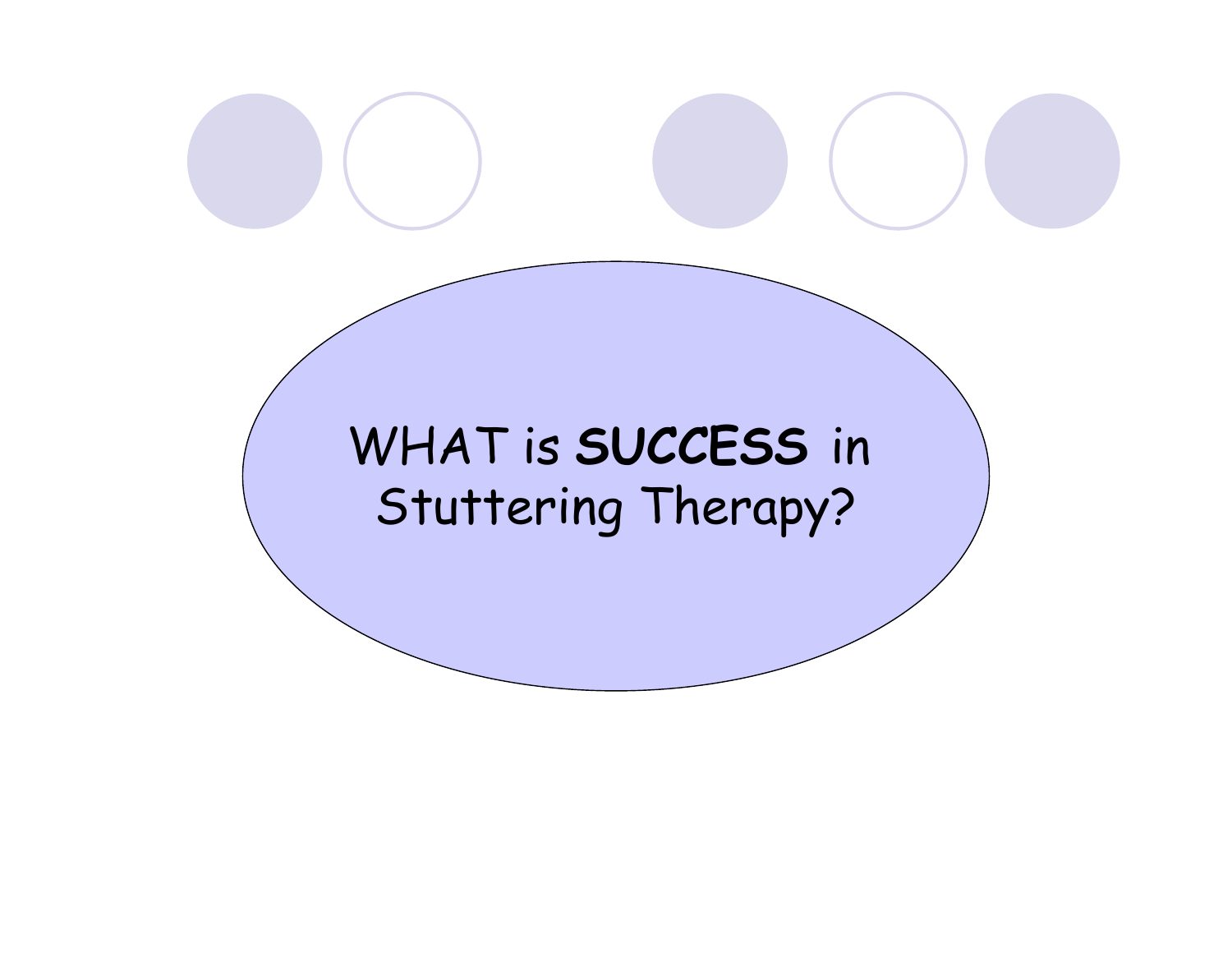**Negative emotions** associated with stuttering increase the difficulty in physically managing speech.

**(Murphy, 1999)**

As the disorder develops, negative reactions can become a significant concern, at least for some children who stutter.

**(Vanrychkeghem, Hylebos, Brutten, & Peleman, 2001).**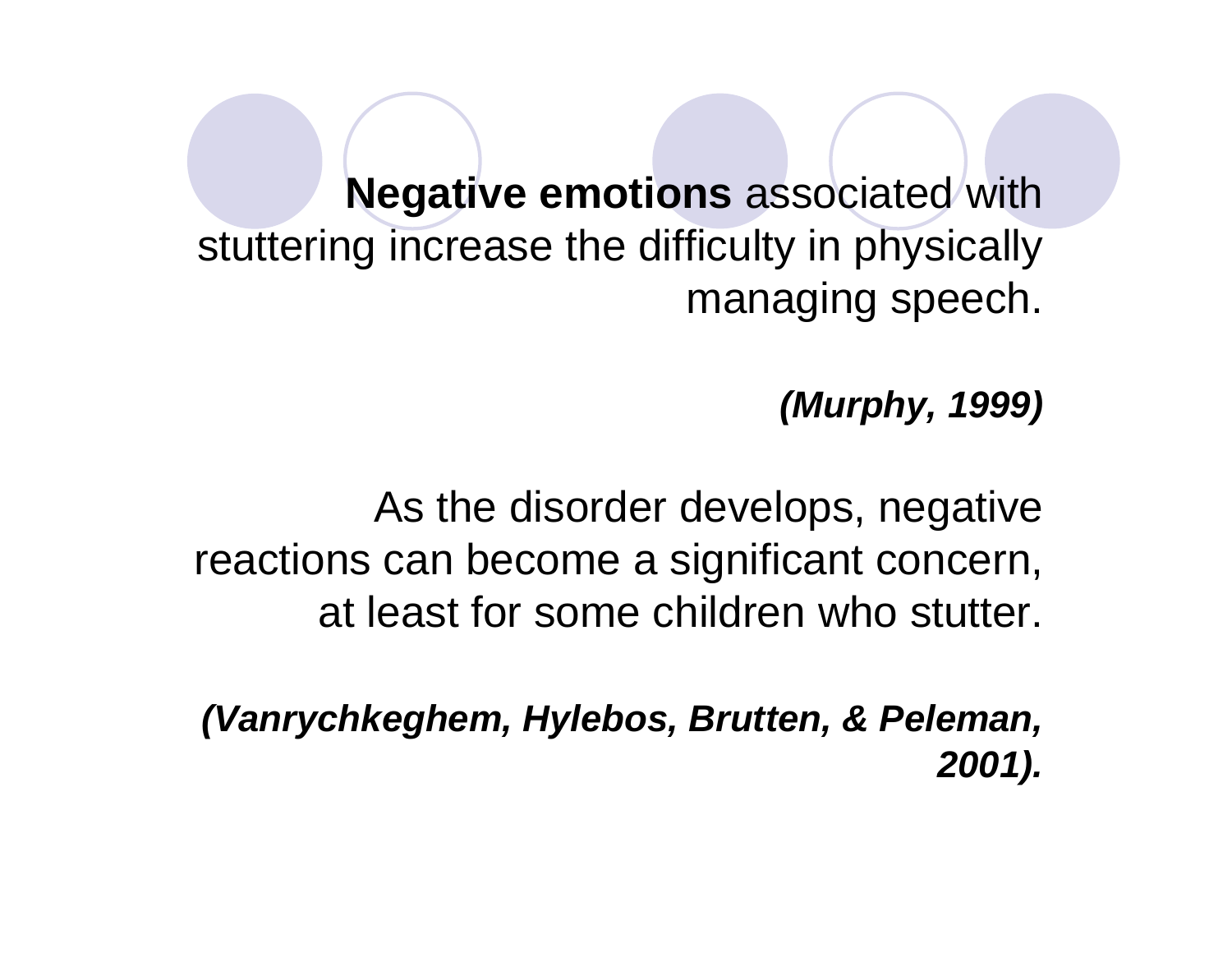**• Research has shown that children who stutter** view speaking more negatively and experience more negative speech-related emotions than do non-stuttering peers **(De Nil & Brutten,1991).**

**• Practical strategies for helping children who** stutter change their feelings and beliefs are available but many speech pathologists appear uncomfortable targeting such goals **(Murphy, Scott Yaruss & Quesal, 2007; Cooper & Cooper, 1985, 1996).**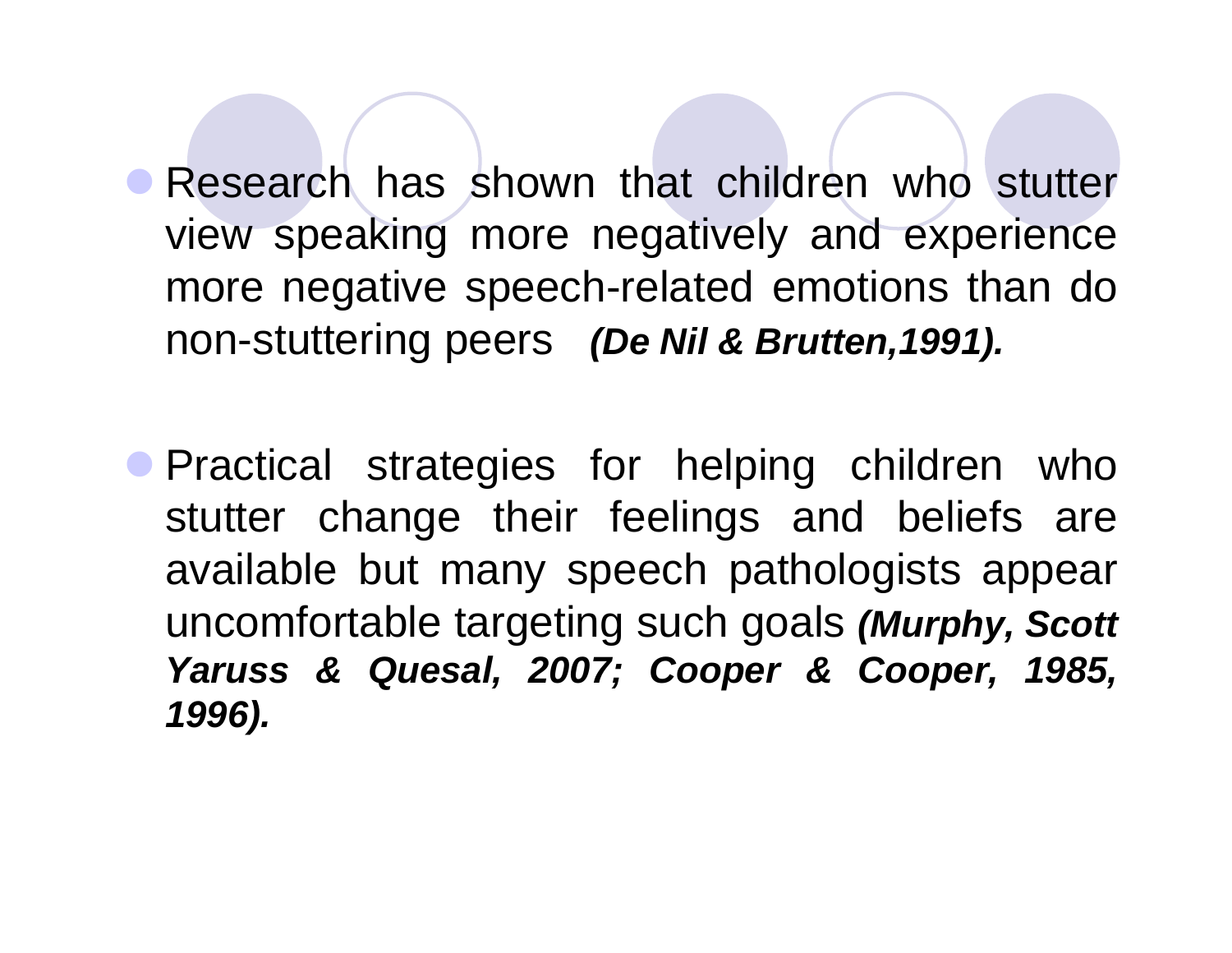# What is severity?

**Behavioural side:**frequency, types,

avoidance of stuttering

**Emotional side:**feelings (anxiety, shame, guilt, frustration). attitudes towards stuttering (bad, terrible, sign of weakness, failure).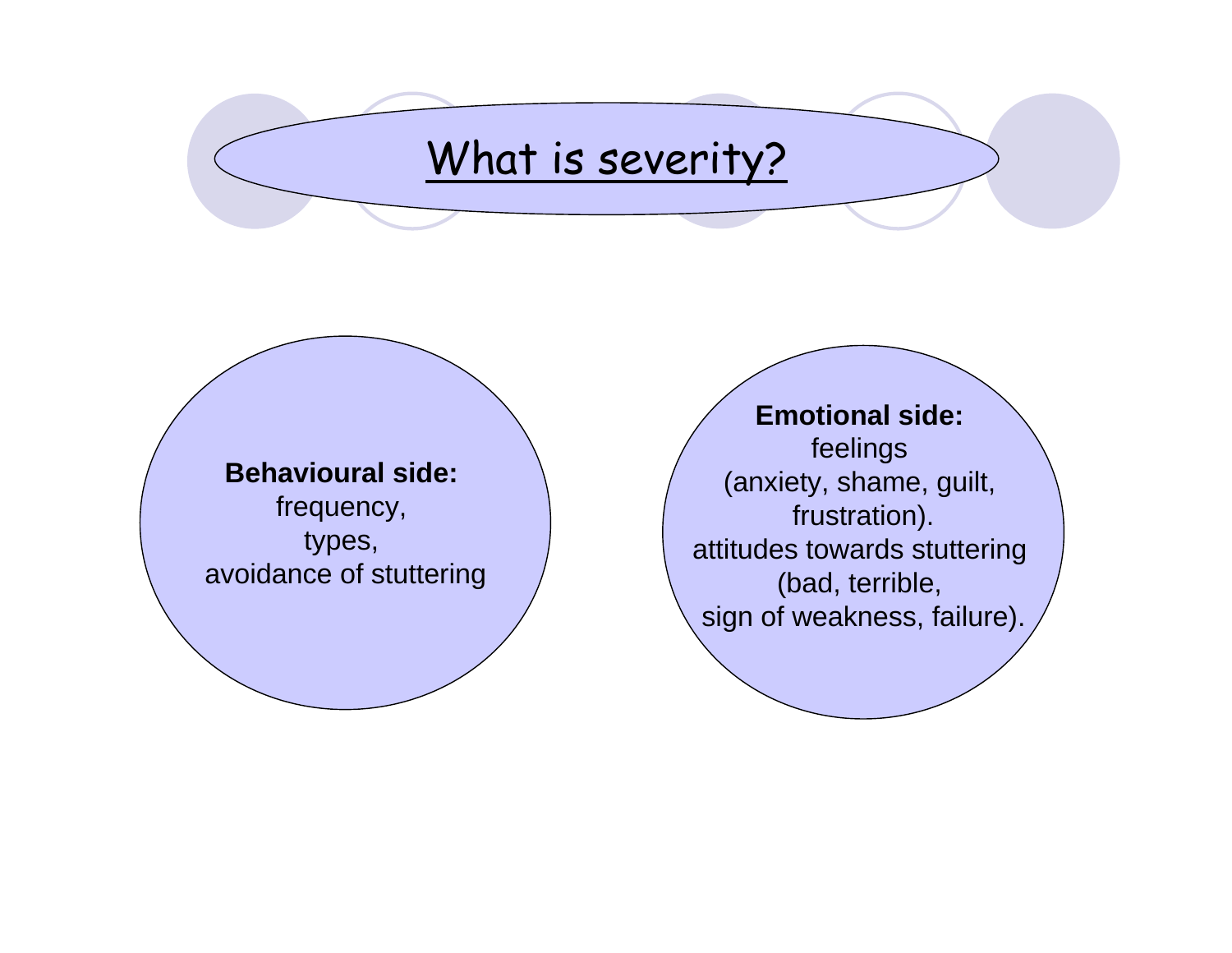# **Feelings and Thinking!**

You are locked in a room. You desperately want to get out. You want freedom. Your feelings are very strong. Which is the more useful, this very strong feeling or a key to the lock?

Feelings without the means to carry them out are not much good. At the same time, the key without the desire to leave the room is also not much good!

We need feelings and thinking. Feeling is no substitute for thinking. Thinking without feeling is aimless.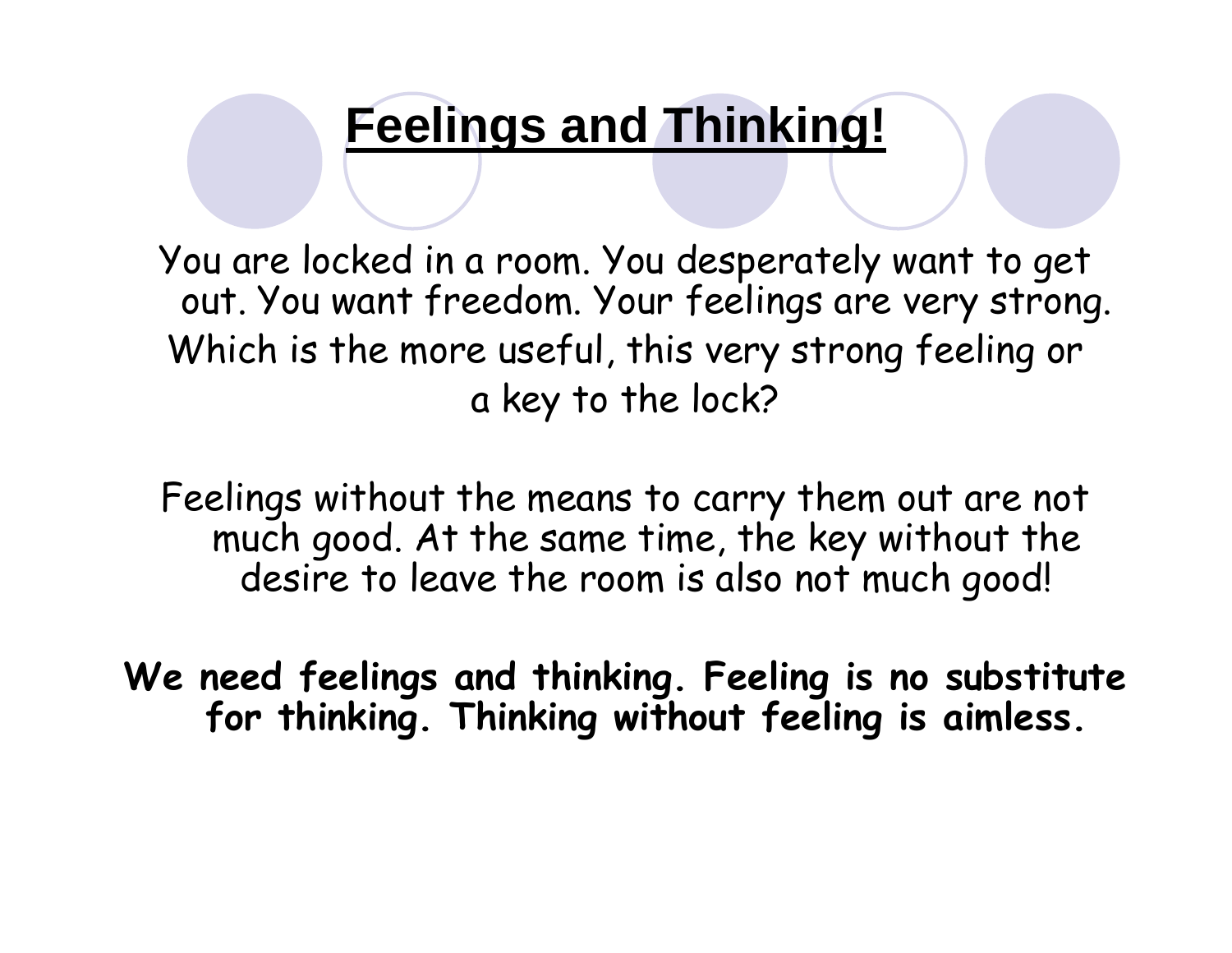Perception and Logic:

'In our obsession with logic we have never taught perception arques de Bono (2005).

Although in ordinary life the perception aspect is more important,

'much attention has been paid in the past to the logic of thinking' (de Bono, 1994).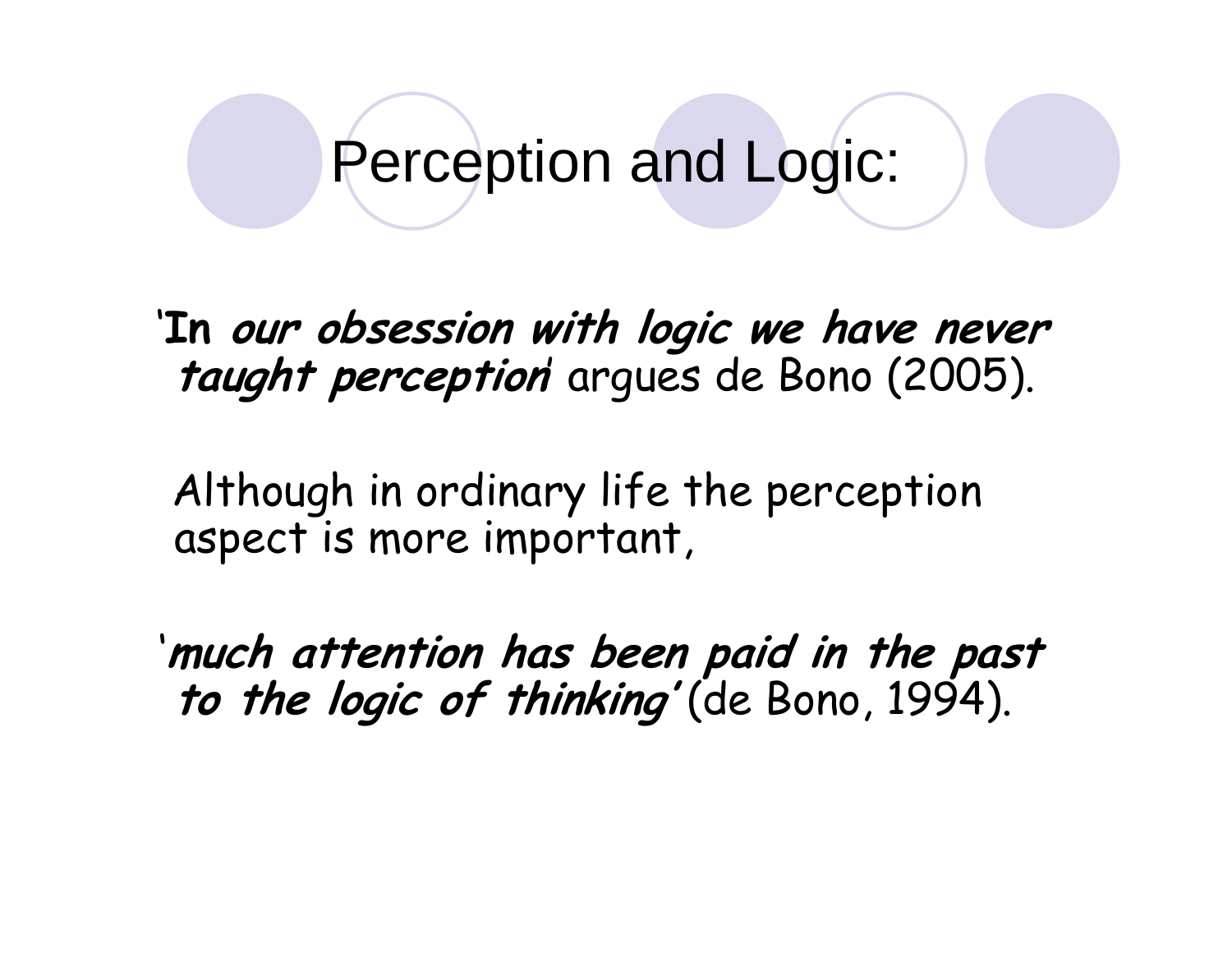# **'Think Smart, Feel Smart' Programme**

- $\bullet$ **10 group sessions**
- $\bullet$ **Participation of 15 children aged 8 years- 12 years**
- $\bullet$ **90 minutes duration**

#### **3 Main Components:**

- $\bullet$  **Relaxation exercise** based on the work of Edmund Jacobson (Gregory, 1995) and guided language visualization exercise (Marshall-Warren, 2004).
- $\bullet$ **Thinking Skill Tool** based on CoRT 1 (de Bono, 1986)
- $\bullet$ **Desensitization exercise**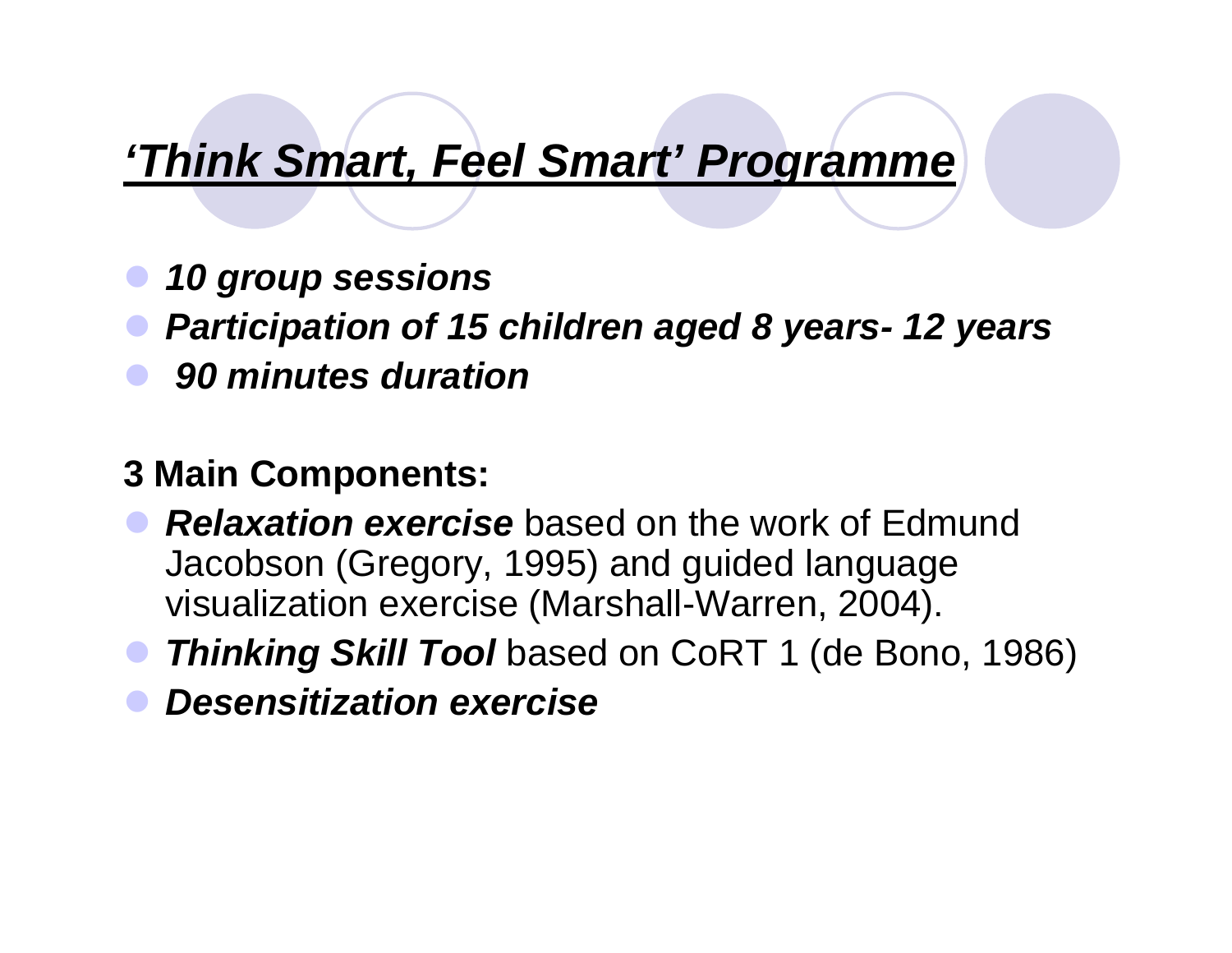# The Direct Attention Thinking Tools :

 $\bullet$  are simple, practical, clear and focused and

broaden perception so that in any thinking situation we can see beyond the obvious, immediate and egocentric.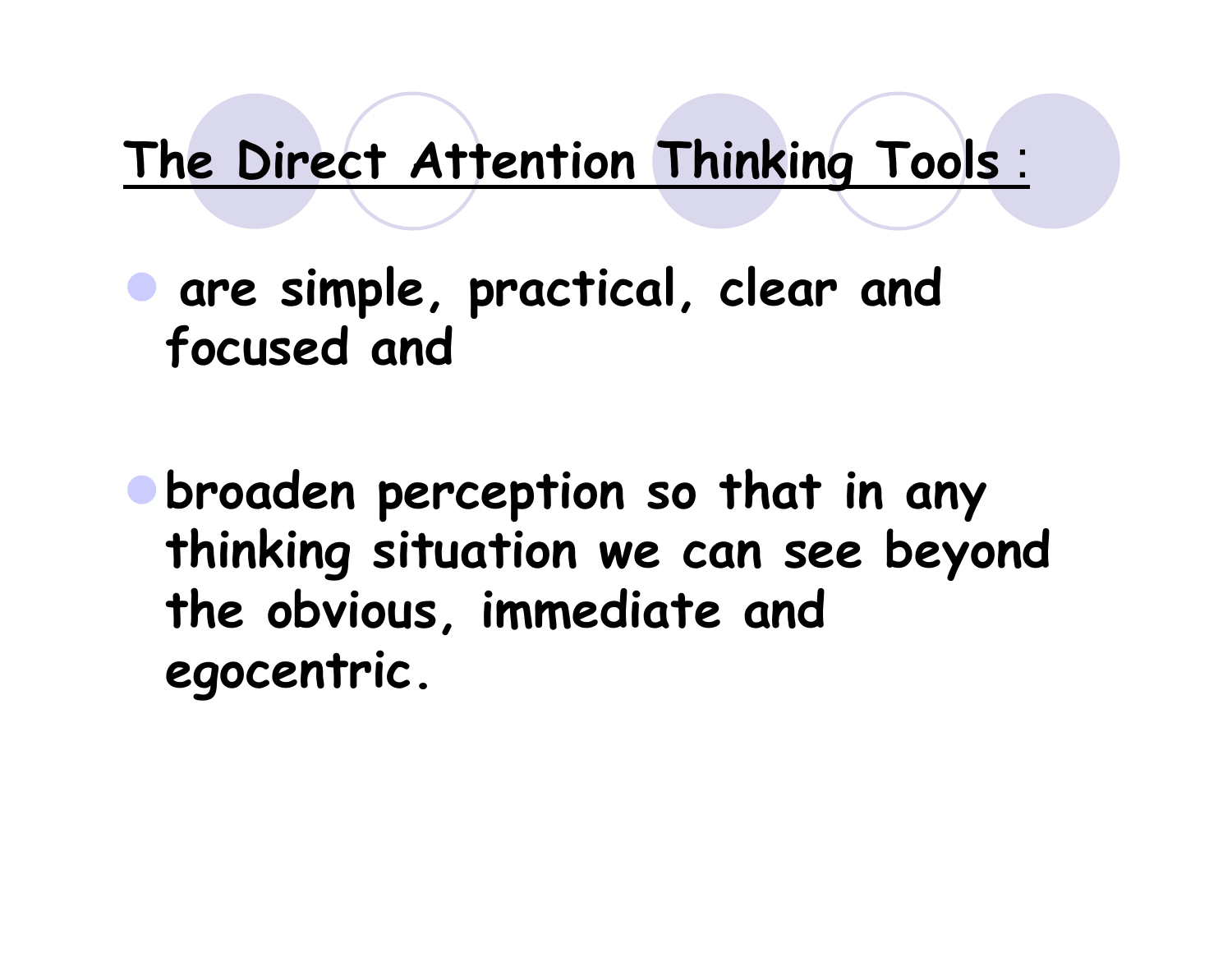# **Thinking Skills Tools based on CoRT <sup>1</sup>**

**(de Bono, 1986)**

- **1.PMI P**lus, **M**inus, **I**nteresting
- **2.OPV O**ther **P**eople's **V**iews
- **3.FIP F**irst **I**mportant **P**riorites
- **APC A**lternatives, **P**ossibilities,**C**hoices**4.**
- **5. AGO A**ims, **G**oals, **O**bjectives
- **6.CAF C**onsider **A**ll **F**actors
- **7.C&S C**onsequence **& S**equel
- **8.Rules**
- **Decisions9.**
- **10. Planning**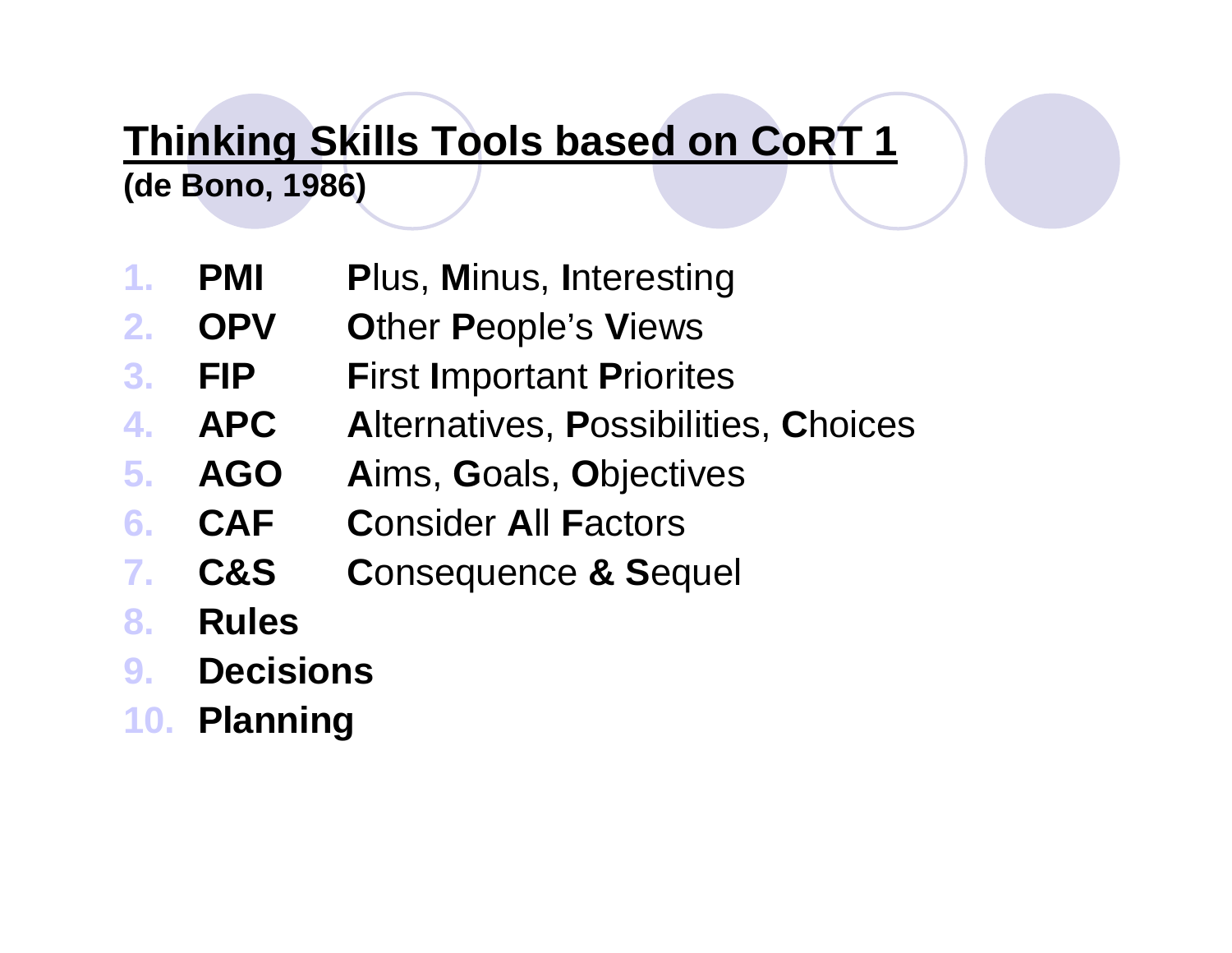# **Desensitization Exercises:**

**• Telephone-a-mate activity Presentation on favourite topicReading in front of group.**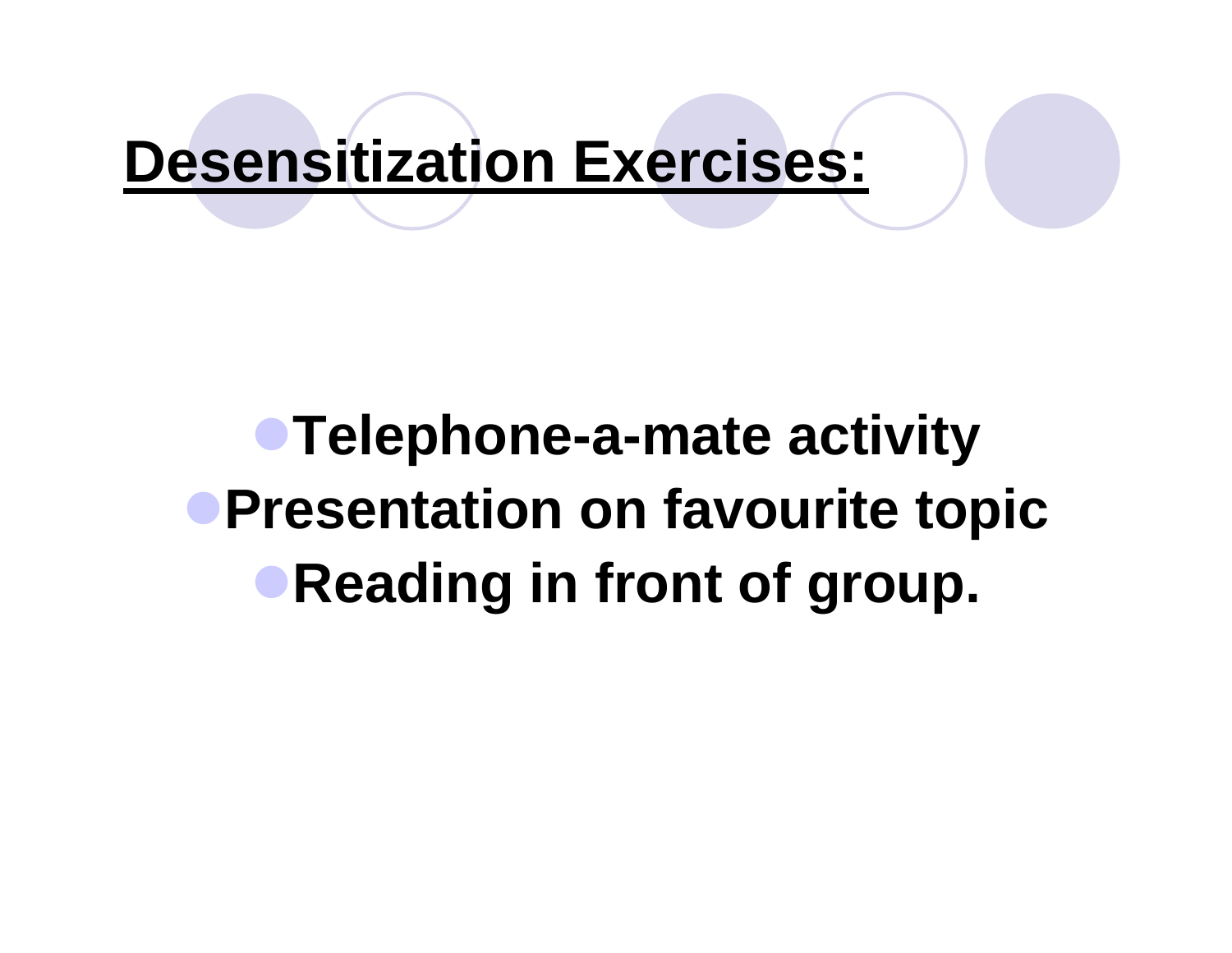# **Aim of Study:**

# **• To explore shifts in the attitudes,**  feelings and frequency of dysfluencyin school age children who stutter following a ten week thinking skills programme**.**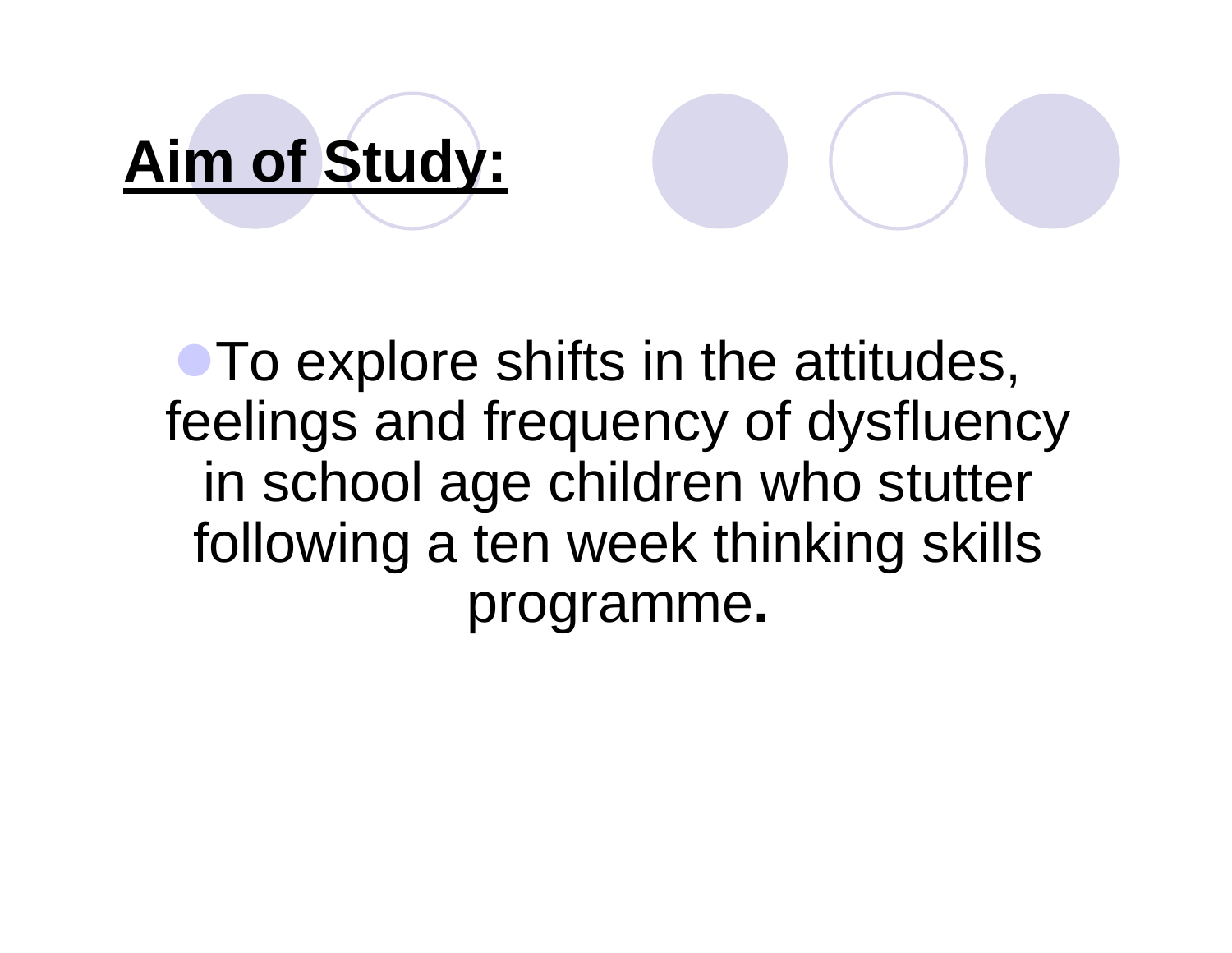# **Research Questions:**

- **1. Are there variations in the CAT (Communication Attitude Test)** (Brutten, 2004a) **scores of stuttering children following a thinking skills programme and stuttering children not following the programme?**
- **2. Are there variations in the SSC-ER (Speech Situation Checklist- Emotional Reaction)**  (Brutten, 2004b) **scores of stuttering children following a thinking skills programme and stuttering children not following the programme?**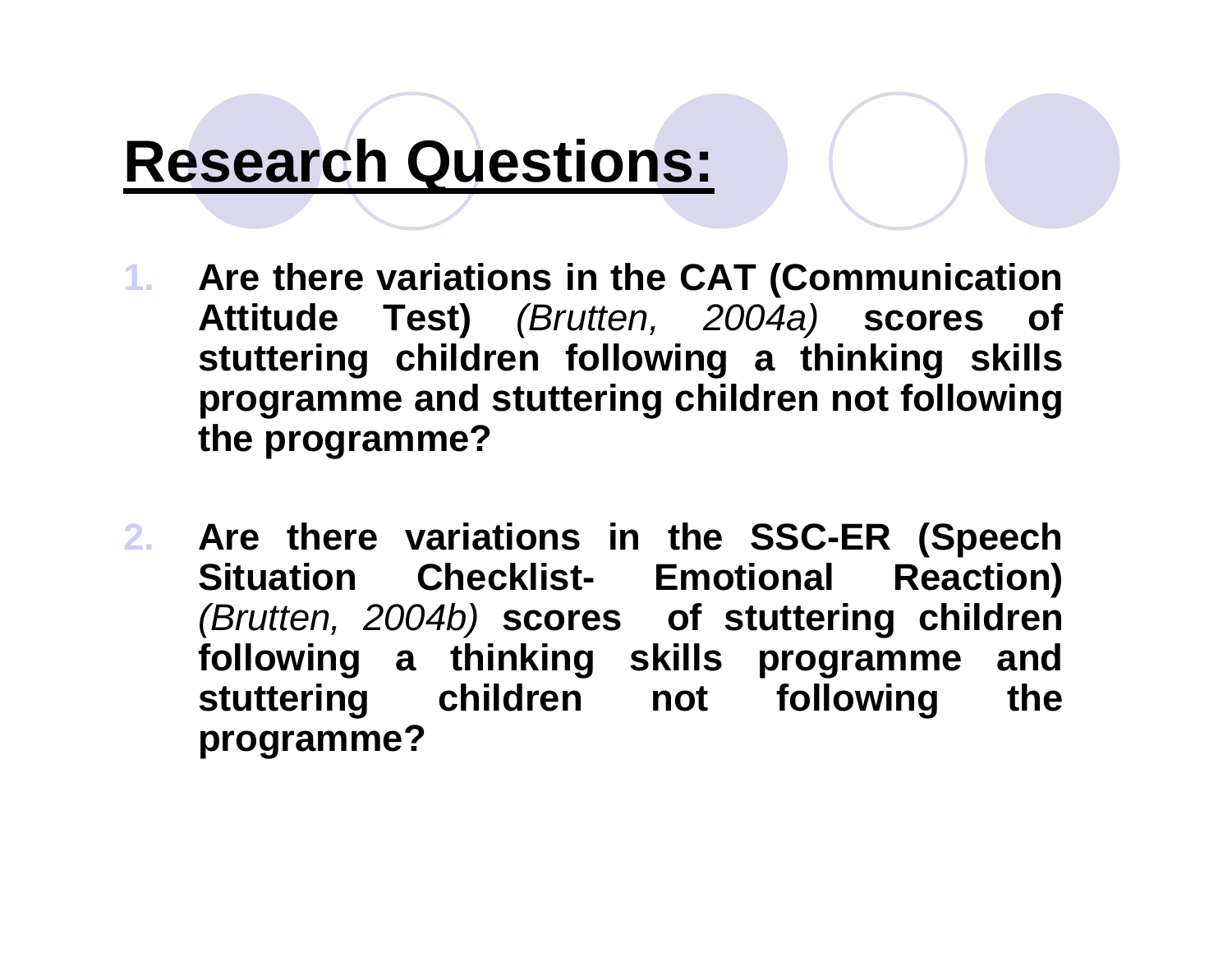# **Research Questions- (cont.)**

- 3. **Are there changes in the frequency of dysfluency in a reading task in stuttering children following a thinking skills programme and stuttering children not following the programme?**
- **4. Are there changes in the personal constructs of stuttering children following a thinking skills programme as compared to stuttering children not following the programme?**
- **5. Do parents notice changes in attitudes of children following a thinking skills programme?**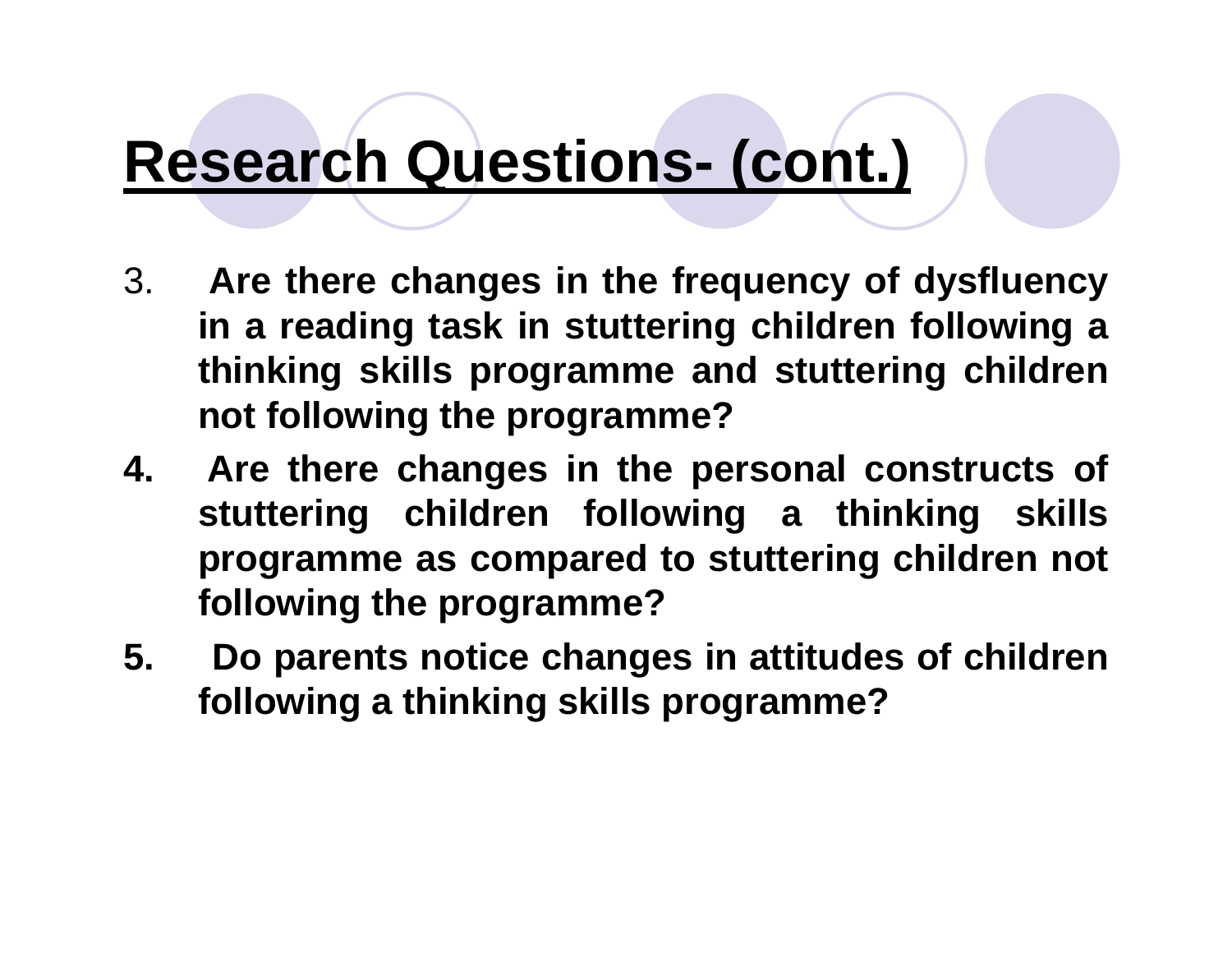# **Participants:**

 $\bullet$ 

- $\bullet$ **<sup>30</sup>** school age children who stutter
- Ages between **8 years** and **12 years**
- **15 children** in **experimental group** and **<sup>15</sup> children** in delayed programme **control group. Random selection.**
	- '**2 young consultants**' observers.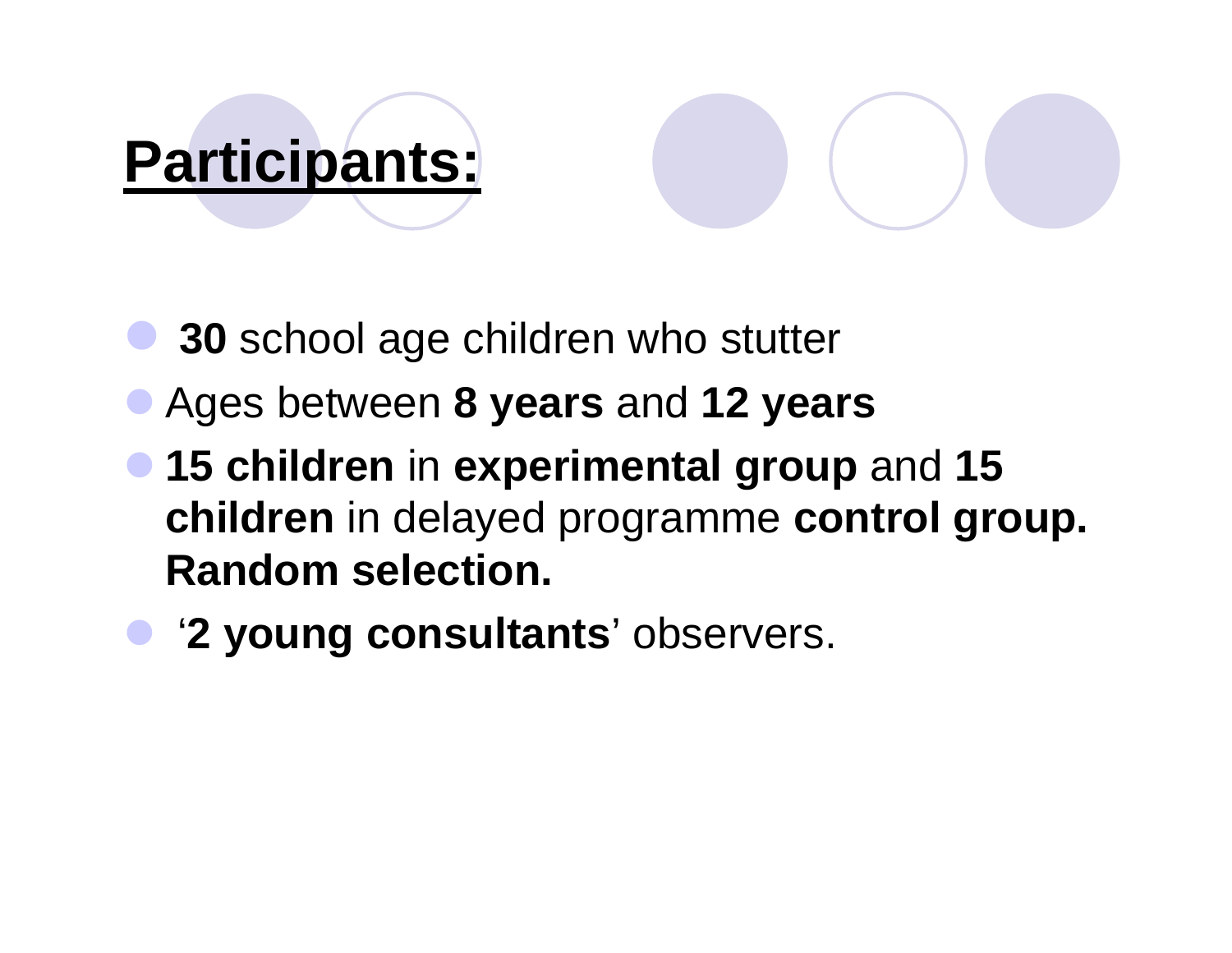# **Criteria:**

Receptive and expressive abilities no more than 1 year below chronological age level.

Diagnosed as child who stutters at least 12 months prior to participation in study.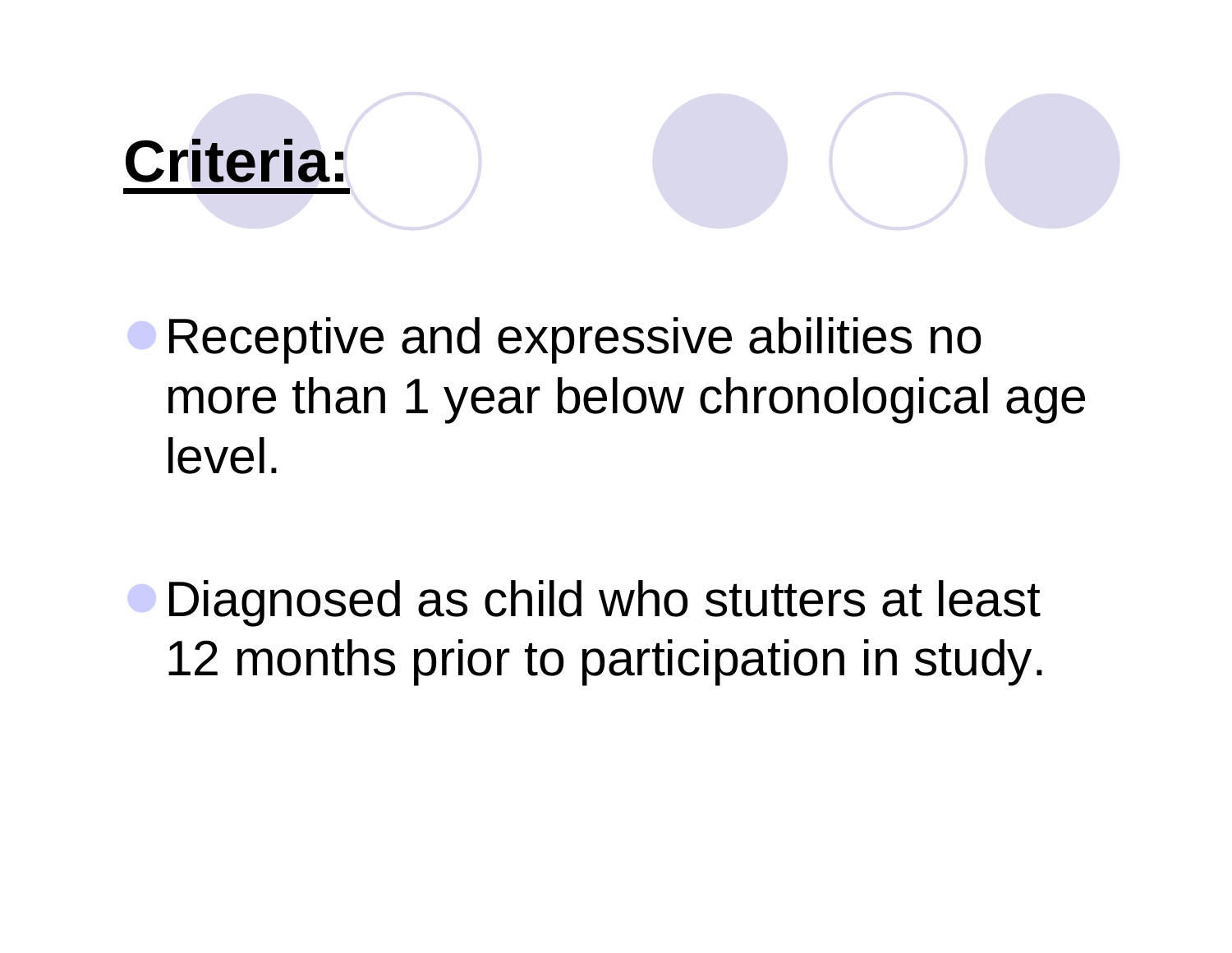# **Data collection**:

- Scores on the **Communication Attitude Scale (CAT)**
- **Scores on the Speech Situation Checklist-**<br> **Emotional Poaction (SSC-EP) Emotional Reaction (SSC-ER)**
- $\bullet$ **Dysfluency measures** on a reading task
- $\bullet$ **Self-characterisation sketches**
- **Post programme parent questionnaire**
- $\bullet$ **Reflexive diary – participants/ researcher**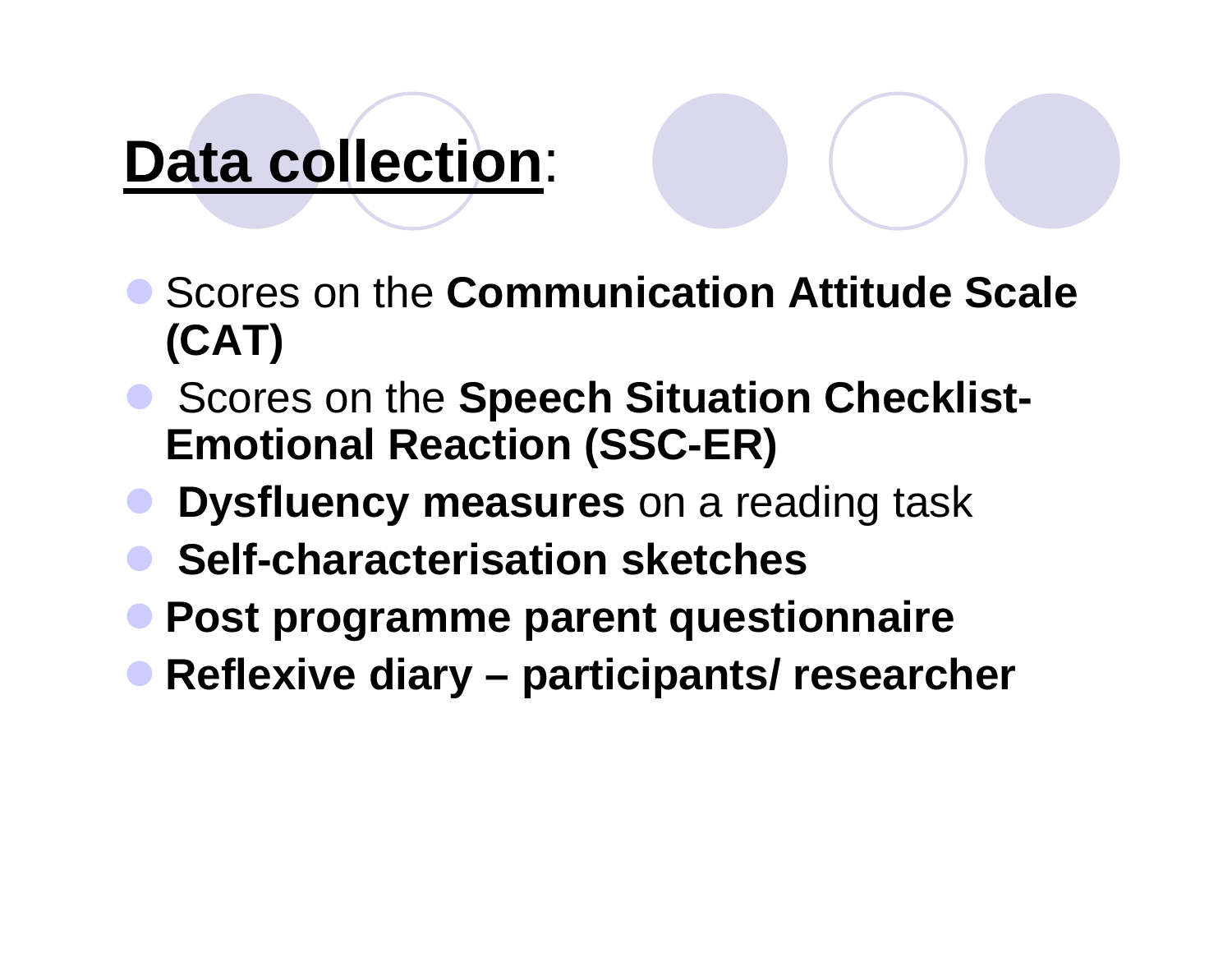#### **Communication Attitude Test (Brutten, 2004a) (35 items)**

## **SAMPLE:**

- 1. I don't mind asking the teacher a question in classTrue **False**
- 2. I find it easy to talk to almost everyone
	- True **False**
- 3. Telling someone my name is hard for me**True** False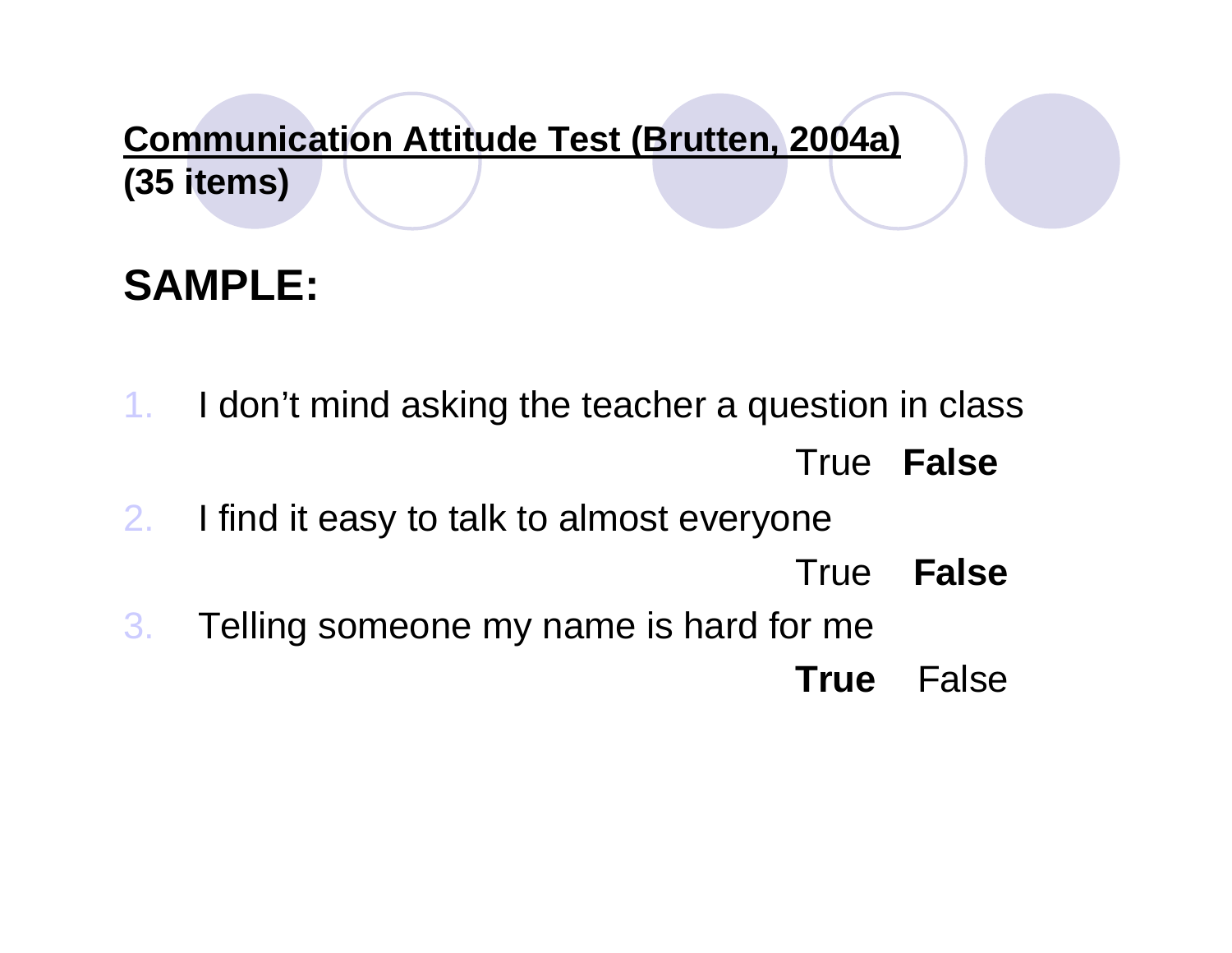**Speech Situation Checklist- Emotional Reaction(Brutten, 2004b) –(56 items)**

**SAMPLE:How do you FEEL when you:**

#### **1.Talk with a new kid in school**

| <b>Not</b> | A little | More than a   | <b>Much</b> | <b>Very much</b> |
|------------|----------|---------------|-------------|------------------|
| afraid     | afraid   | little afraid | afraid      | afraid           |

#### **2talk during dinner**

| <b>Not</b> | A little | More than a   | <b>Much</b> | Very much |
|------------|----------|---------------|-------------|-----------|
| afraid     | afraid   | little afraid | afraid      | afraid    |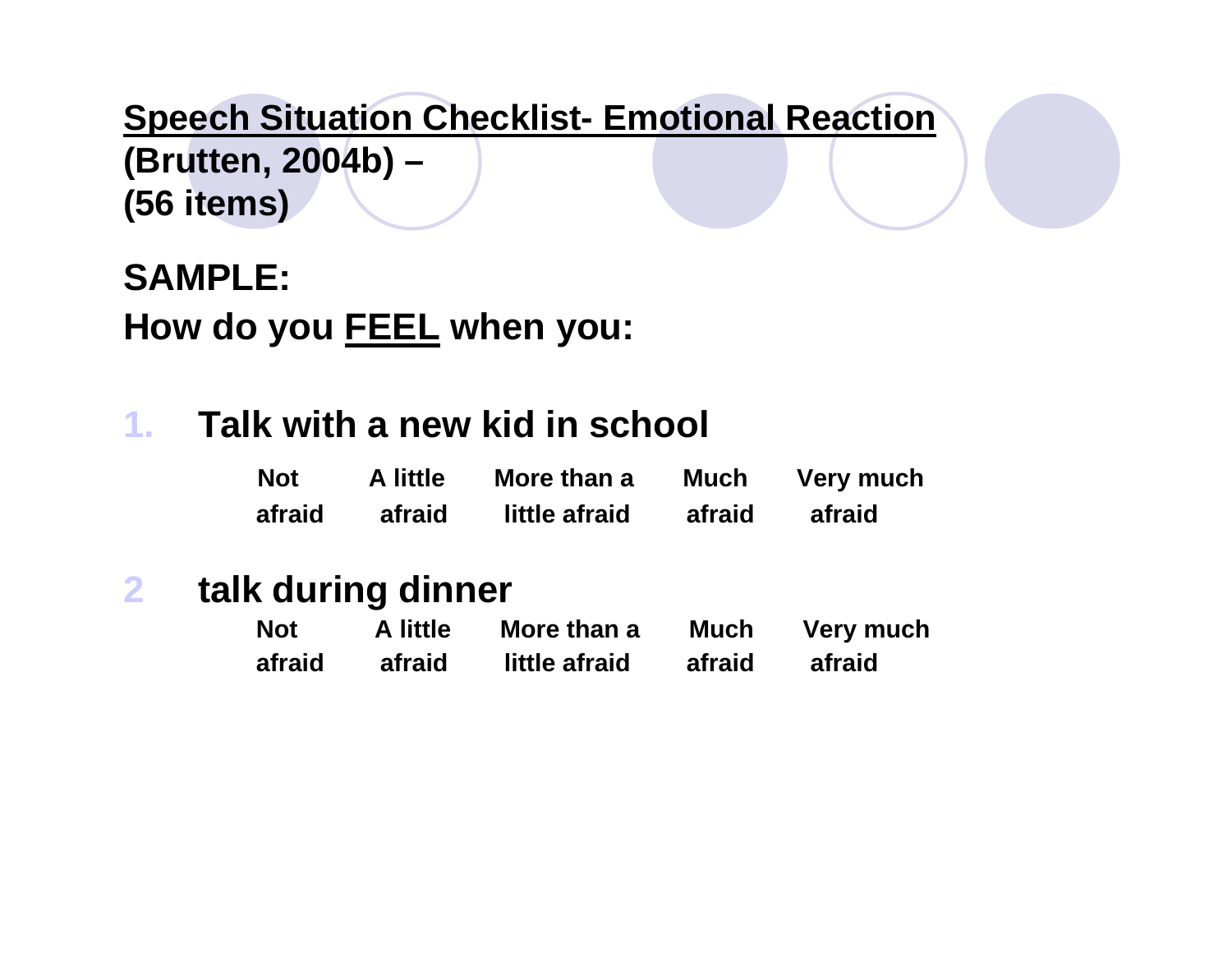**Self-Character Sketch (Kelly 1991; 1955)**

**Tell me what sort of boy or girl …. is. Tell me about yourself as if you were being described by an imaginary friend who knows you and likes you and above all understands you very well. This person would be able to say what your character is and everything about you. Perhaps you could begin with: (your name) is …. and say something important about yourself. Try and fill the page.**

**Modification reprinted from Jackson, S. & Bannister, D. (1985) Growing into Self. In Bannister D. (Ed) , Issues and Approaches in Personal Construct Theory, Academic Press, with permission from Elsevier.**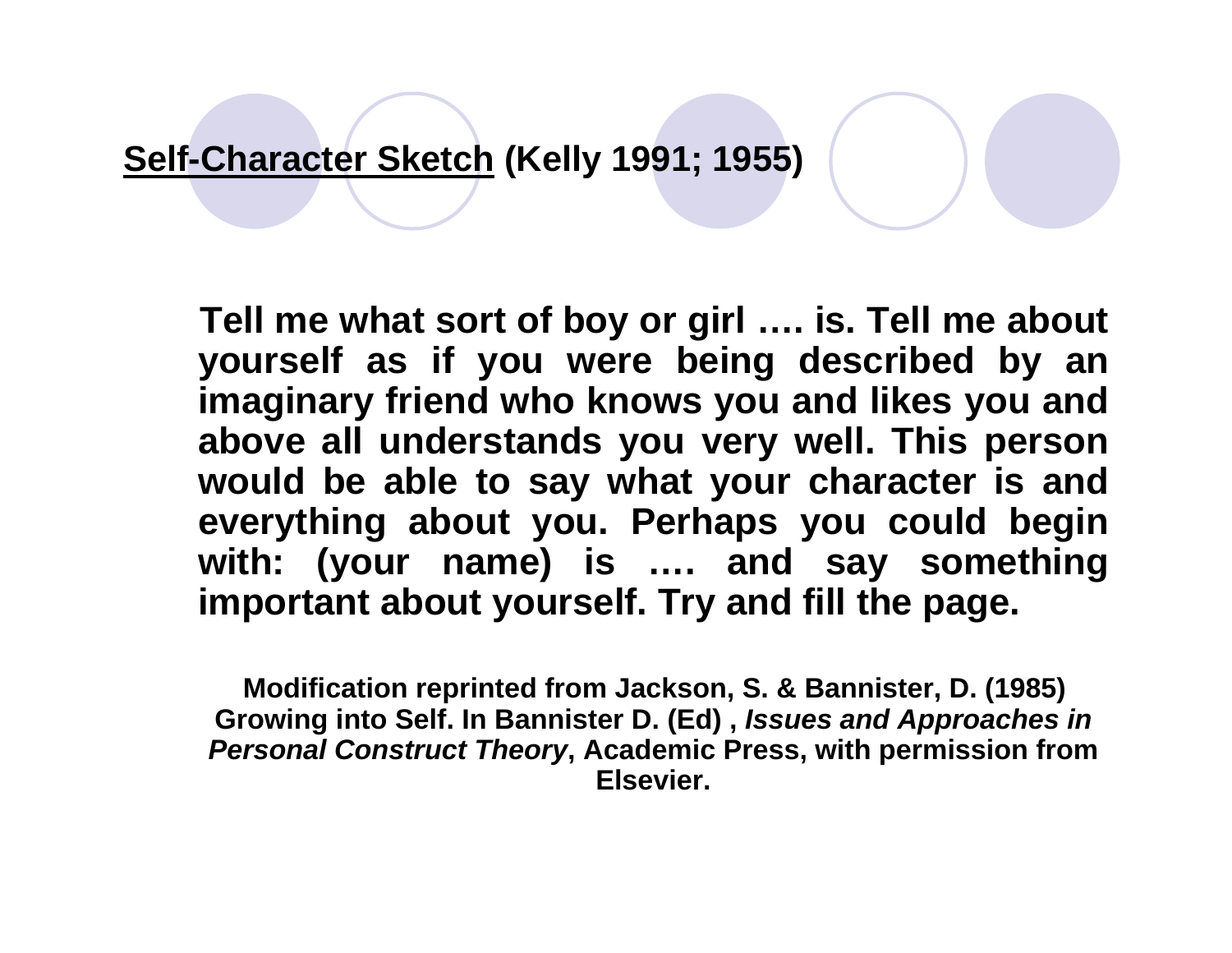# **Data analysis:**

#### **Quantitative analysis** of:

- Within pre-post and between pre- and post scores on **CAT**
- Within pre-post and between pre- and post scores on **SSC-ER**
- dysfluency frequency in **reading task**
- number of words in **self-character sketch**

#### **Qualitative analysis** of:

- **CAT** items
- **SSC-ER** items
- **self-characterisation sketches**
- *Parent feedback*
- **reflexive diary** participants/ researcher.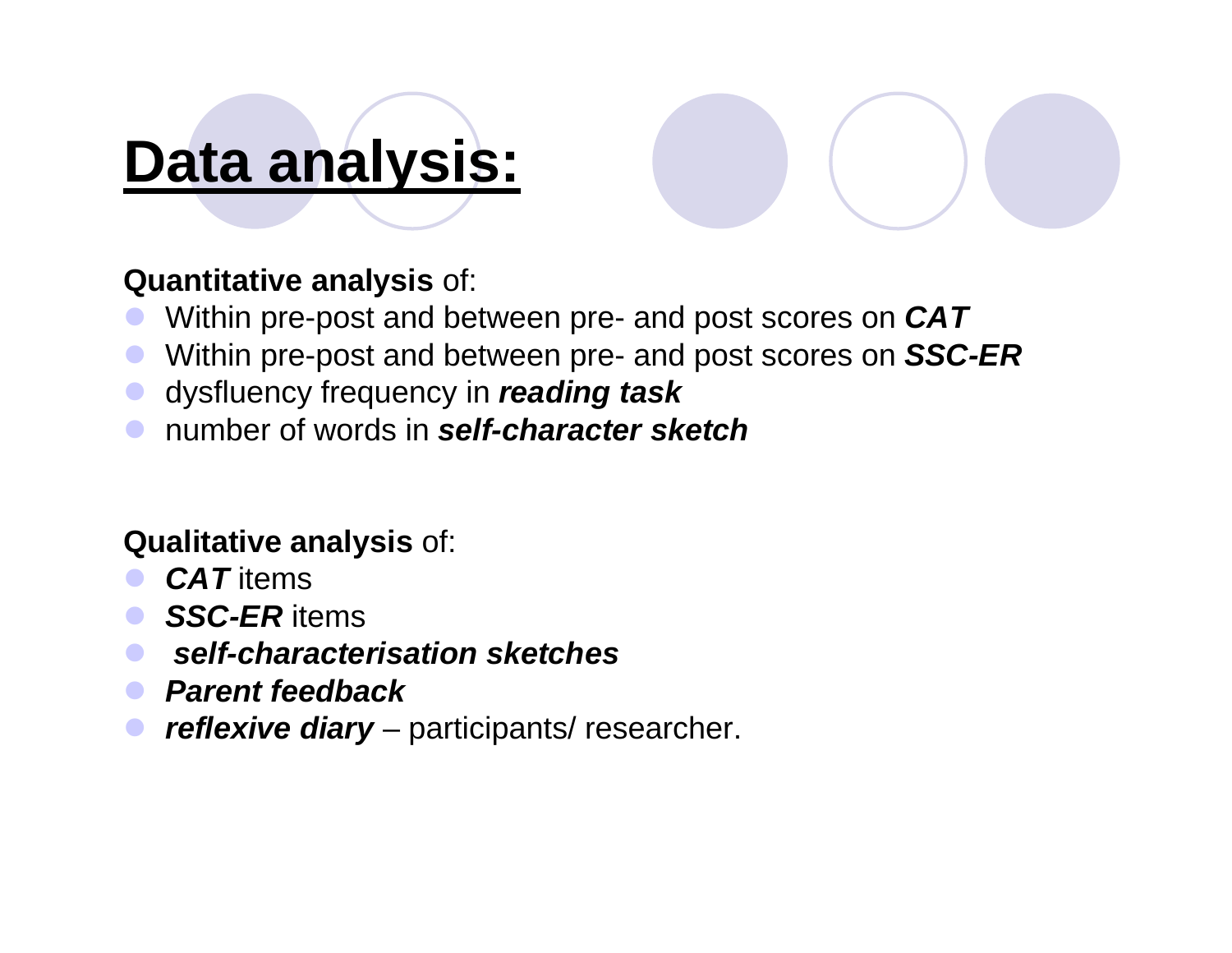

# **Two-way analysis of variance (ANOVA)**

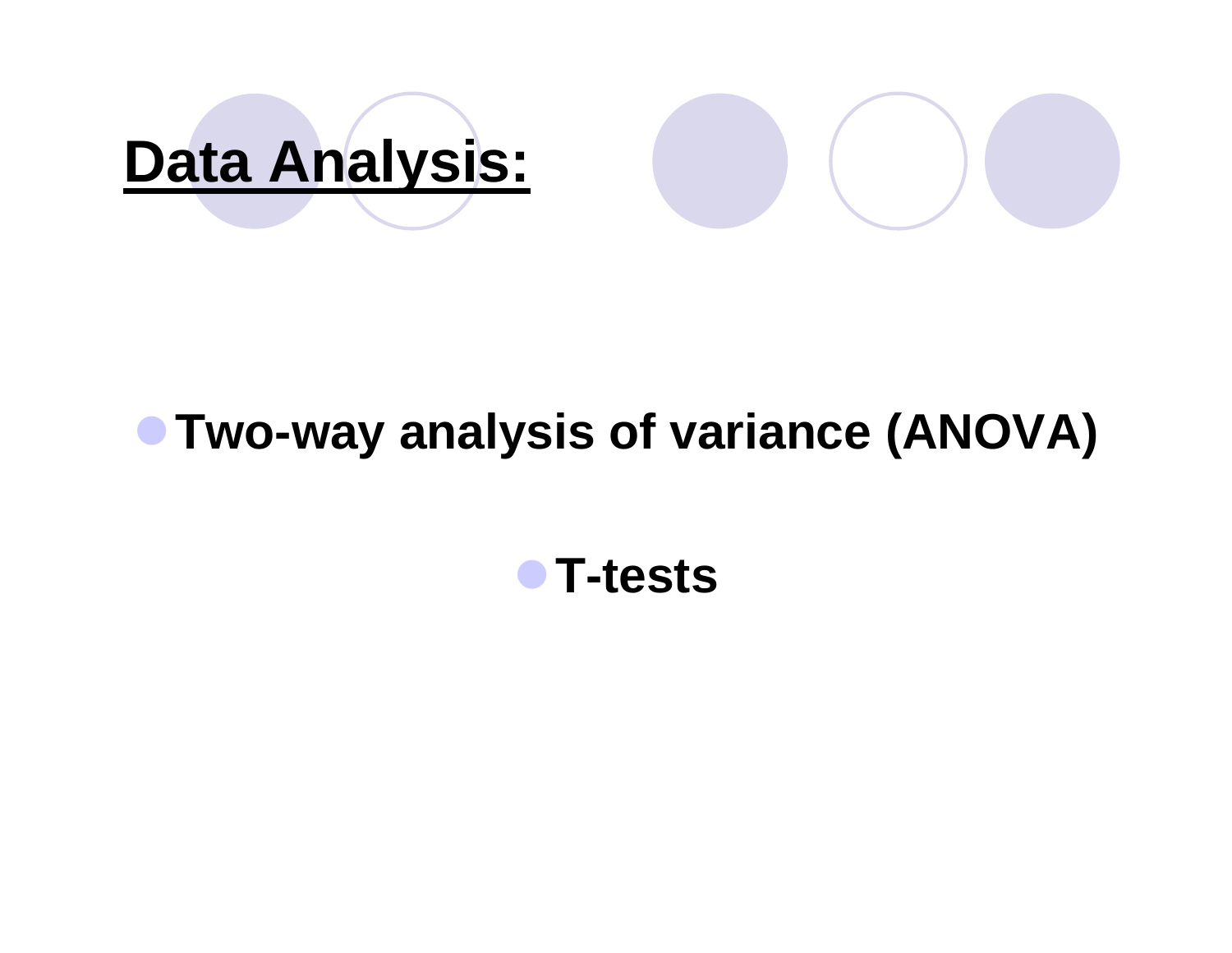**Communication Attitude Test (CAT)**

A more positive attitude to communication with a significantly lower score (p<0.05) on the Communication Attitude Test  $(CAT)$  was recorded by the children who stutter in the experimental group.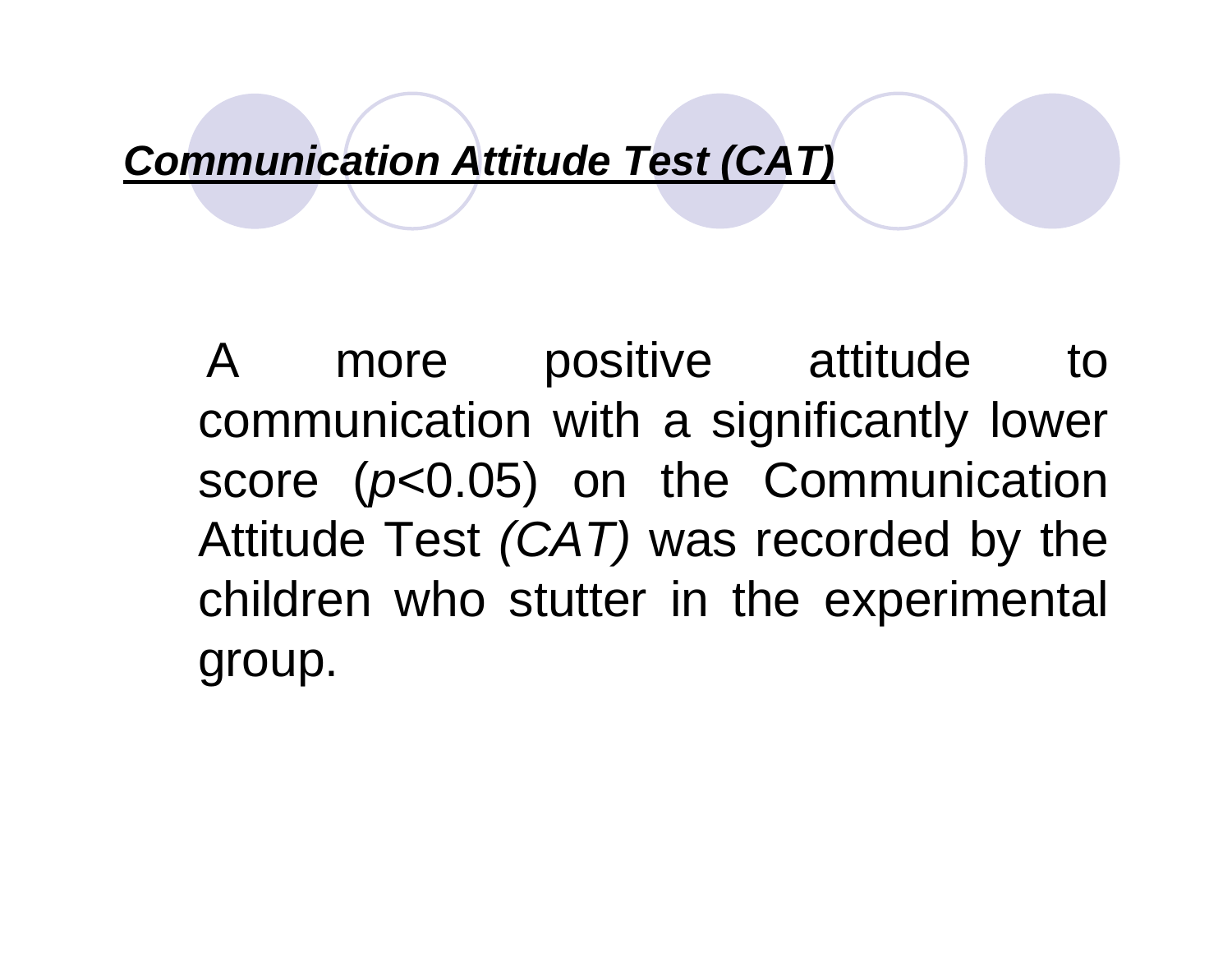**CAT scores for Experimental Grouppre-programme and post-programme**

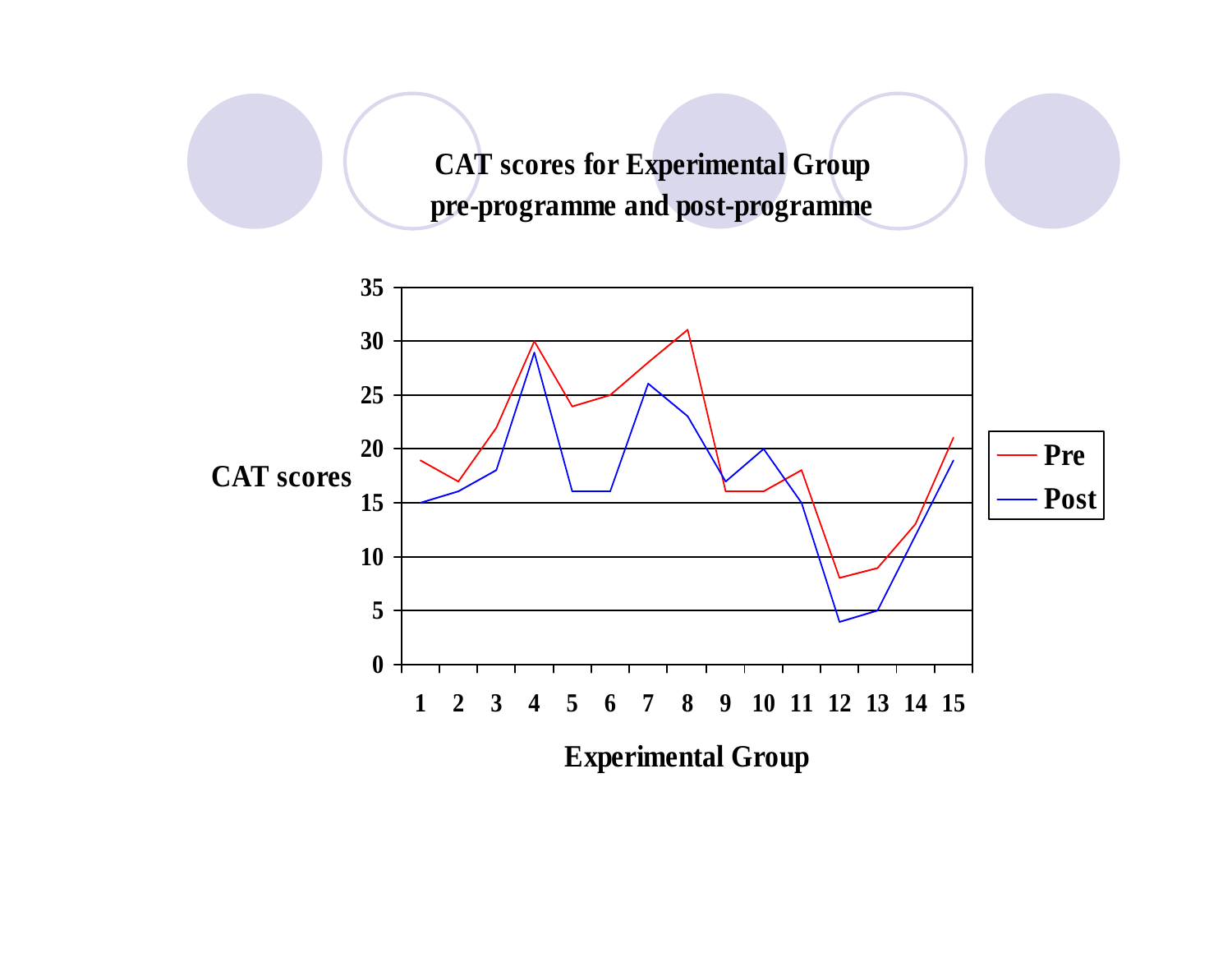**Mean CAT scores of experimental group and control group-pre- and post-programme**

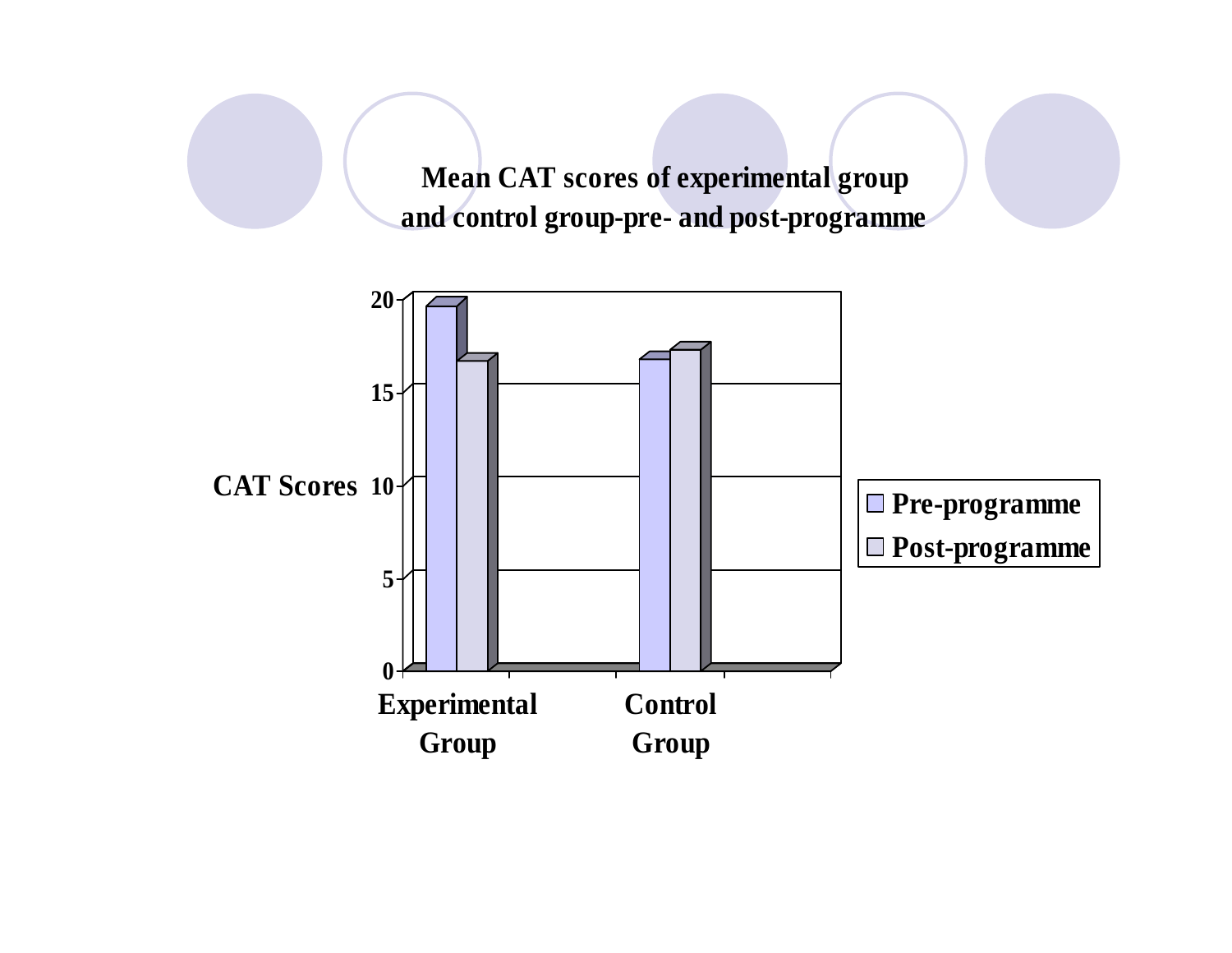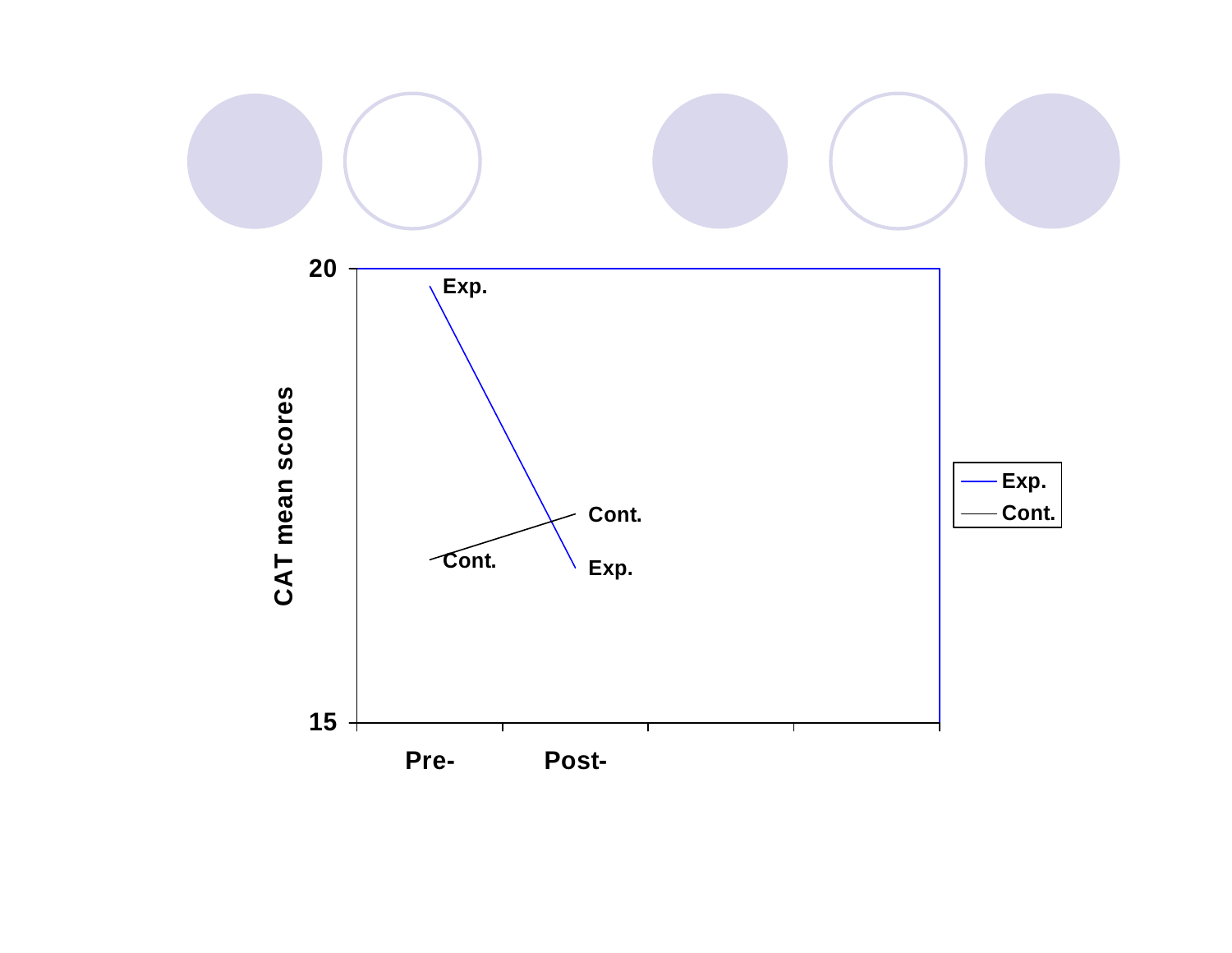#### **Speech Situation Checklist (SSC-ER)**

No significant interaction effect (p>0.05) was recorded in the Speech Situation Checklist-Emotional reaction (SSC-ER)pre- and post-programme of the children in the experimental group and the control group.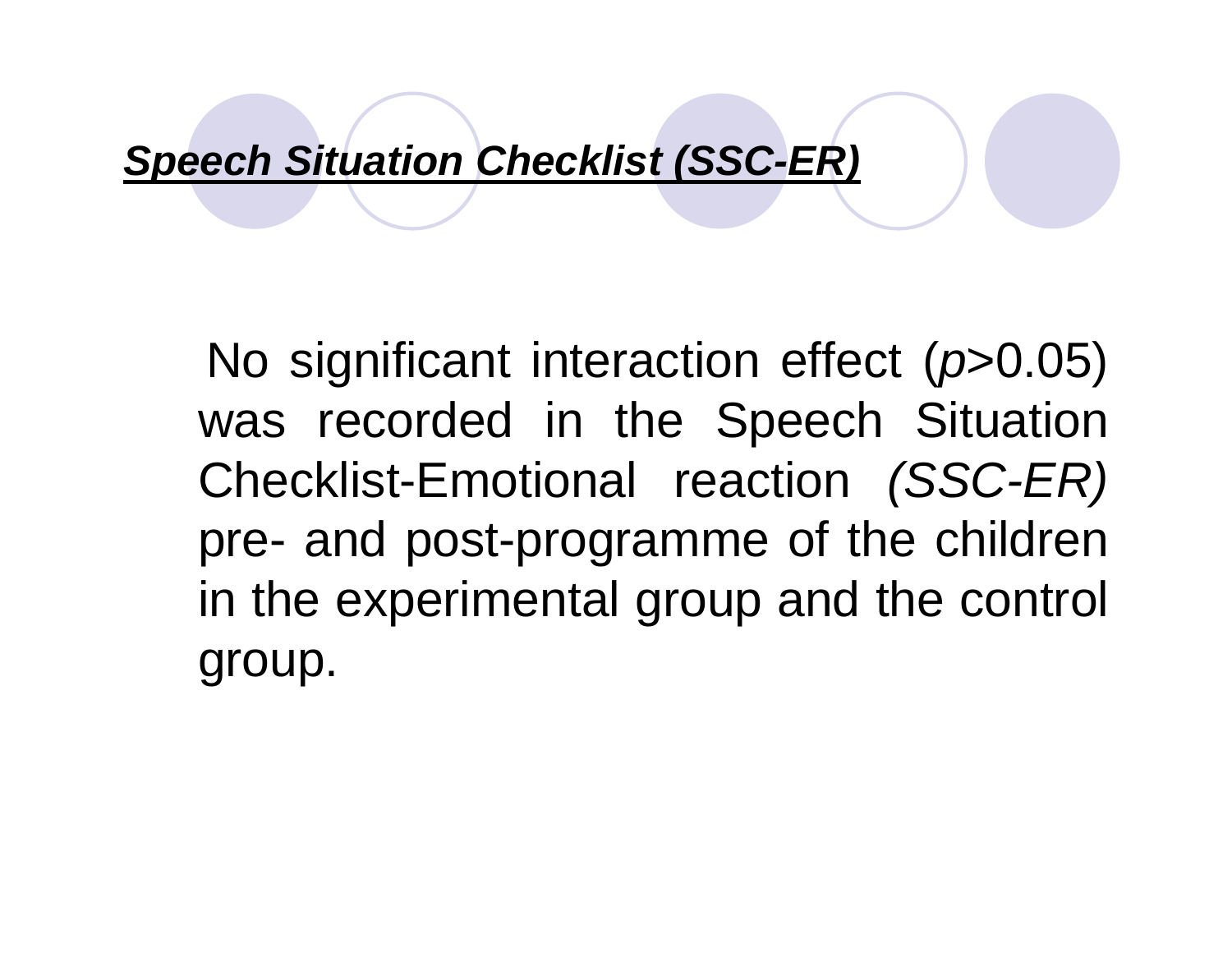**Mean SSC-ER scores of experimental group and control group-pre- and post-programme**

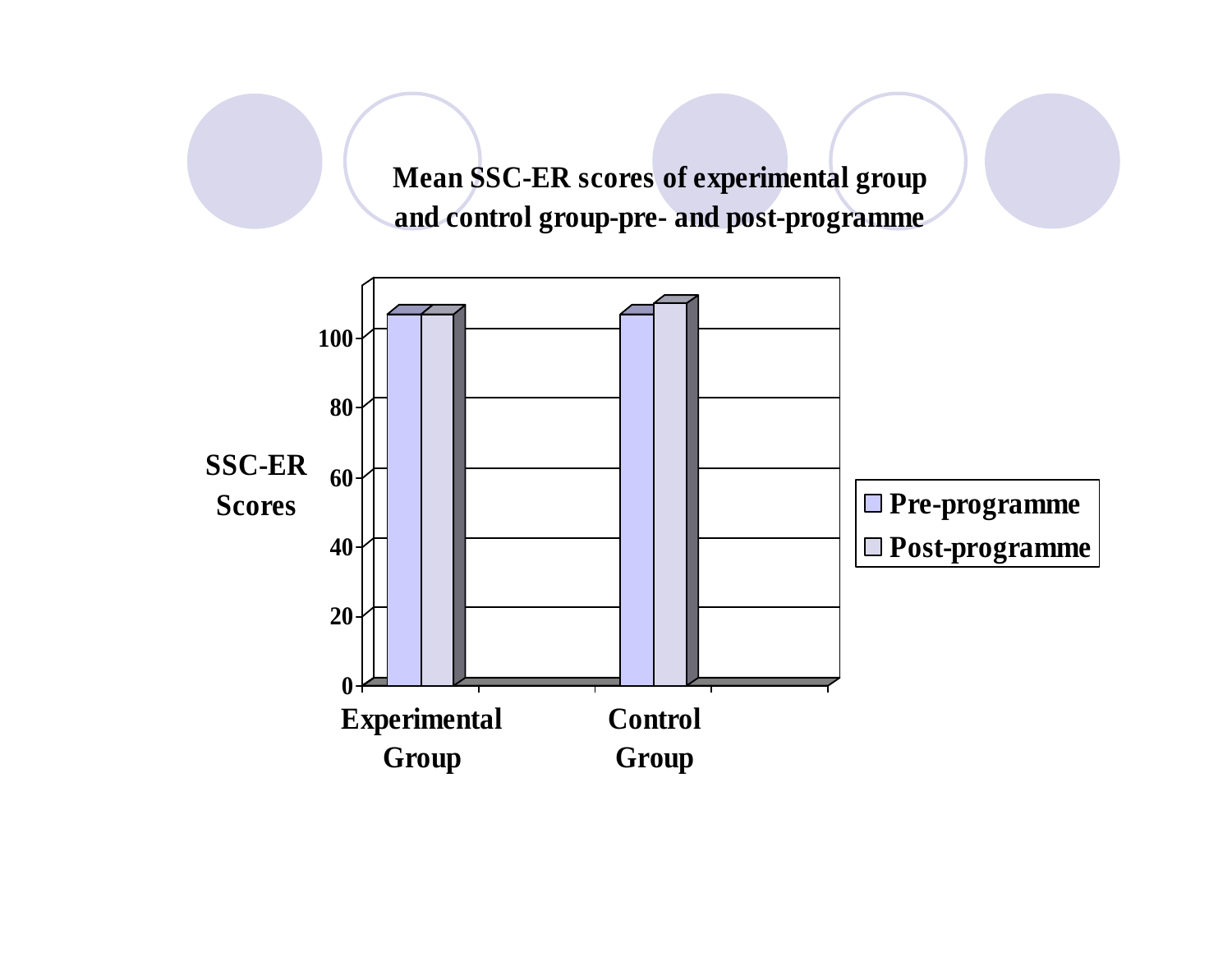#### **Frequency of dysfluency (reading task)**

No significant interaction effect (p>0.05) was recorded in the frequency of dysfluency (reading task) pre- and postprogramme of the children in the experimental group and the control group.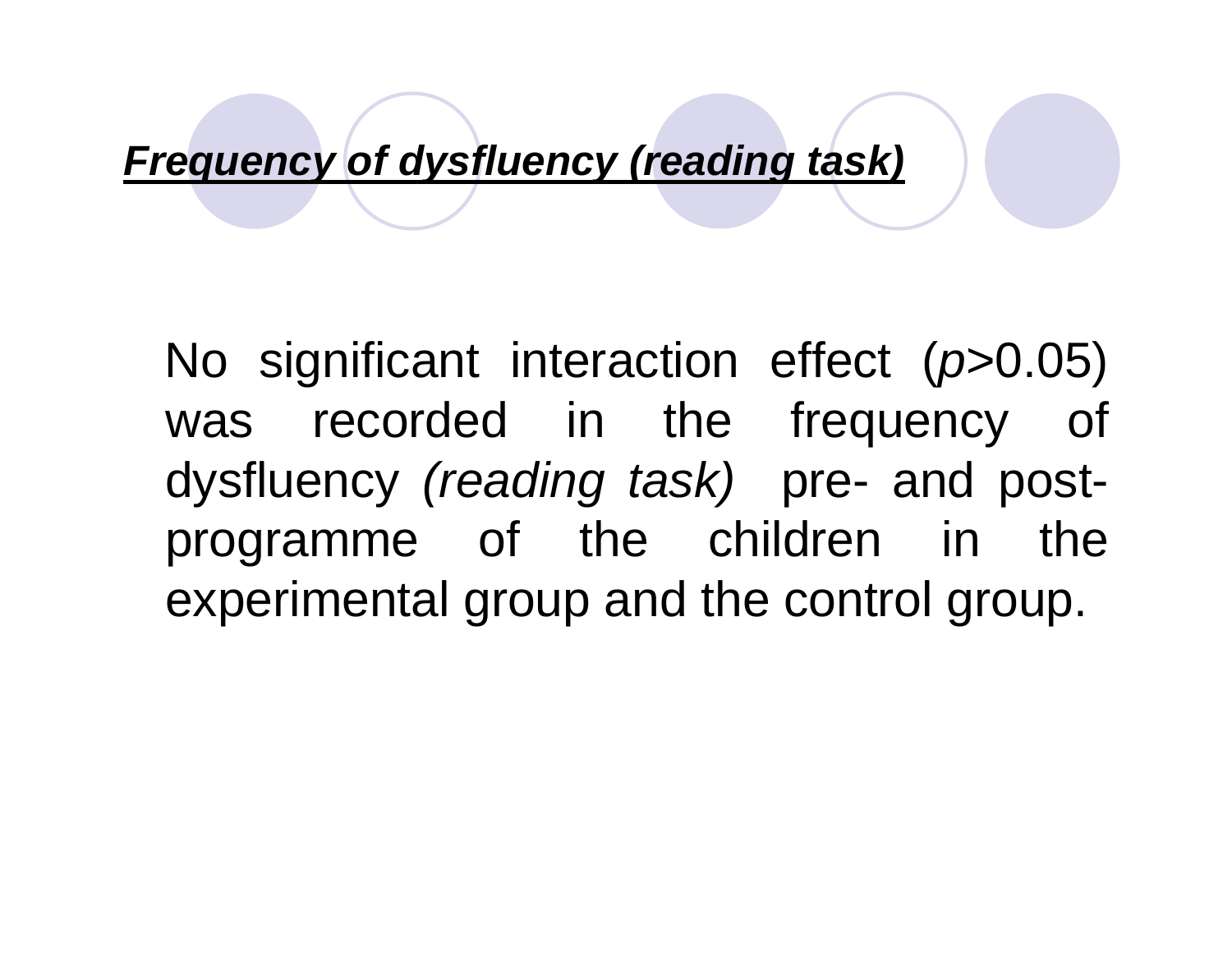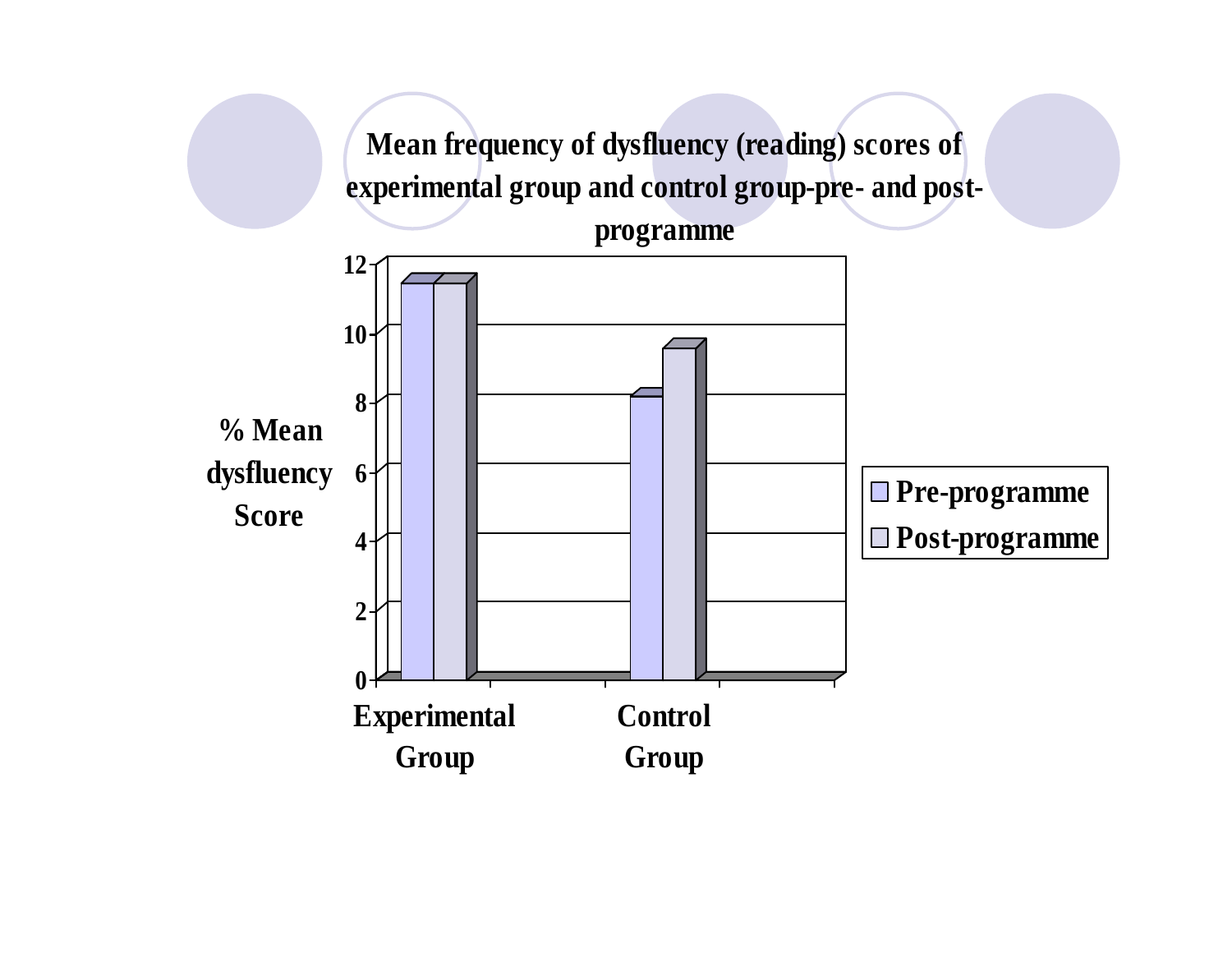#### **Number of words in self-character sketches**

No significant interaction effect (p>0.05) was recorded in the number of words in self-character sketches, pre- and postprogramme, of the children in the experimental group and the control group.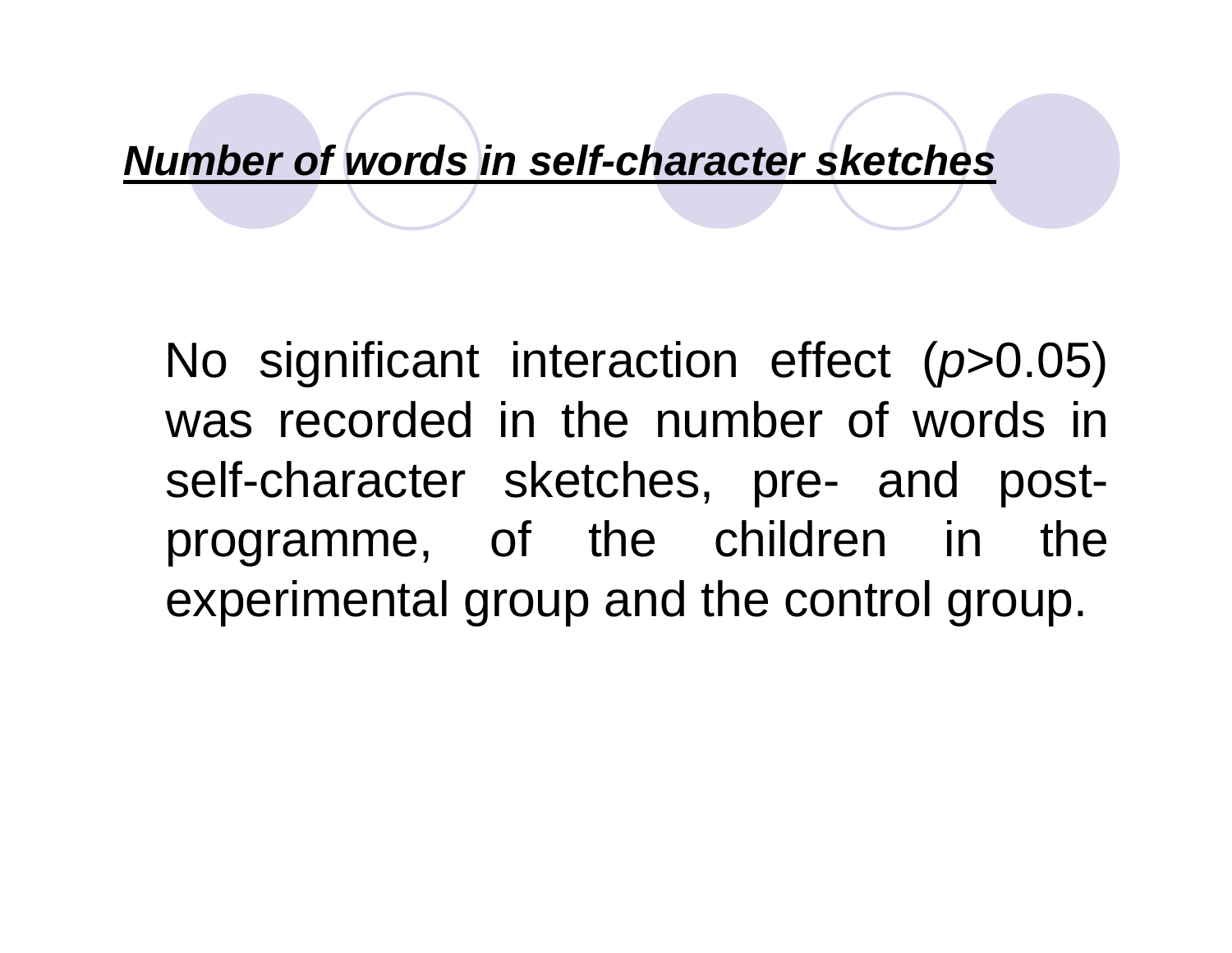**Mean number of words in self-character sketch of experimental group and control group-pre- and postprogramme**

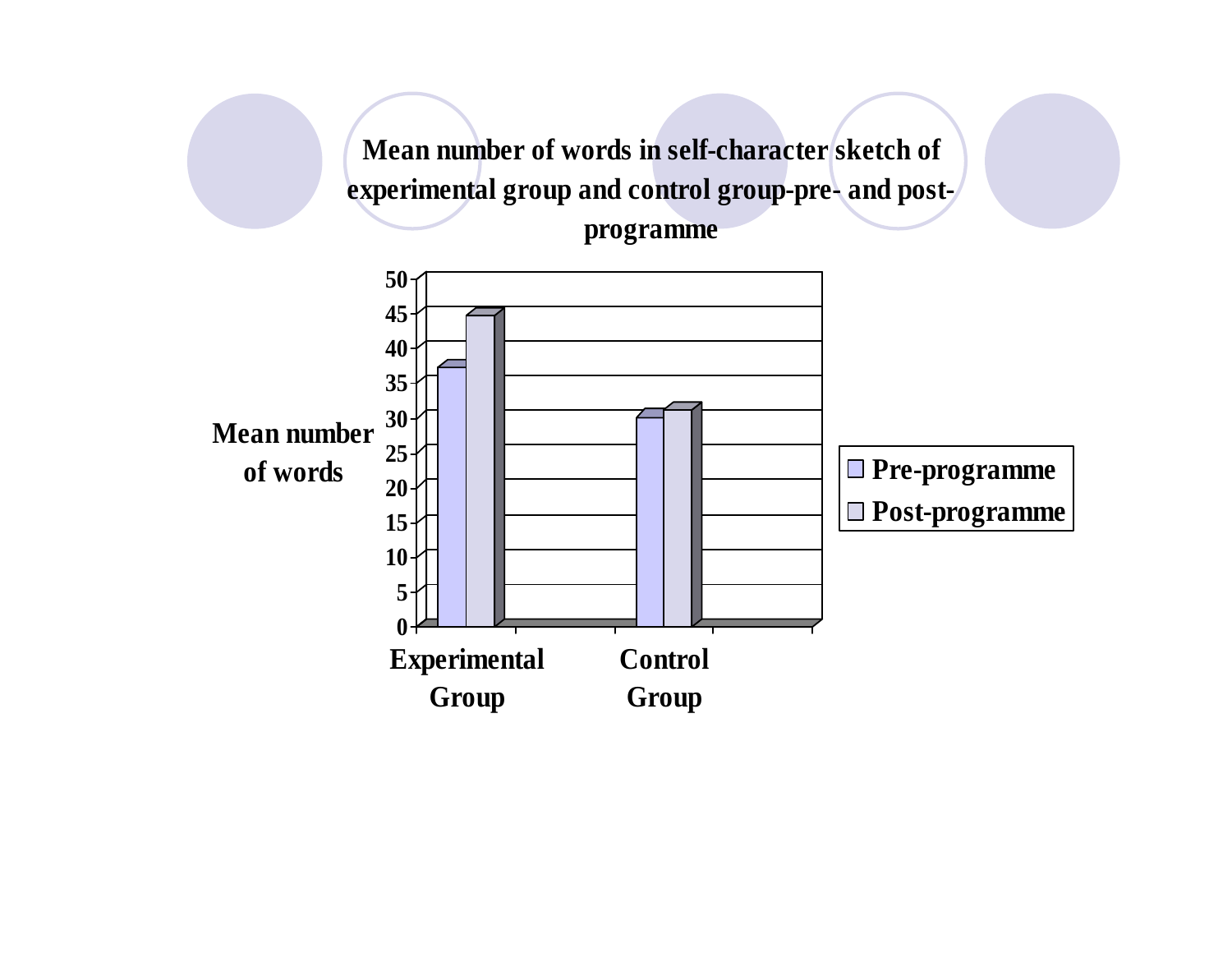#### **Other findings:**

Elaboration, with increased selfconstruing statements, was noted in the post-programme self-character sketches of the majority of children who stutter following the thinking skills programme.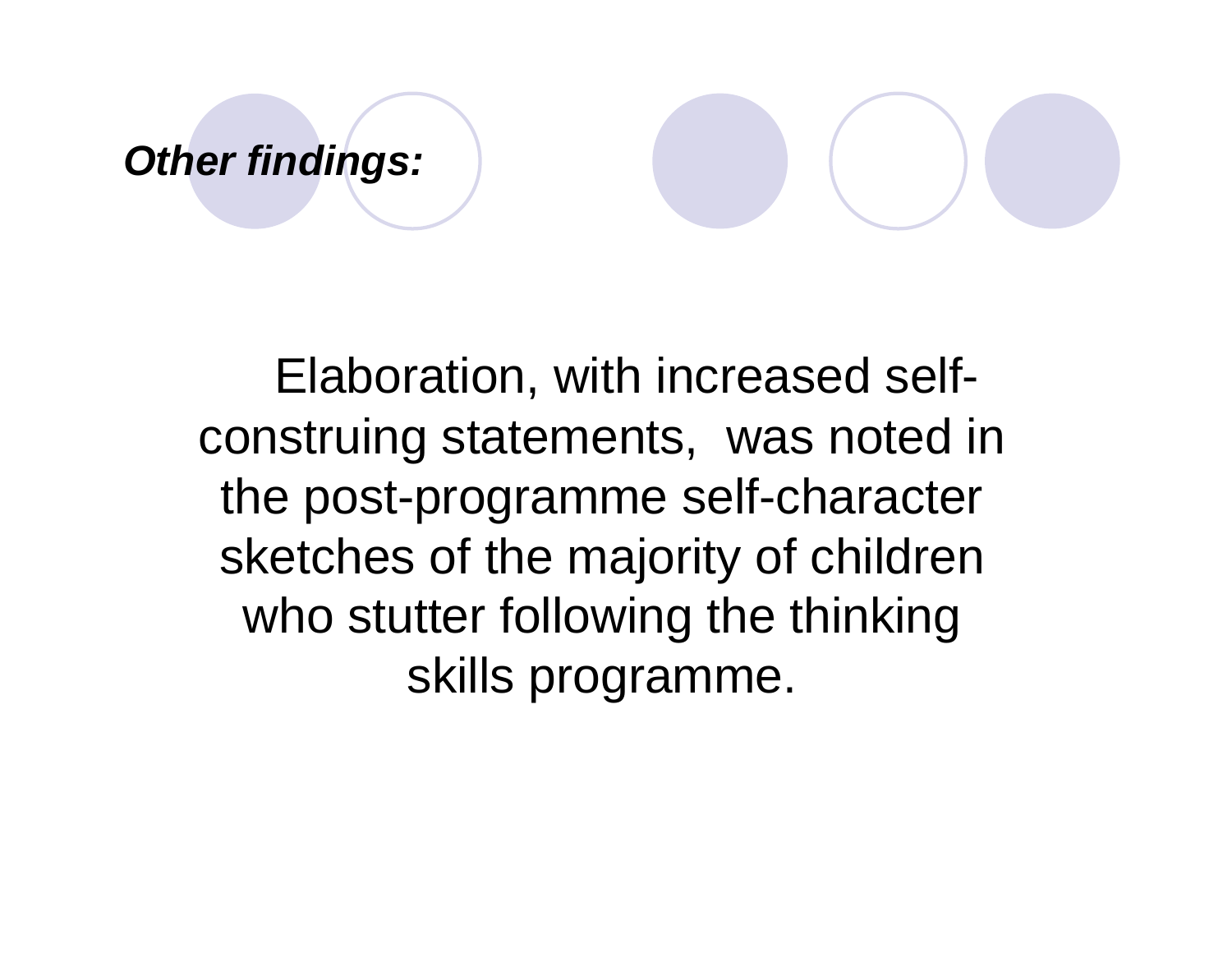| <b>Experimental Group (EG)</b>                                                                                                                                                                                                                                                                                                                                                                                                                                                                                      |                                                                                                                                                                                                                                                                                                                                                                                                                                                                                                                                                             |  |  |  |  |
|---------------------------------------------------------------------------------------------------------------------------------------------------------------------------------------------------------------------------------------------------------------------------------------------------------------------------------------------------------------------------------------------------------------------------------------------------------------------------------------------------------------------|-------------------------------------------------------------------------------------------------------------------------------------------------------------------------------------------------------------------------------------------------------------------------------------------------------------------------------------------------------------------------------------------------------------------------------------------------------------------------------------------------------------------------------------------------------------|--|--|--|--|
| Pre-program                                                                                                                                                                                                                                                                                                                                                                                                                                                                                                         | Post-Program                                                                                                                                                                                                                                                                                                                                                                                                                                                                                                                                                |  |  |  |  |
| A <sub>1</sub><br>Views of others score: 2<br>Personal history and future score: -<br>Psychological cause and effect score: 2<br>Psychological statements score: 1<br>Contradictions score: -<br>Insight score: -<br><b>Specific comments:</b><br>Views of others: 'very nice', 'very funny'.<br>Psychological cause and effect: 'I like her cause<br>we are friends and sometimes we play', 'I love Y<br>because she is my best friend'<br><i>Psychological statement: 'sometimes she comes'</i><br>to our house'. | A <sub>1</sub><br>Views of others score: 1.5<br>Personal history and future score: -<br>Psychological cause and effect score: .5<br>Psychological statements score: 5.5<br>Contradictions score: -<br>Insight score: 1<br><b>Specific comments:</b><br>Views of others: 'her mother loves her a lot'<br>Psychological cause and effect: 'when I go to<br>her house her mother brings us some appetizers<br>to eat'<br>Psychological statements: 'very good at<br>school', 'knows how to sing, read and dance<br>and other things', 'thing she likes most is |  |  |  |  |
|                                                                                                                                                                                                                                                                                                                                                                                                                                                                                                                     | drama', 'likes me a lot', 'likes to play hide and<br>seek and catch'<br><i>Insight: 'What I have said today about Y is very</i>                                                                                                                                                                                                                                                                                                                                                                                                                             |  |  |  |  |
|                                                                                                                                                                                                                                                                                                                                                                                                                                                                                                                     | <i>interesting'.</i>                                                                                                                                                                                                                                                                                                                                                                                                                                                                                                                                        |  |  |  |  |

**Table 1. Analysis Self-Characterization of Experimental Group (EG) participant A1: pre-program and post-program.**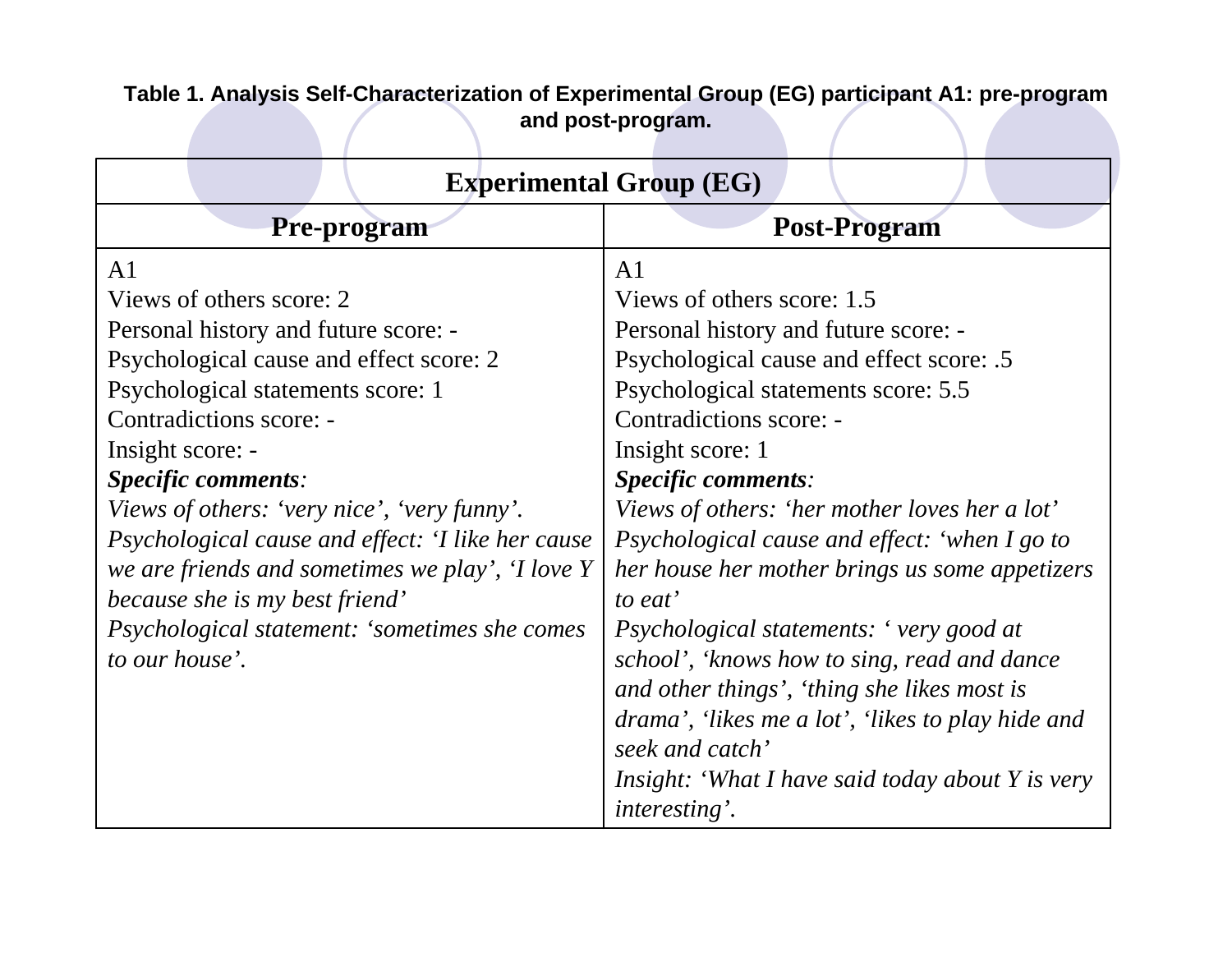# **Other findings:**

**Feedback, from all contributing to this study, considered parental involvement to be an essential component in stuttering intervention.**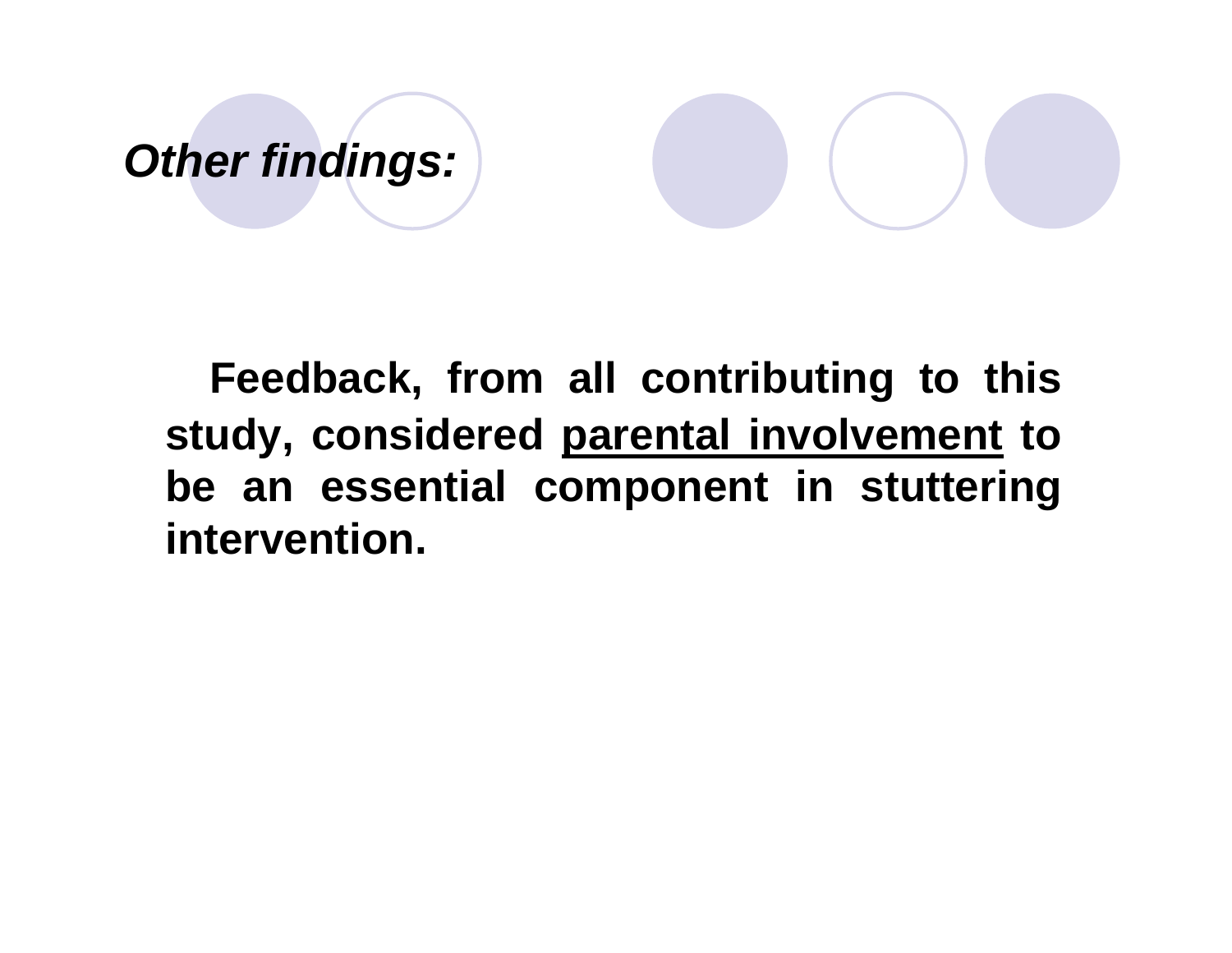**Interesting comments from the 'young consultants' :**

'*parents should also have sessions like these so that they do not have to worry about us' to worry us'.*

*T noted that when something new is introduced, such as when we watched the video, the children behaved perfectly' video, children behaved perfectly'.*

*'I just felt that one of the kids just did not 'I that one of the just did not want to be there' want to there'.*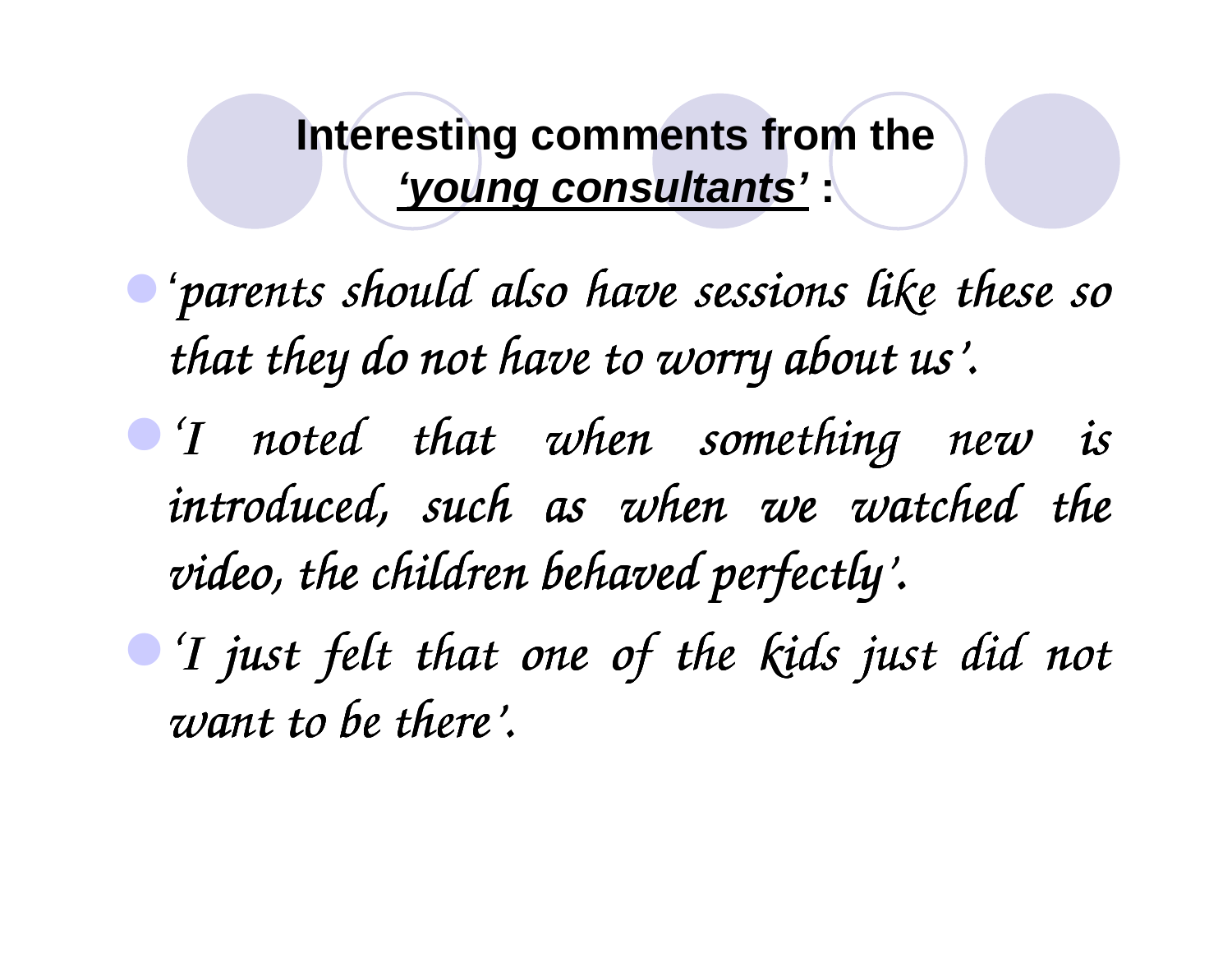### **Reseacher's Reflexive Diaryincluded in the form of 'research blogs':**

#### **a) What Parents Want**

*Some parents of children who are participating in the programme were informally discussing their child were informally their child their child's progress. s progress.*  They noted their children's enthusiasm to attend sessions. *They also noted that the child is feeling more serene and confident. However, they wondered whether I was going to work directly on decreasing the frequency of stuttering in their children' their children's speech. It seems that parents s It seems s parents' perception of perception success is ' success is 'decrease in decrease in in dysfluency dysfluency' rather than rather 'increase in increase in confidence' confidence'.*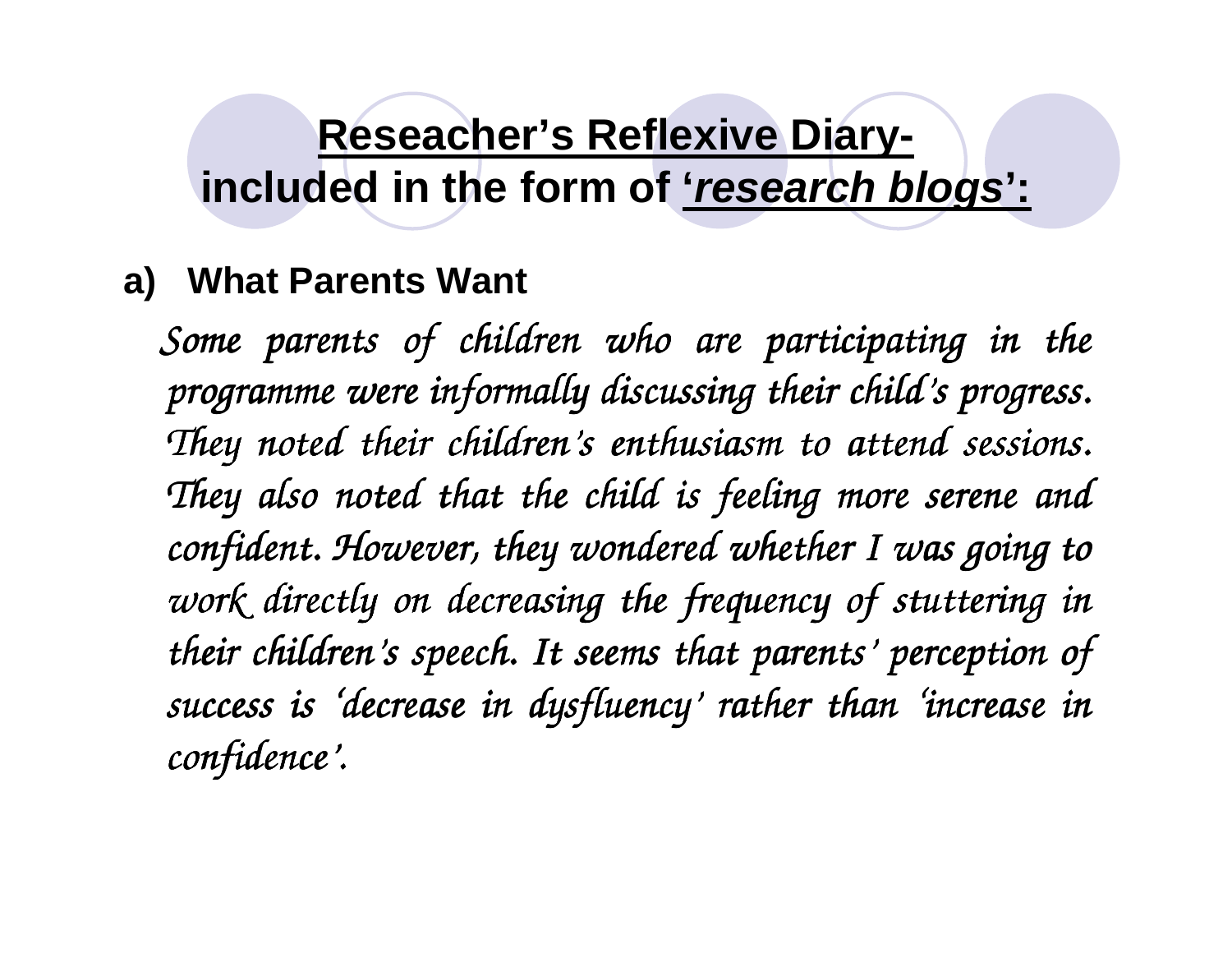#### **Participant Reflexive Diary:**

School was observed to bring positive feelings with comments like:

*'understood what I studied what understood studied'* (A6),

**'***came first in my English test' came first in* (A3) and

*'did not have too much homework not have too much homework did have much homework'* (A3).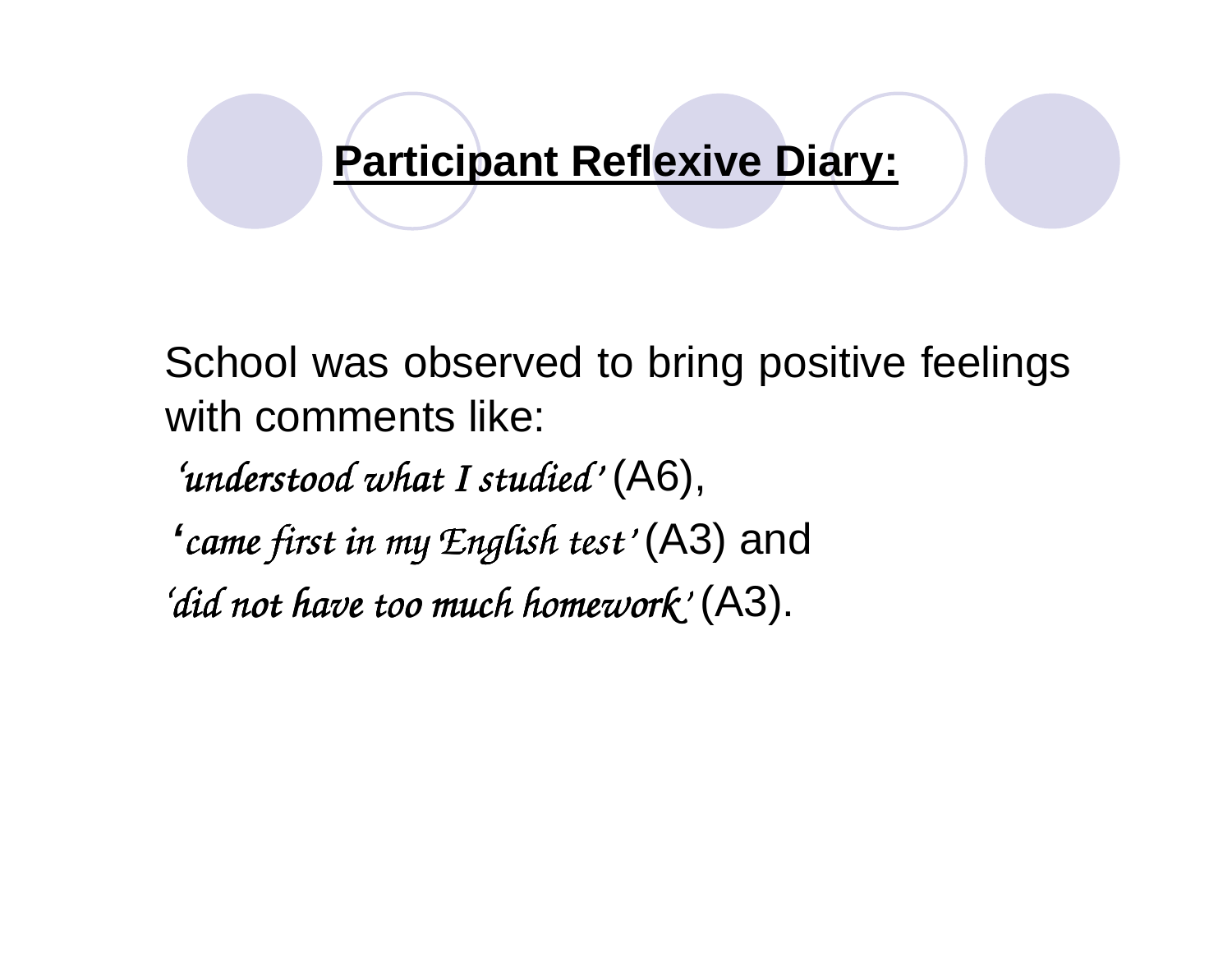$$
\begin{array}{|c|c|} \hline \text{SIS} & \text{O} & \text{O} \\ \hline \end{array}
$$

# THE SMART INTERVENTION STRATEGY (SIS) FOR SCHOOL-AGE CHILDREN WHO STUTTER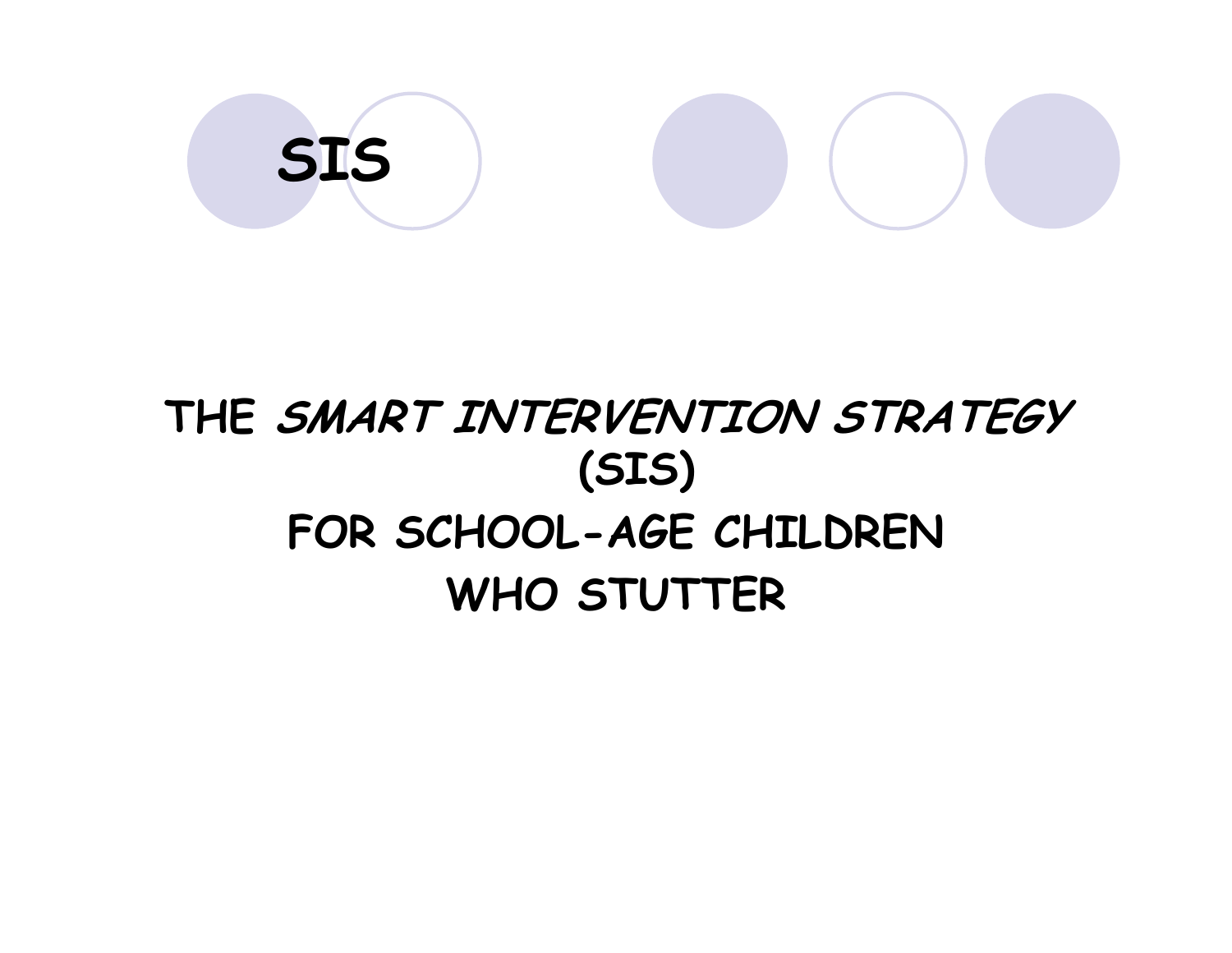# **Rationale for the Smart Intervention Strategy (SIS)**

*The Smart Intervention Strategy (SIS) for school-age children who stutter is based on the following rationale:*

 *Stuttering is a complex and multidimensional condition. This study supports Harrison's 'stuttering hexagon model' whereby intervention needs to focus on all the interactive components: physiological responses, behaviours, perceptions, beliefs and intentions.*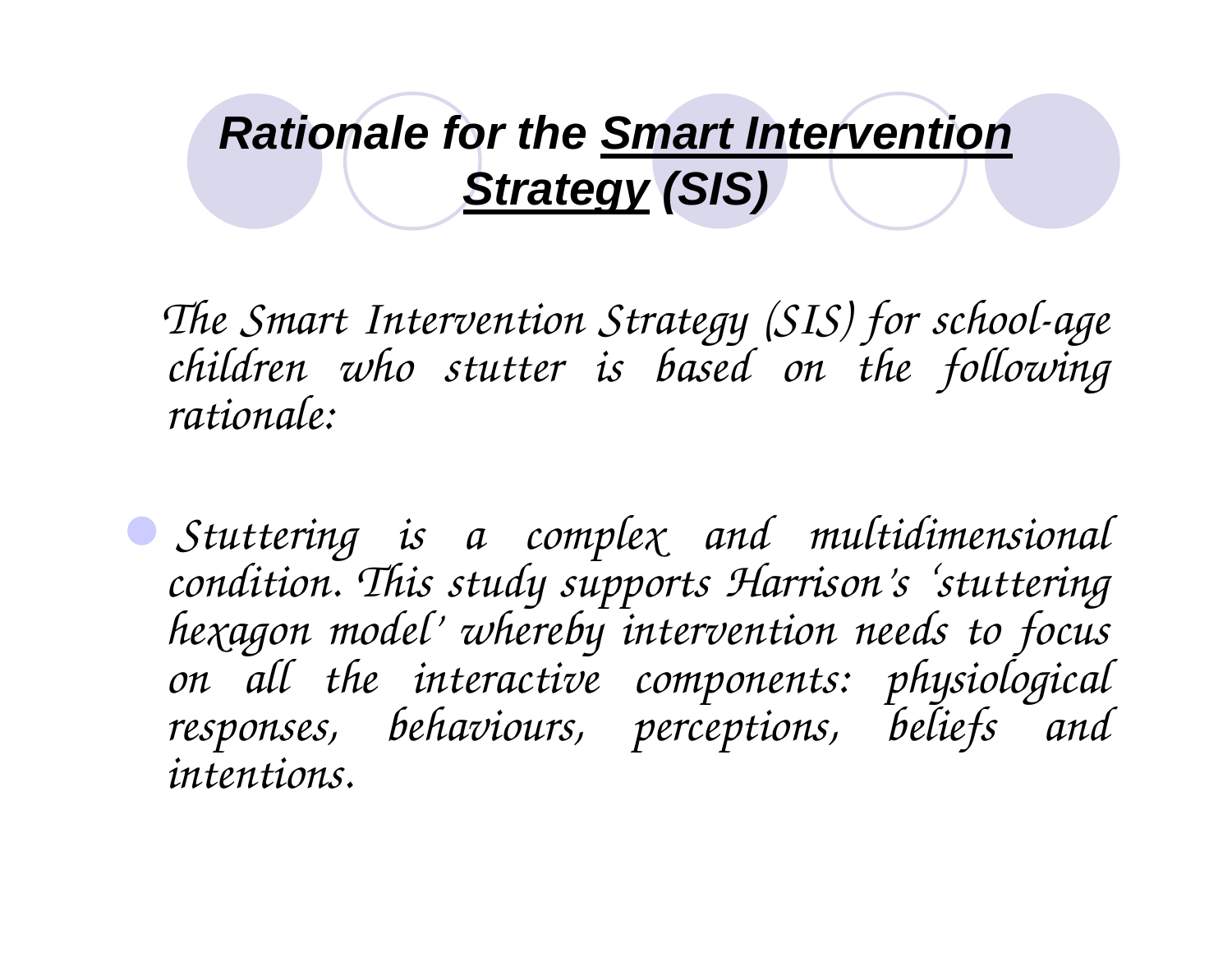**The Stuttering Hexagon. Note, From 'How to Conquer Your Fears of Speaking Before People' (p. 58) by J. Harrison, 2004. Reprinted with permission from the author.**

#### **The Stuttering Hexagon**

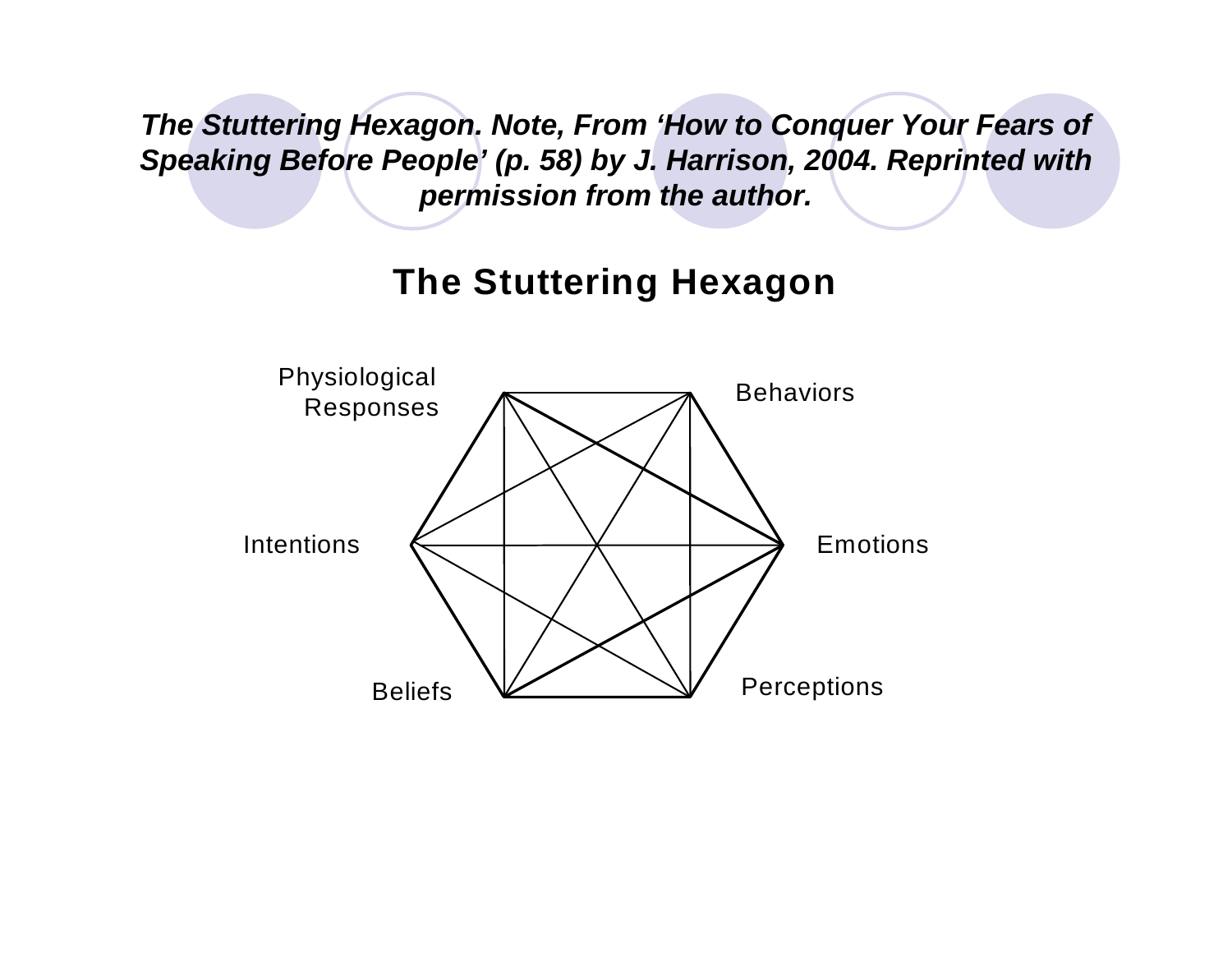#### **Rationale for the Smart Intervention Strategy (SIS)(cont.)**

 $\bullet$  *Parents are directly involved in the programme. This study supports Rustin's (1987) and Baggart, Cook and Fry's (2006) view that close cooperation with parents is considered important and essential.*

*Children need to be motivated. Activities need to be fun. Children are prepared and motivated to attend sessions by using sports or other interesting and fun themes.*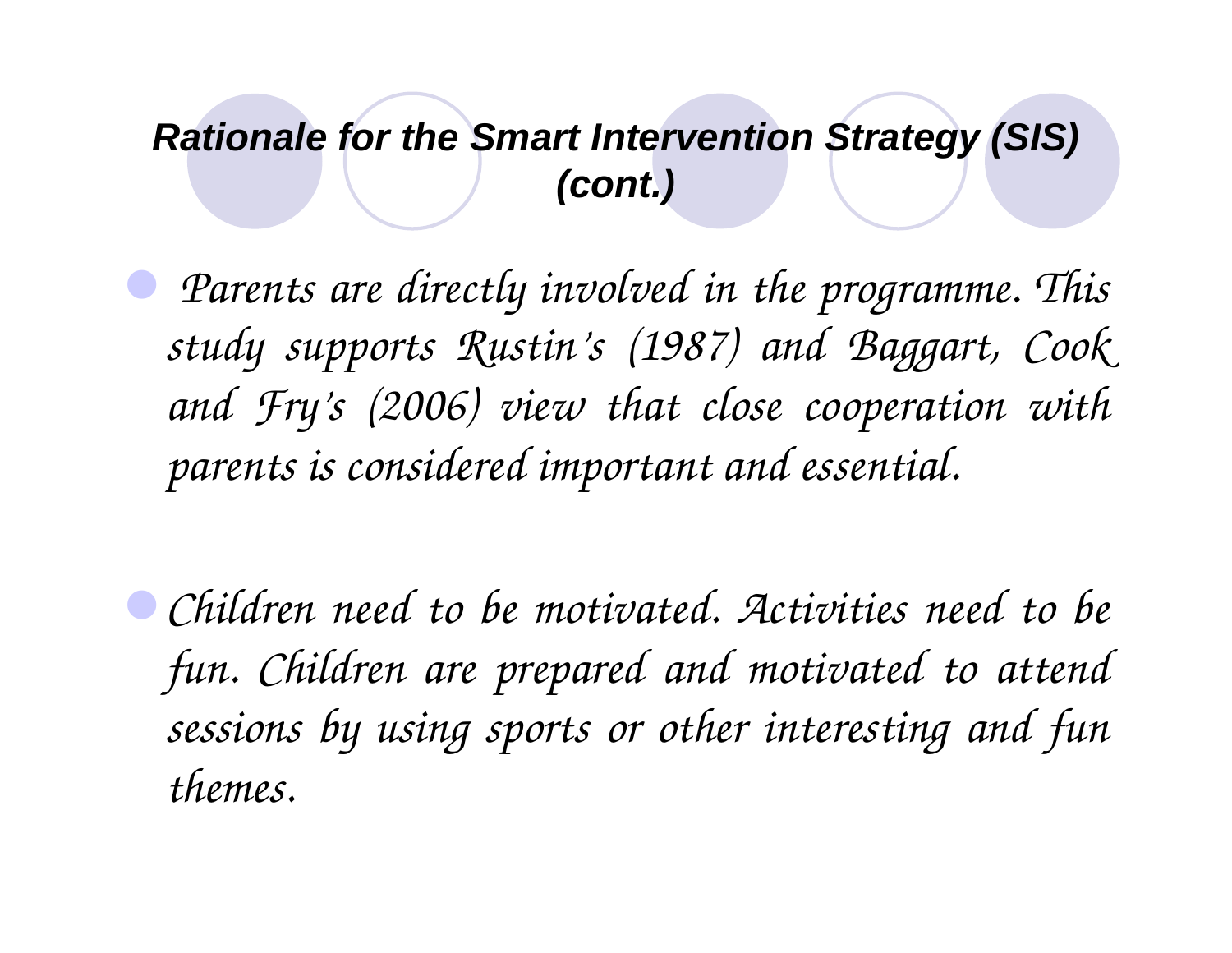#### **Rationale for the Smart Intervention Strategy (SIS)(cont.)**

*Thinking tools are a component of this strategy. Thisstudy indicated that CoRT Thinking tools can help children improve attitude towards communication. Tools are addressed to both parents and children.*

*Shaping fluency or modifying stuttering needs to beaddressed together with skills in public speaking.*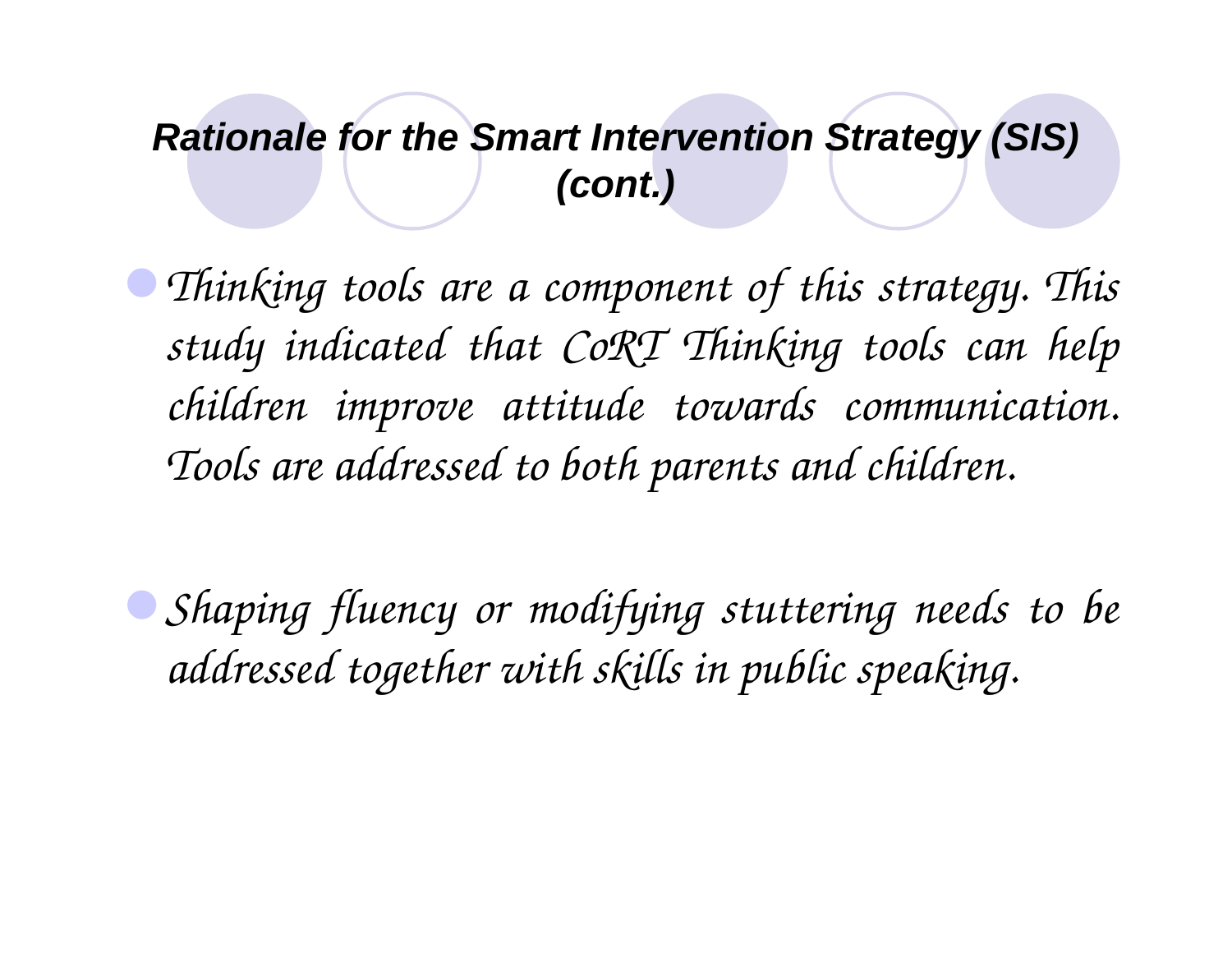#### **Rationale for the Smart Intervention Strategy (SIS)(cont.)**

*Desensitization exercises aimed directly at feelings. This study showed that exercises need to focus directly on the specific feared situations of each individual.*

*Speaking skills need to be generalized in the home, school and community situation. The skills need to be supported by the parents at home and teachers at school.*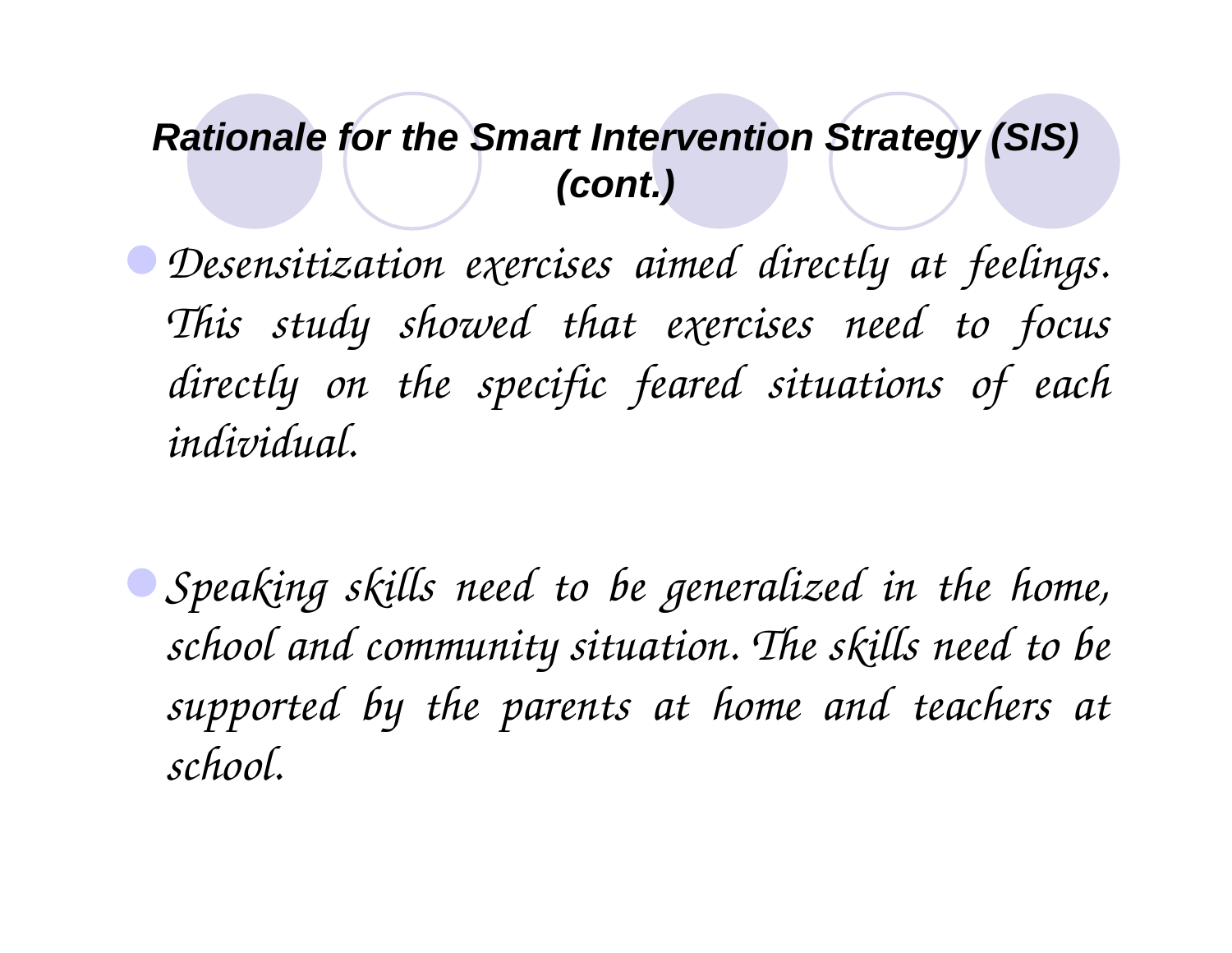# **Description for the Smart Intervention Strategy (SIS)**

*The Smart Intervention Strategy (SIS) for school-agechildren who stutter consists of the following components:*

*Parents and child :*

*Both parents and children are involved in the intervention process. The children are first prepared and motivated to participate in the programme.*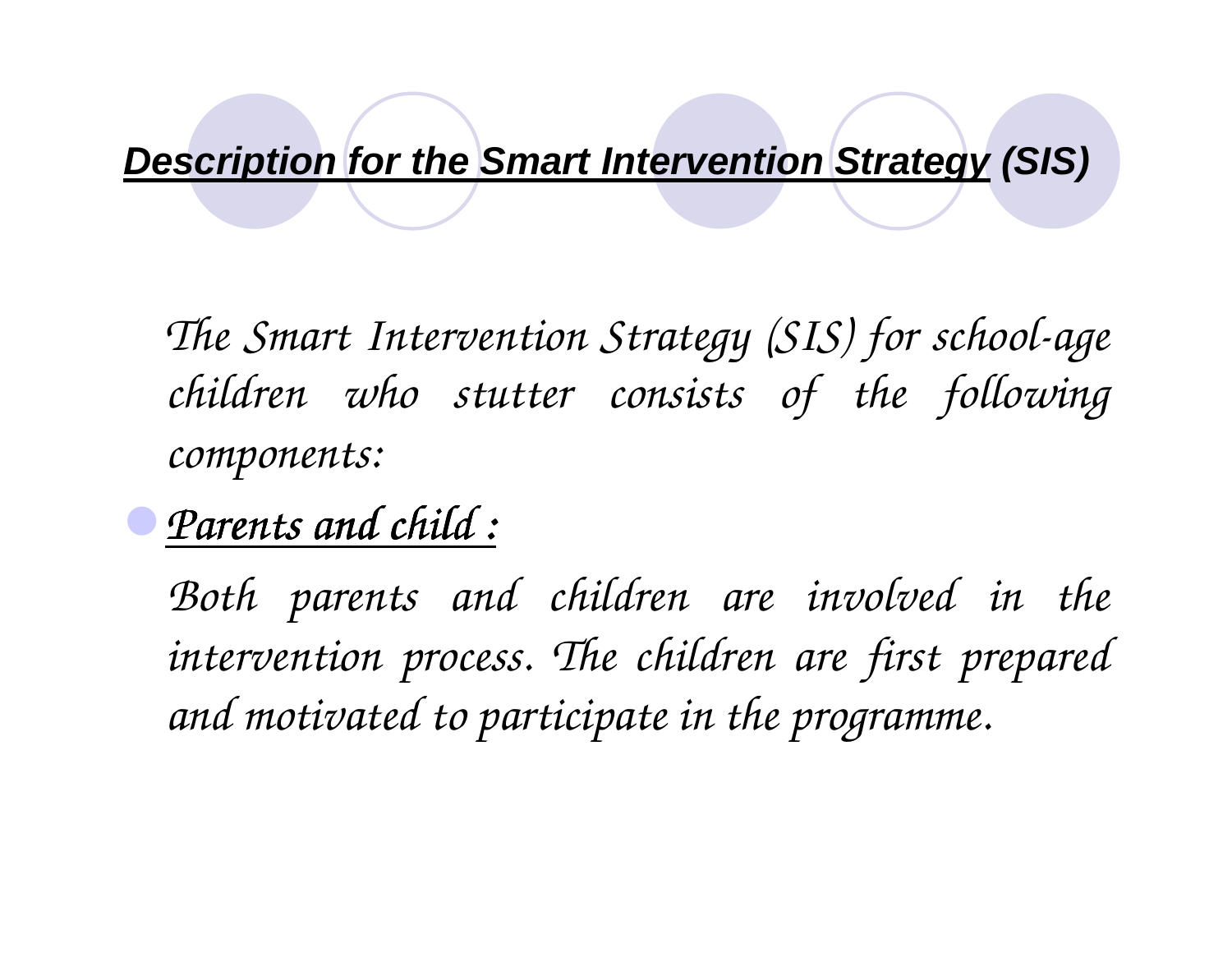**Description for the Smart Intervention Strategy (SIS) (cont.)**

## *Think Smart, Feel Smart :*

*The CoRT (de Bono, 1986) thinking tools are offered to both parents and children. The activities and exercises could also be related to stuttering and specific speaking situations*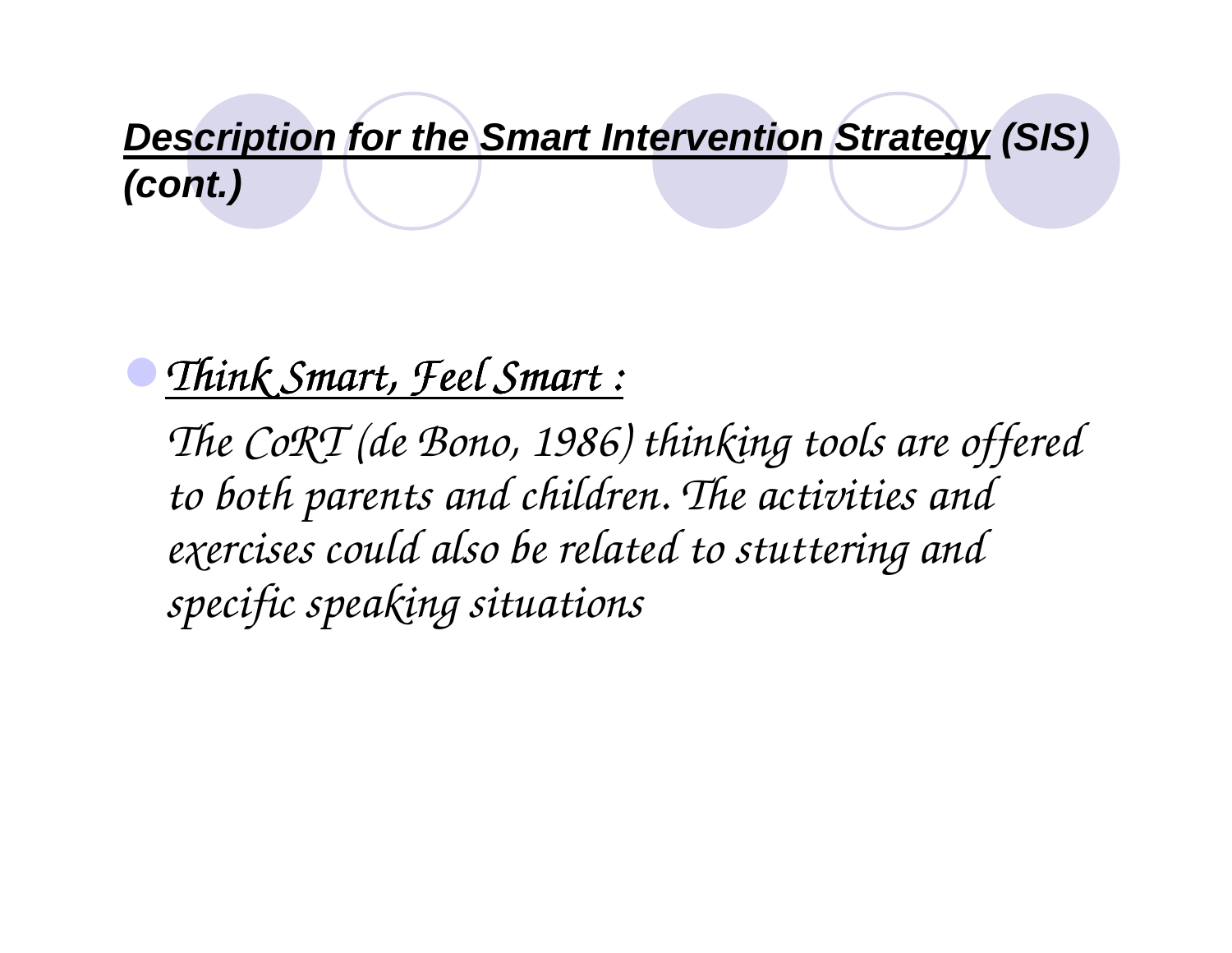# using CAF in stuttering intervention:

…the children are stuttering experts!

Read letters asking for their advice:

Dear Dr. Karl,

My name is Christian and I wish it wasn't… my question is, Do you think I should change my name/

Dear Dr. Alessandro,

I am having trouble in school. Children are teasing me …what should I do?

Dear Dr. Maria,

I like speaking to my grandparents but I have trouble speaking on the phone… Do you have any suggestions for me?

(Reitzes, 2006)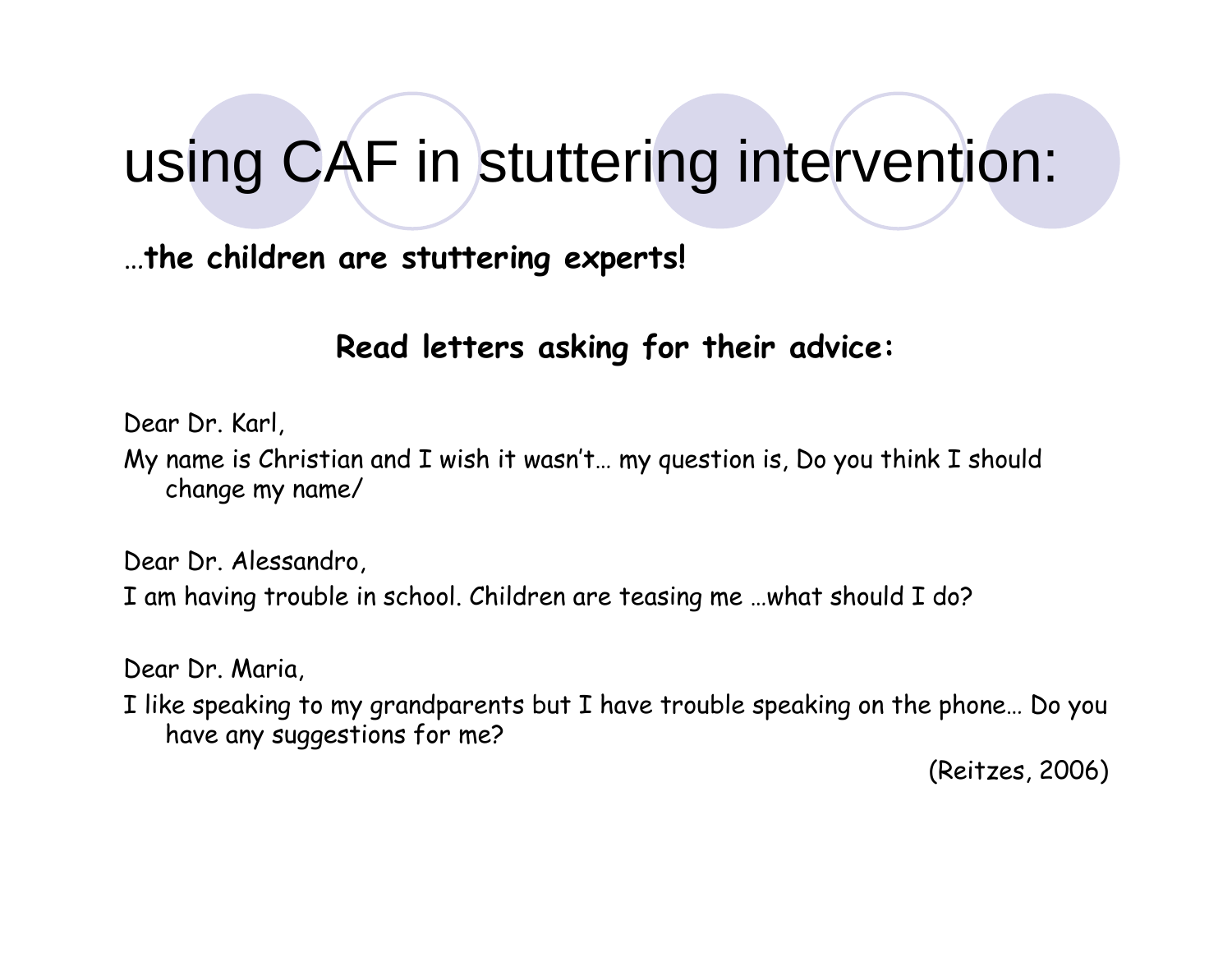### **Description for the Smart Intervention Strategy (SIS) (cont.)**

# *Cool Speech :*

*Shaping fluency or modifying stuttering techniques are offered to the children in order to feel free to communicate. Public speaking skills are also offered to the children who stutter.*

# *Challenge the Dragons :*

*Desensitization exercises focus directly on the specific speaking situation fears of the children.*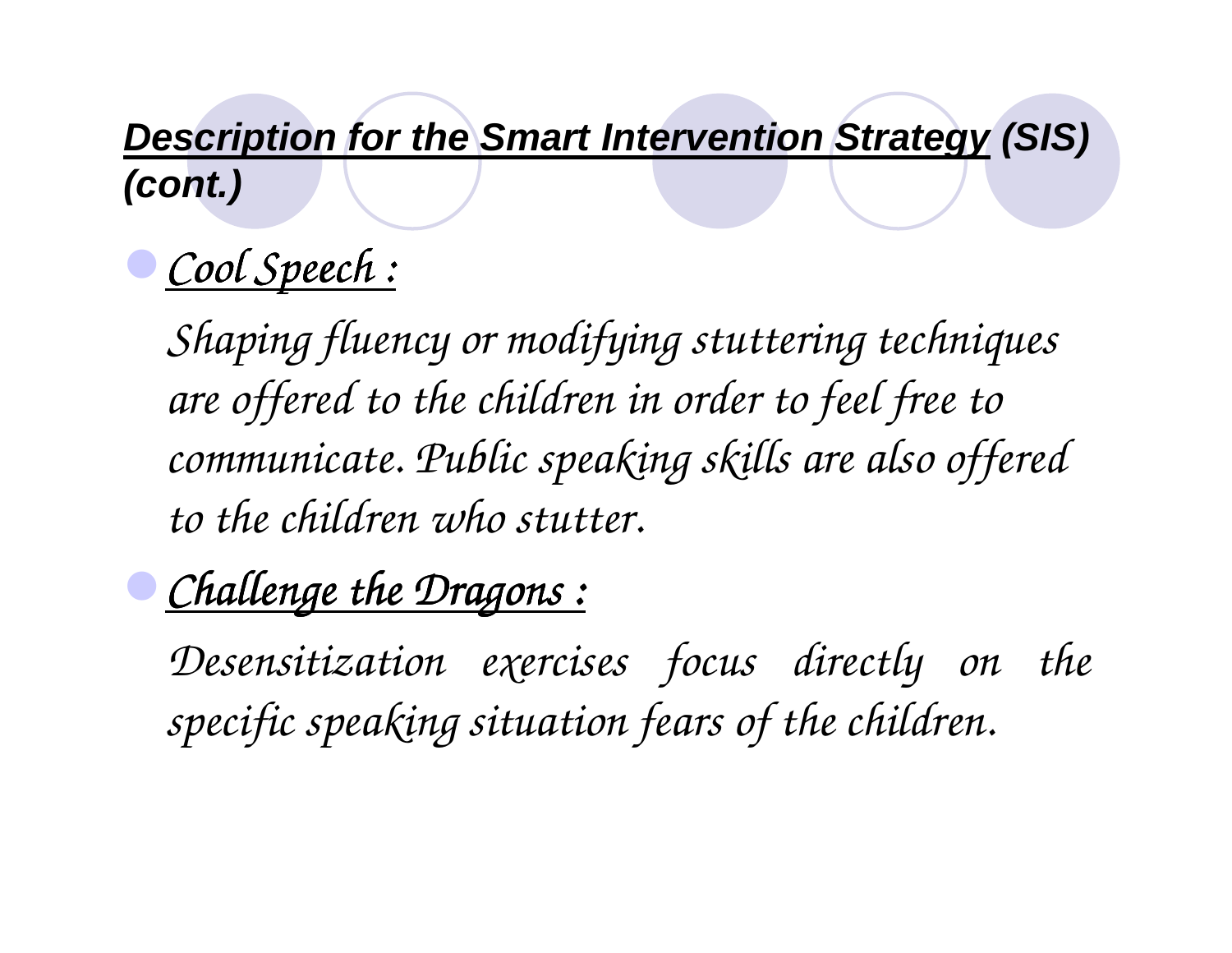**Description for the Smart Intervention Strategy (SIS) (cont.)**

# *Into the ' Into the 'real' world : world*

*The children are encouraged to use thinking tools and fluency techniques in specific situations at home, school and community. Parents at home and teachers at school are pillars of support for successful experiences.*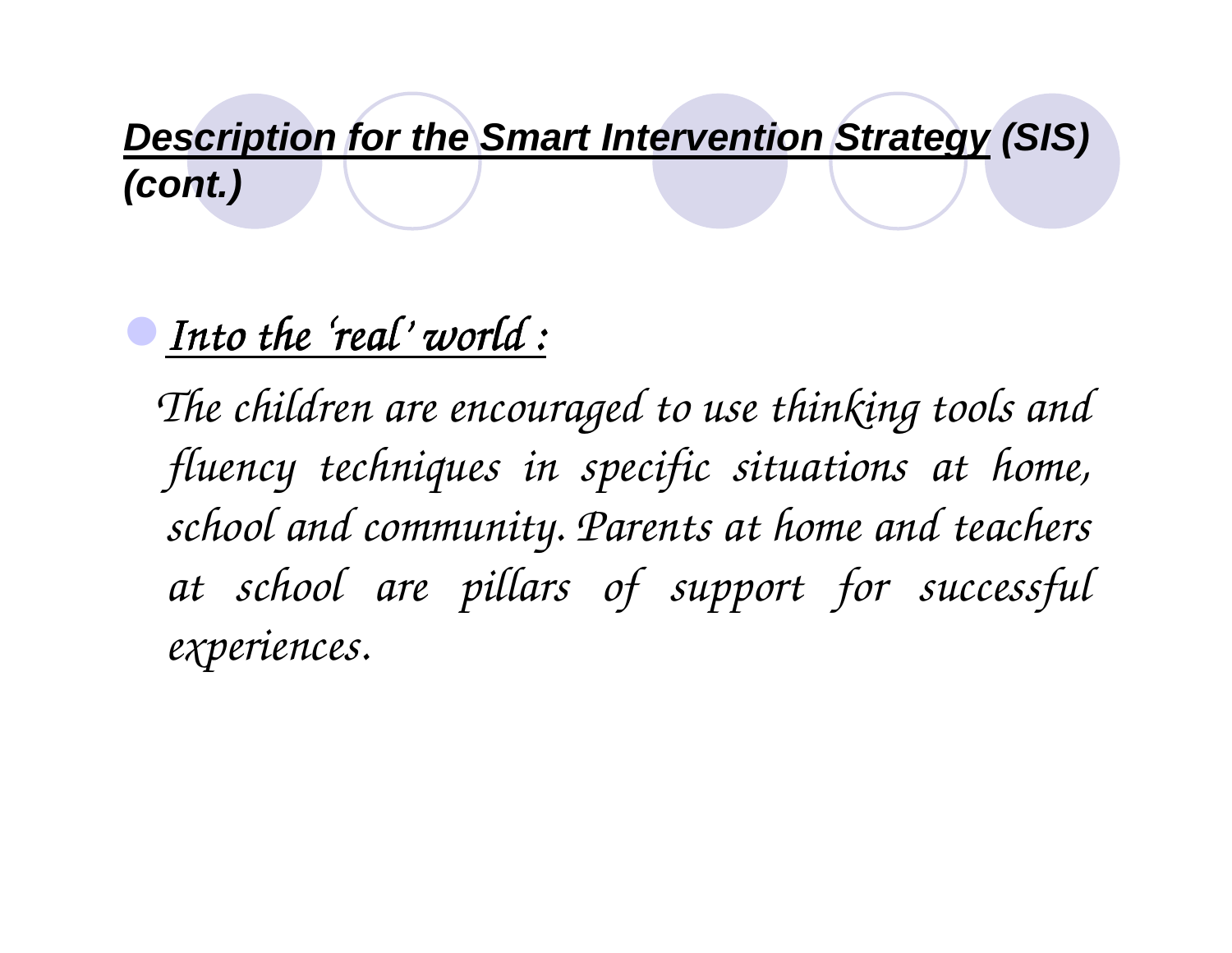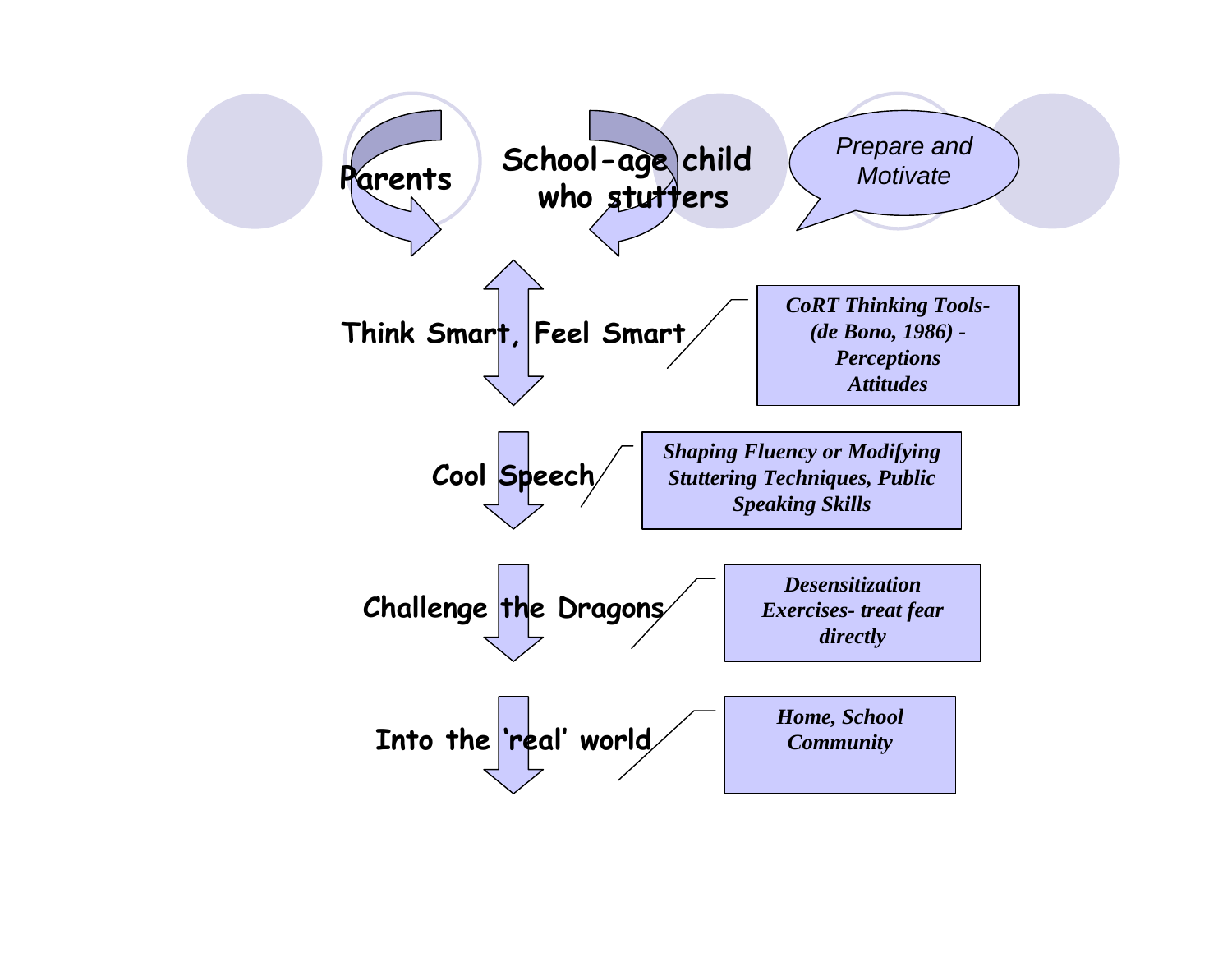# Acknowledgements

I would like to thank my supervisors Professor Jerry Wellington and Professor Shelagh Brumfitt for their expert guidance and their constant encouragement and advice. This research was in partial fulfillment for the degree of Doctor of Education -University of Sheffield.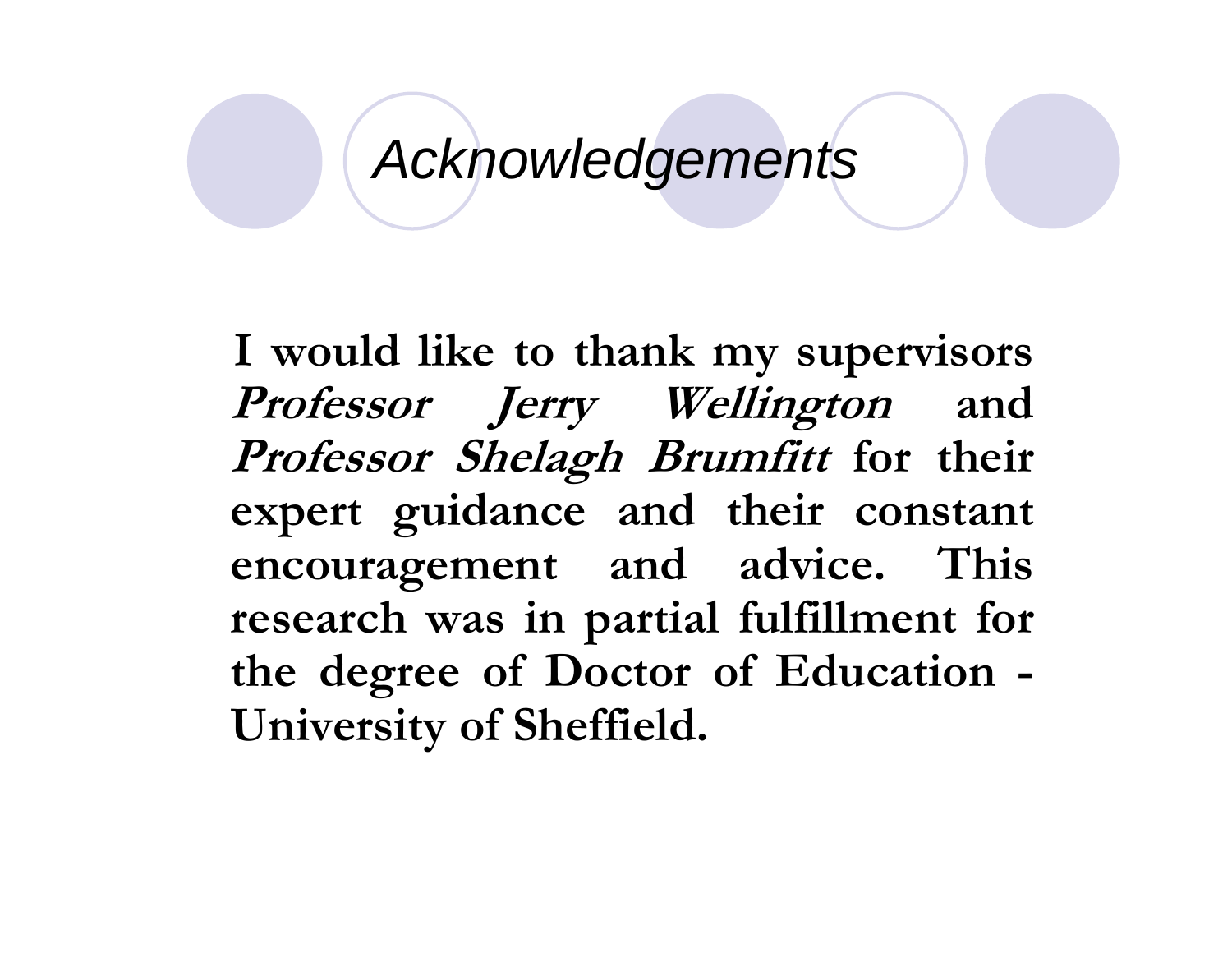# References:

- Brutten, G.J. (2004a) Communication Attitude Test. Behavior Assessment Battery (BAB) Associates, Orlando: University of Central Florida.
- Brutten, G.J. (2004b) Speech Situation Checklist- Emotional Reaction for Children. Behavior Assessment Battery (BAB) Associates, Orlando: University of Central Florida.
- Canfield, J. (2005) The Success Principles: How to Get from Where You Are to Where You Want to Be. HarperCollins Publishers Inc.
- Cooper, E.B., & Cooper, C.S. (1985). Clinician attitudes toward stuttering: a decade of change (1973-1983). Journal of Fluency Disorders, 10, 19-33.
- de Bono, E. (1986) The CoRT Thinking Program. Advanced Practical Thinking Training, Inc., USA.
- de Bono, E. (1994) The Teaching of Thinking. In: S. Dingli (ed) Creative Thinking: A multifaceted Approach. Malta University Press.
- de Bono, E. (2005) Making Globalization Work. Presentation during The Commonwealth Business Forum. 23 November 2005, Hilton, Malta.
- De Nil, L.F. and Brutten, G.J. (1991) Speech-asssociated attitudes of stuttering and nonstuttering children. Journal of Speech and Hearing Research, 34, 60-66.
- Gregory, H. (1995) Stuttering therapy: A workshop for specialists. Unpublished manuscript, Northwestern University and the Stuttering Foundation of America, Evanston, Ill.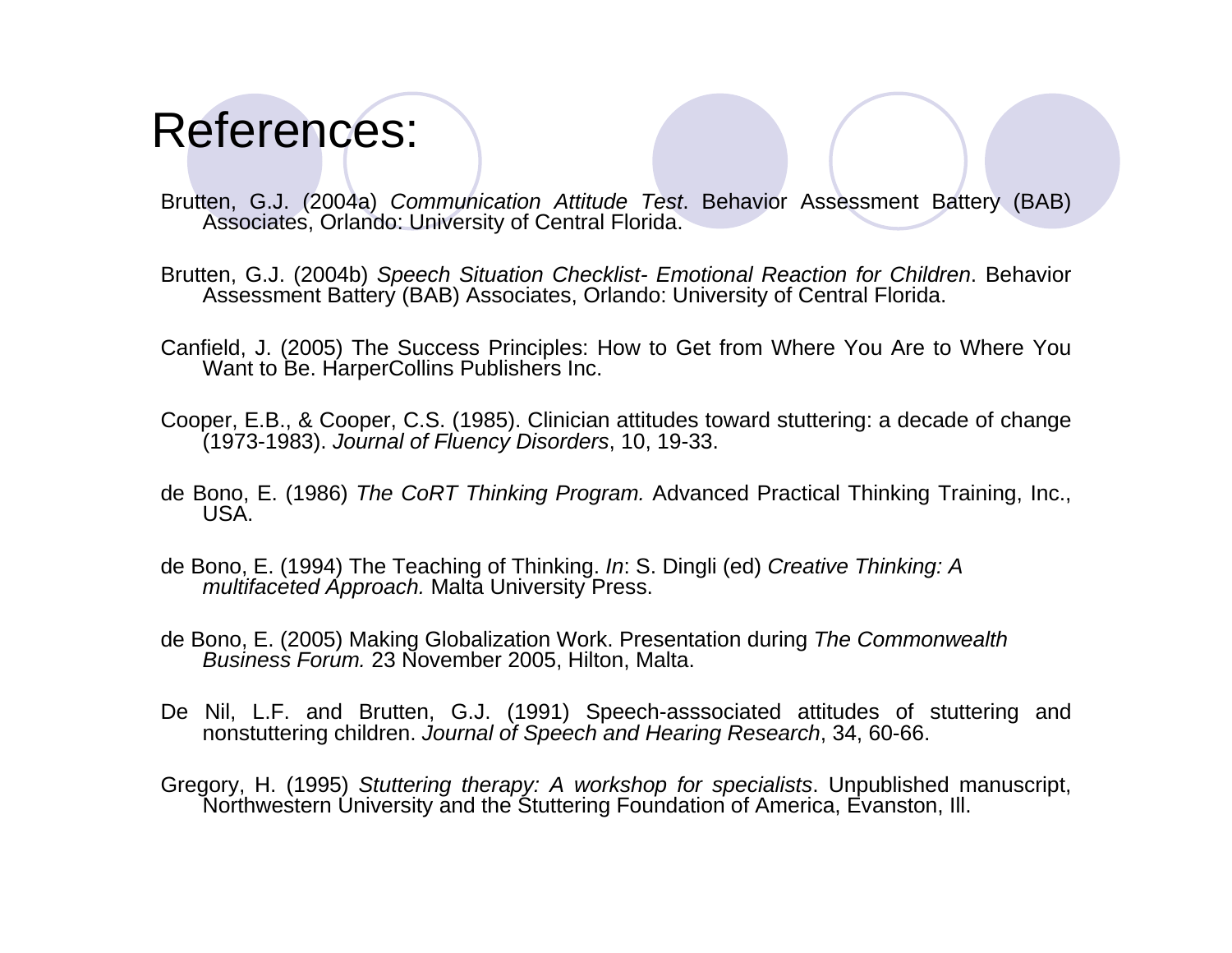### References:

Jackson, S. and Bannister, D. (1985) Growing into Self. In: Bannister (ed) Issues and Approaches in Personal Construct Theory. Academic Press.

- Kelly, G.A. (1991) The psychology of personal constructs (2 vols.). [First published in 1955]. London: Routledge.
- Marshall-Warren, D. (2004) A Practical Manual of Whole-Being Hypnotherapy. Deborah Marshall- Warren, 14/15 Biccieni Alley, Zabbar ZBR03, Malta.
- Murphy, W. P., (1999). A preliminary look at shame, guilt, and stuttering. In N. Bernstein-Ratner and C. Healy (Eds.) Stuttering Research and Practice: Bridging the Gap. (pp. 131-143). Mahwah, NJ: Lawrence Erlbaum Associates.
- Murphy, W. P., Yaruss, J. S., & Quesal, R. W. (2007). Enhancing treatment for school-age children who stutter I. Reducing negative reactions through desensitization and cognitive restructuring. Journal of Fluency Disorders, 32, 2, 121-138.

Reitzes, P. (2006). 50 Great Activities for Children who Stutter. Pro-ed.

- Shapiro, D.A. (1999) Stuttering Intervention A Collaborative Journey to Fluency Freedom. PRO-ED, Inc., Texas, USA.
- Vanryckeghem, M., Hylebos, C., Brutten, G.J., & Peleman, M. (2001) The relationship between communication attitude and emotion of children who stutter. Journal of Fluency Disorders, 26, 1-15.